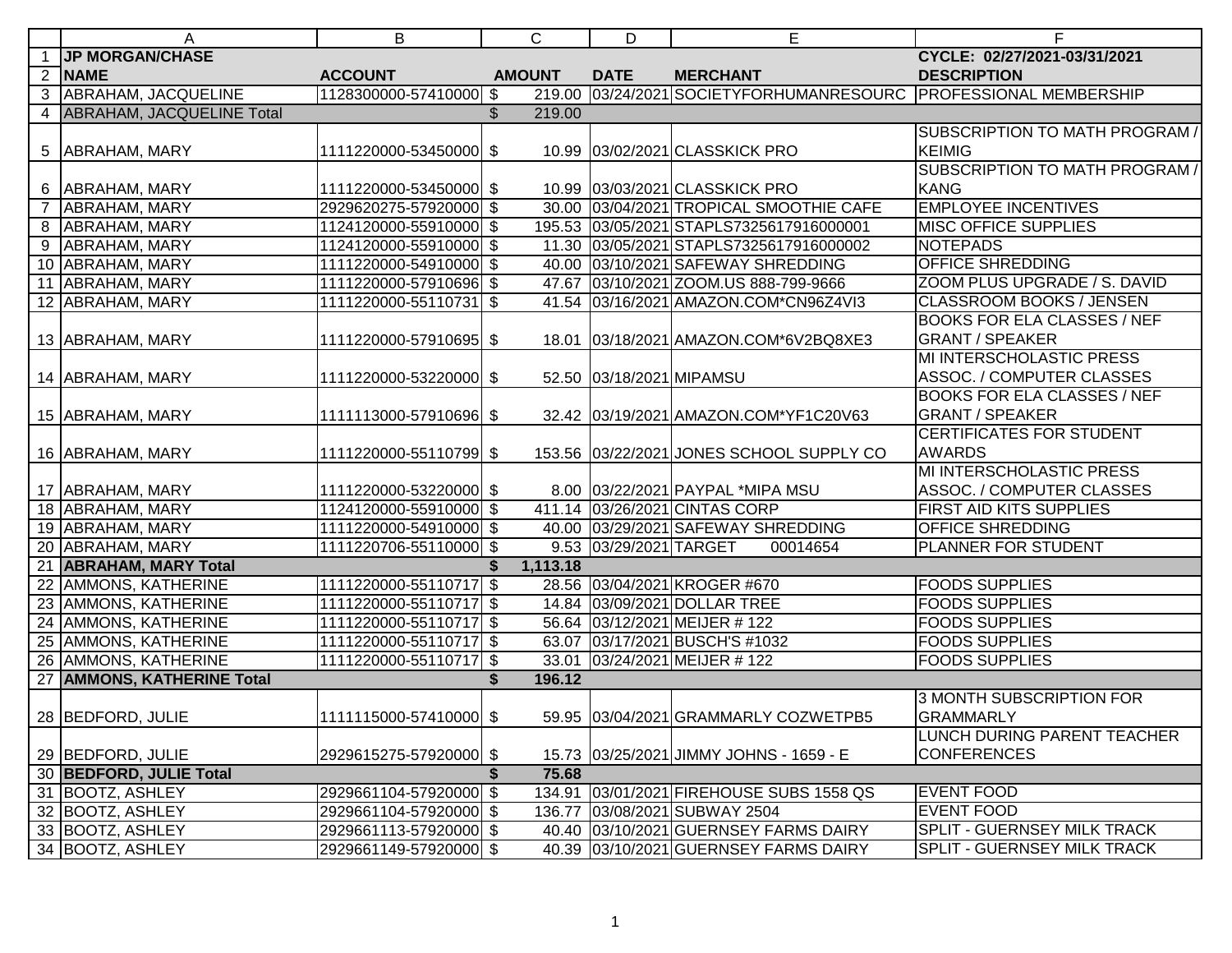| A                         | B                      | $\mathsf{C}$   | D                        | E                                        | F                                     |
|---------------------------|------------------------|----------------|--------------------------|------------------------------------------|---------------------------------------|
|                           |                        |                |                          |                                          | SPLIT - REGIONAL CHEER JUDGE          |
| 35 BOOTZ, ASHLEY          | 2929661104-57920000 \$ |                |                          | 214.67 03/24/2021 FIREHOUSE SUBS 1558 QS | AND WORKER FOOD                       |
|                           |                        |                |                          |                                          | SPLIT - REGIONAL CHEER FOOD FOR       |
| 36 BOOTZ, ASHLEY          | 2929661116-57920000 \$ |                |                          | 118.69 03/24/2021 FIREHOUSE SUBS 1558 QS | <b>CHEERLEADERS</b>                   |
| 37 BOOTZ, ASHLEY          | 2929661104-57920000 \$ |                |                          | 67.68 03/25/2021 SAMS CLUB #6657         | <b>HOCKEY FINAL FOOD</b>              |
| 38 BOOTZ, ASHLEY          | 2929661104-57920000 \$ |                | 63.27 03/25/2021 TARGET  | 00014654                                 | <b>HOCKEY FINAL FOOD</b>              |
| 39 BOOTZ, ASHLEY          | 2929661104-57920000 \$ |                |                          | 77.80 03/26/2021 MARIA S ITALIAN BAKERY  | <b>COOKIES FOR HOCKEY FINALS</b>      |
| 40 BOOTZ, ASHLEY          | 2929661183-57920000 \$ |                |                          | 146.05 03/29/2021 SPRINGHILL SUITES      | <b>HOTEL FOR SWIM FINALS</b>          |
| 41 BOOTZ, ASHLEY          | 2929661104-57920000 \$ |                |                          | 37.74 03/29/2021 TST* CJ S BREWING COMP  | <b>FOOD FOR HOCKEY FINALS</b>         |
| 42 BOOTZ, ASHLEY Total    |                        | 1,078.37<br>\$ |                          |                                          |                                       |
|                           |                        |                |                          |                                          | <b>GREG'S ANNUAL MSBO</b>             |
|                           |                        |                |                          |                                          | <b>CONFERENCE REGISTRATION-</b>       |
| 43 BRASIL, SANDRA         | 1125200000-53220000 \$ |                | 340.00 03/15/2021 MSBO   |                                          | <b>VIRTUAL</b>                        |
| 44 BRASIL, SANDRA         | 1125200000-55910000 \$ |                |                          | 47.95 03/29/2021 AMZN MKTP US*391PB2P63  | <b>MISC BO SUPPLIES</b>               |
| 45 BRASIL, SANDRA         | 1125200000-55910000 \$ |                |                          | 30.02 03/29/2021 AMZN MKTP US*PK7H10863  | <b>MISC BO SUPPLIES</b>               |
| 46 BRASIL, SANDRA Total   |                        | 417.97<br>\$   |                          |                                          |                                       |
| 47 BRATNEY, BETHANY       | 1122222000-55310000 \$ |                |                          | 111.69 03/01/2021 BOOKOUTLET.COM         | <b>NEW MATERIALS FOR LMC</b>          |
|                           |                        |                |                          |                                          | NEW RELEASE MATERIALS FOR THE         |
| 48 BRATNEY, BETHANY       | 1122222000-55310000 \$ |                |                          | 25.99 03/01/2021 BOOKSAMILLION.COM       | <b>LMC</b>                            |
|                           |                        |                |                          |                                          | <b>NEW RELEASE MATERIALS FOR THE</b>  |
| 49 BRATNEY, BETHANY       | 1122222000-55310000 \$ |                |                          | 15.59 03/01/2021 BOOKSAMILLION.COM       | <b>LMC</b>                            |
|                           |                        |                |                          |                                          |                                       |
| 50 BRATNEY, BETHANY       | 1122222000-55310000 \$ |                |                          | 35.14 03/01/2021 BOOKSAMILLION.COM       | NEW RELEASE MATERIALS FOR LMC         |
|                           |                        |                |                          |                                          |                                       |
| 51 BRATNEY, BETHANY       | 1122222000-55310000 \$ |                |                          | 31.34 03/15/2021 BOOKSAMILLION.COM       | NEW RELEASE MATERIALS FOR LMC         |
| 52 BRATNEY, BETHANY       | 1122222000-55990000 \$ |                |                          | 707.88 03/19/2021 DEMCO INC              | <b>SUPPLIES FOR LMC</b>               |
|                           |                        |                |                          |                                          |                                       |
| 53 BRATNEY, BETHANY       | 1122222000-55310000 \$ |                |                          | 19.54 03/29/2021 BOOKSAMILLION.COM       | <b>NEW RELEASE MATERIALS FOR LMC</b>  |
| 54 BRATNEY, BETHANY Total |                        | 947.17<br>\$   |                          |                                          |                                       |
|                           |                        |                |                          |                                          | ONLINE RESOURCE FOR AP COMP           |
| 55 BROWN, ALAINA          | 2929622105-57920000 \$ |                | 35.00 03/01/2021 REPL.IT |                                          | SCI                                   |
|                           |                        |                |                          |                                          | ONLINE RESOURCE FOR AP COMP           |
| 56 BROWN, ALAINA          | 2929622105-57920000 \$ |                |                          | 35.00 03/31/2021 REPLIT, INC.            | SCI                                   |
| 57 BROWN, ALAINA Total    |                        | 70.00<br>\$    |                          |                                          |                                       |
|                           |                        |                |                          |                                          | <b>MTCE WINTER EQUIPMENT REPAIR</b>   |
| 58 BUNKER, JEFFREY        | 1126160000-55993000 \$ |                |                          | 414.18 03/01/2021 BADER AND SONS CO.     | <b>PARTS</b>                          |
|                           |                        |                |                          |                                          | <b>MTCE - WINTER EQUIPMENT REPAIR</b> |
| 59 BUNKER, JEFFREY        | 1126160000-55993000 \$ |                |                          | 186.02 03/01/2021 BADER AND SONS CO.     | PARTS AND SUPPLIES                    |
| 60 BUNKER, JEFFREY        | 1126113000-54120000 \$ |                |                          | 50.10 03/08/2021 MARKS OUTDOOR POWER EQ  | <b>NW SNOW BLOWER REPAIR</b>          |
| 61 BUNKER, JEFFREY        | 1126160000-54130000 \$ |                |                          | 257.50 03/09/2021 GREEN OAK TIRE         | <b>MTCE GATOR TIRE REPLACEMENT</b>    |
|                           |                        |                |                          |                                          | MTCE - PRE EMERGENT GRANULAR          |
| 62 BUNKER, JEFFREY        | 1126160000-55993000 \$ |                |                          | 195.04 03/19/2021 SITEONE LANDSCAPE SUPP | <b>HERBICIDE</b>                      |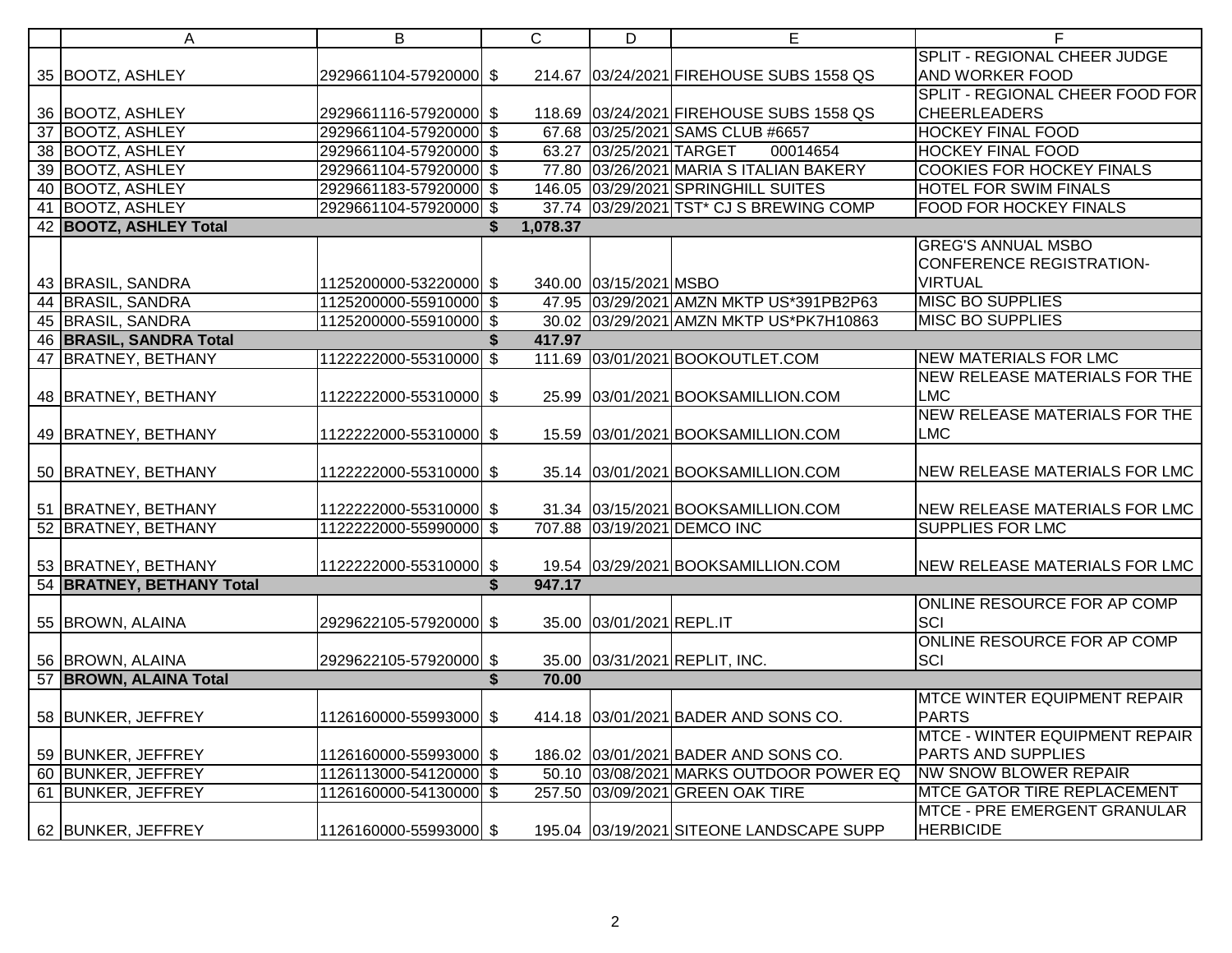| A                                | B                      | $\mathbf C$  | D                       | E                                          | F                                    |
|----------------------------------|------------------------|--------------|-------------------------|--------------------------------------------|--------------------------------------|
|                                  |                        |              |                         |                                            | <b>MTCE - PESTICIDE ROOM</b>         |
|                                  |                        |              |                         |                                            | ORGANIZATION - TORNADO EXT U         |
| 63 BUNKER, JEFFREY               | 1126160000-55992000 \$ |              |                         | 8.24 03/22/2021 THE HOME DEPOT #2737       | <b>HOOK</b>                          |
|                                  |                        |              |                         |                                            | <b>MTCE - PRE EMERGENT GRANULAR</b>  |
| 64 BUNKER, JEFFREY               | 1126160000-55993000 \$ |              |                         | 195.04 03/29/2021 SITEONE LANDSCAPE SUPP   | <b>HERBICIDE</b>                     |
| 65 BUNKER, JEFFREY               | 1126160000-55993000 \$ |              |                         | 16.18 03/29/2021 SITEONE LANDSCAPE SUPP    | MTCE - PVC TEE                       |
| 66 BUNKER, JEFFREY               | 1126160000-55980000 \$ |              |                         | 74.91 03/31/2021 THE HOME DEPOT #2737      | <b>MTCE - TOOL - TAPE MEASURES</b>   |
| 67 BUNKER, JEFFREY Total         |                        | 1,397.21     |                         |                                            |                                      |
| 68 CALHOUN, STEPHANIE            | 1335100000-55110553 \$ |              |                         | 83.29 03/30/2021 WAL-MART #5893            | <b>CLASSROOM SUPPLIES</b>            |
| 69 CALHOUN, STEPHANIE Total      |                        | 83.29        |                         |                                            |                                      |
| 70 CANALES, BETH                 | 1111322000-55110718 \$ |              |                         | 7.48 03/05/2021 KROGER #444                | <b>FAJITA LAB</b>                    |
| 71 CANALES, BETH                 | 1111322000-55110718 \$ |              |                         | 63.85 03/08/2021 MEIJER # 245              | <b>PIZZA LAB</b>                     |
|                                  |                        |              |                         |                                            | MAC AND CHEESE LAB/ FOOD             |
| 72 CANALES, BETH                 | 1111322000-55110718 \$ |              |                         | 43.63 03/19/2021 MEIJER #172               | ALLERGY ITEMS.                       |
| 73 CANALES, BETH                 | 1111322000-55110718 \$ |              |                         | 22.16 03/25/2021 KROGER #444               | <b>MAC AND CHEESE LAB</b>            |
| 74 CANALES, BETH Total           |                        | 137.12<br>\$ |                         |                                            |                                      |
|                                  |                        |              |                         |                                            | <b>COABE CONFERENCE, ONE</b>         |
| 75 CHARFI, HANA                  | 1522100331-53220000 \$ |              | 550.00 03/18/2021 COABC |                                            | TEACHER.                             |
|                                  |                        |              |                         |                                            | <b>MACAE CONFERENCE AND</b>          |
|                                  |                        |              |                         |                                            | PROFESSIONAL DEVELOPMENT-            |
| 76 CHARFI, HANA                  | 1528300331-53220000 \$ |              | 150.00 03/19/2021 MACAE |                                            | LINDA (ADMIN).                       |
|                                  |                        |              |                         |                                            | PROFESSIONAL DEVELOPMENT FOR         |
| 77 CHARFI, HANA                  | 1522100331-53220000 \$ |              | 500.00 03/19/2021 MACAE |                                            | <b>4 TEACHERS</b>                    |
|                                  |                        |              |                         |                                            | PROFESSIONAL DEVELOPMENT FOR         |
| 78 CHARFI, HANA                  | 1522100331-53220000 \$ |              |                         | 202.50 03/19/2021 MICHIGAN VIRTUAL U       | <b>ONE TEACHER</b>                   |
| 79 CHARFI, HANA                  | 2929625301-57920000 \$ |              |                         | 99.14 03/24/2021 BENITO S CAFE             | <b>STUDENT LUNCHES</b>               |
| 80 CHARFI, HANA Total            |                        | 1,501.64     |                         |                                            |                                      |
| 81 CHRISTOPOULOS, COURTNEY       | 1311800000-55110551 \$ |              |                         | 6.56 03/08/2021 WAL-MART #5893             | <b>CLASSROOM SUPPLIES</b>            |
| 82 CHRISTOPOULOS, COURTNEY       | 1311800000-55110551 \$ |              | 6.49 03/17/2021 TARGET  | 00008722                                   | <b>CLASSROOM SUPPLIES</b>            |
| 83 CHRISTOPOULOS, COURTNEY Total |                        | 13.05<br>\$  |                         |                                            |                                      |
|                                  |                        |              |                         |                                            | <b>MTCE ELECTRICAL STOCK - LED</b>   |
| 84 COOLMAN, ROBERT               | 1126160000-55992000 \$ |              |                         | 217.82 03/02/2021 CONSERVA ELECTRIC SUPP   | <b>DRIVERS</b>                       |
|                                  |                        |              |                         |                                            |                                      |
| 85 COOLMAN, ROBERT               | 1126160000-55992000 \$ |              |                         | 78.75 03/02/2021 CONSERVA ELECTRIC SUPP    | <b>MTCE ELECTRICAL BALLAST STOCK</b> |
| 86 COOLMAN, ROBERT               | 1126160000-55992000 \$ |              |                         | 336.00 03/05/2021 CONSERVA ELECTRIC SUPP   | <b>MTCE ELECTRICAL STOCK ITEMS</b>   |
| 87 COOLMAN, ROBERT               | 1126160000-55992000 \$ |              |                         | 2,061.00 03/12/2021 CONSERVA ELECTRIC SUPP | <b>MTCE - ELECTRICAL LAMP STOCK</b>  |
| 88 COOLMAN, ROBERT               | 1126160000-55992000 \$ |              |                         | 265.62 03/16/2021 GRAINGER                 | <b>MTCE - BATTERY CHARGERS</b>       |
|                                  |                        |              |                         |                                            | <b>MTCE ELECTRICAL STOCK -</b>       |
| 89 COOLMAN, ROBERT               | 1126160000-55992000 \$ |              |                         | 16.00 03/22/2021 GRAINGER                  | <b>VIBRATION ISOLATOR</b>            |
| 90 COOLMAN, ROBERT               | 1126160000-55992000 \$ |              |                         | 140.00 03/25/2021 CONSERVA ELECTRIC SUPP   | <b>MTCE ELECTRICAL STOCK</b>         |
| 91 COOLMAN, ROBERT               | 1126160000-55992000 \$ |              |                         | 70.00 03/26/2021 CONSERVA ELECTRIC SUPP    | <b>MTCE ELECTRICAL STOCK</b>         |
|                                  |                        |              |                         |                                            | MTCE ELECTRICAL STOCK - FUSE IN      |
| 92 COOLMAN, ROBERT               | 1126160000-55992000 \$ |              |                         | 67.15 03/30/2021 CONSERVA ELECTRIC SUPP    | <b>LINE</b>                          |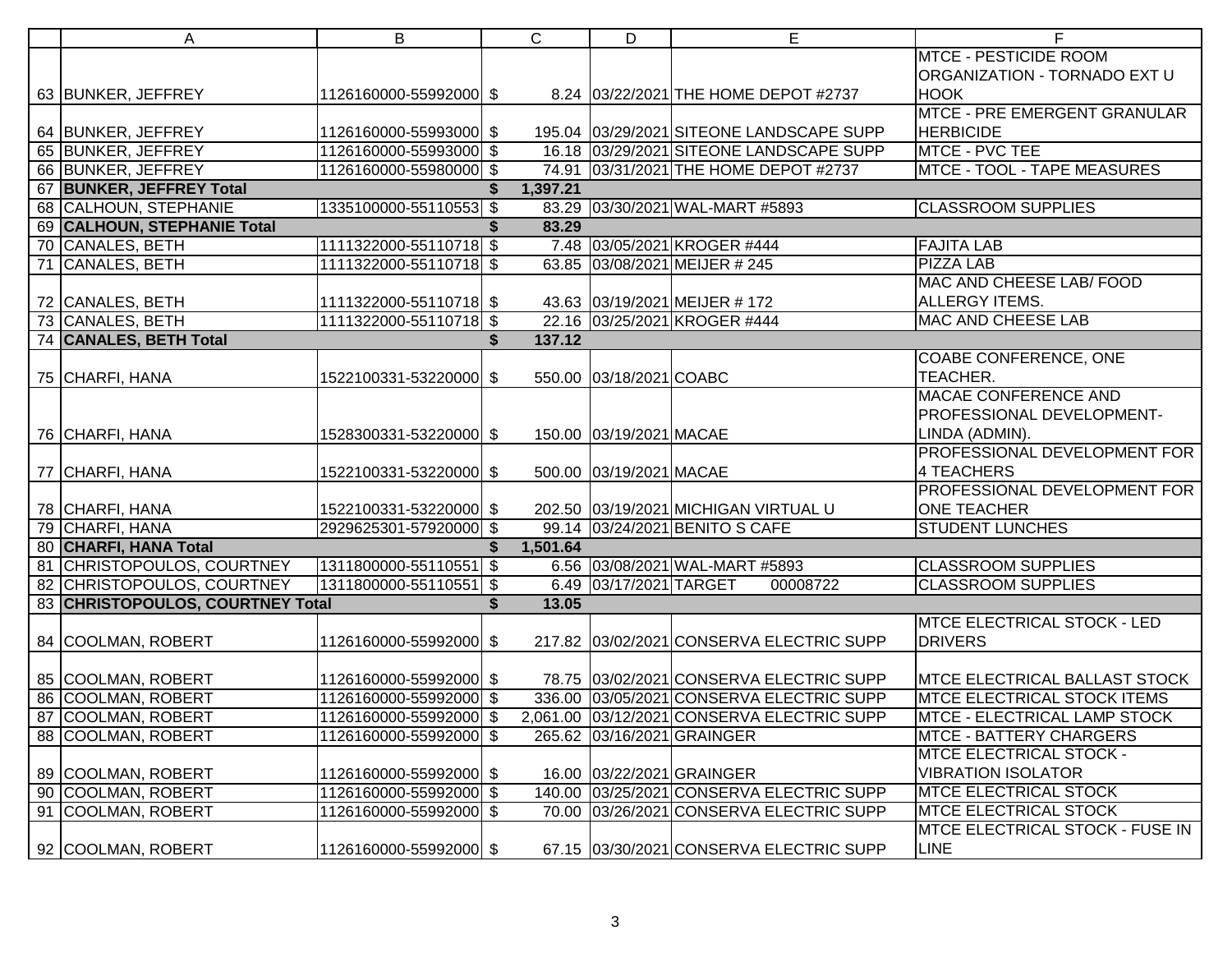| A                        | В                      | C        | D | Ε                                        | F                                  |
|--------------------------|------------------------|----------|---|------------------------------------------|------------------------------------|
|                          |                        |          |   |                                          | <b>MTCE ELECTRICAL STOCK-FOR</b>   |
| 93 COOLMAN, ROBERT       | 1126160000-55992000 \$ |          |   | 360.00 03/30/2021 CONSERVA ELECTRIC SUPP | <b>DISTRICT T5 STOCK</b>           |
| 94 COOLMAN, ROBERT Total |                        | 3,612.34 |   |                                          |                                    |
|                          |                        |          |   |                                          |                                    |
| 95 CORRION, KRISTIN      | 1612218482-55110000 \$ |          |   | 93.98 03/01/2021 AMZN MKTP US*5606N92U3  | MEADOWS COVID SENSORY ORDER        |
|                          |                        |          |   |                                          | MIDDLE SCHOOL COVID SENSORY        |
| 96 CORRION, KRISTIN      | 1612220482-55110000 \$ |          |   | 37.68 03/01/2021 AMZN MKTP US*778918GL3  | <b>ORDER</b>                       |
|                          |                        |          |   |                                          | NOVI WOODS COVID SENSORY           |
| 97 CORRION, KRISTIN      | 1612213482-55110000 \$ |          |   | 368.22 03/01/2021 AMZN MKTP US*E696G98E3 | <b>ORDER</b>                       |
|                          |                        |          |   |                                          |                                    |
| 98 CORRION, KRISTIN      | 1612218482-55110000 \$ |          |   | 17.82 03/01/2021 AMZN MKTP US*GW1W95303  | COVID SENSORY ORDER MEADOWS        |
| 99 CORRION, KRISTIN      | 1612252482-55110000 \$ |          |   | 162.19 03/01/2021 AMZN MKTP US*HW0WF6KX3 | <b>ECEC COVID SENSORY ORDER</b>    |
|                          |                        |          |   |                                          | NOVI WOODS COVID SENSORY           |
| 100 CORRION, KRISTIN     | 1612213482-55110000 \$ |          |   | 142.77 03/01/2021 AMZN MKTP US*JV2015UK3 | <b>ORDER</b>                       |
|                          |                        |          |   |                                          | NOVI WOODS COVID SENSORY           |
| 101 CORRION, KRISTIN     | 1612213482-55110000 \$ |          |   | 29.93 03/01/2021 AMZN MKTP US*PE1FG20Y3  | <b>ORDER</b>                       |
|                          |                        |          |   |                                          | <b>HIGH SCHOOL COVID SENSORY</b>   |
| 102 CORRION, KRISTIN     | 1612222482-55110000 \$ |          |   | 643.55 03/01/2021 AMZN MKTP US*PJ11G1O93 | <b>ORDER</b>                       |
|                          |                        |          |   |                                          | HIGH SCHOOL COVID SENSORY          |
| 103 CORRION, KRISTIN     | 1612222482-55110000 \$ |          |   | 62.99 03/01/2021 AMZN MKTP US*X14VR5ZL3  | <b>ORDER</b>                       |
|                          |                        |          |   |                                          |                                    |
| 104 CORRION, KRISTIN     | 1612218482-55110000 \$ | 316.07   |   | 03/02/2021 AMZN MKTP US*FV2UE4P23        | MEADOWS COVID SENSORY ORDER        |
|                          |                        |          |   |                                          | <b>MIDDLE SCHOOL COVID SENSORY</b> |
| 105 CORRION, KRISTIN     | 1612220482-55110000 \$ |          |   | 23.16 03/02/2021 AMZN MKTP US*HT25719A3  | <b>ORDER</b>                       |
|                          |                        |          |   |                                          | HIGH SCHOOL COVID SENSORY          |
| 106 CORRION, KRISTIN     | 1612222482-55110000 \$ | 136.97   |   | 03/02/2021 AMZN MKTP US*KF3ZO4IE3        | <b>ORDER</b>                       |
|                          |                        |          |   |                                          | MIDDLE SCHOOL COVID SENSORY        |
| 107 CORRION, KRISTIN     | 1612220482-55110000 \$ | 513.51   |   | 03/02/2021 AMZN MKTP US*T410H79E3        | <b>ORDER</b>                       |
|                          |                        |          |   |                                          | <b>NOVI WOODS COVID SENSORY</b>    |
| 108 CORRION, KRISTIN     | 1612213482-55110000 \$ |          |   | 72.09 03/03/2021 AMZN MKTP US*5014E4CP3  | <b>ORDER</b>                       |
|                          |                        |          |   |                                          |                                    |
| 109 CORRION, KRISTIN     | 1612218482-55110000 \$ |          |   | 81.44 03/03/2021 BLT*FUN AND FUNCTION L  | MEADOWS COVID SENSORY ORDER        |
|                          |                        |          |   |                                          |                                    |
| 110 CORRION, KRISTIN     | 1612218482-55110000 \$ |          |   | 81.68 03/03/2021 SP * SENSORY GOODS      | MEADOWS COVID SENSORY ORDER        |
|                          |                        |          |   |                                          |                                    |
| 111 CORRION, KRISTIN     | 1612218482-55110000 \$ |          |   | 276.05 03/03/2021 THERAPY SHOPPE         | MEADOWS COVID SENSORY ORDER        |
|                          |                        |          |   |                                          | MIDDLE SCHOOL COVID SENSORY        |
| 112 CORRION, KRISTIN     | 1612220482-55110000 \$ |          |   | 25.98 03/04/2021 AMZN MKTP US*A476K0JF3  | <b>ORDER</b>                       |
|                          |                        |          |   |                                          | MIDDLE SCHOOL COVID SENSORY        |
| 113 CORRION, KRISTIN     | 1612220482-55110000 \$ |          |   | 6.05 03/04/2021 AMZN MKTP US*LF0XX2HL3   | <b>ORDER</b>                       |
|                          |                        |          |   |                                          | NOVI WOODS COVID SENSORY           |
| 114 CORRION, KRISTIN     | 1612213482-55110000 \$ |          |   | 14.97 03/04/2021 AMZN MKTP US*YZ7GH1BJ3  | <b>ORDER</b>                       |
|                          |                        |          |   |                                          |                                    |
| 115 CORRION, KRISTIN     | 1612215482-55110000 \$ |          |   | 41.26 03/05/2021 AMAZON.COM*D13J35PY3    | DEERFIELD COVID SENSORY ORDER      |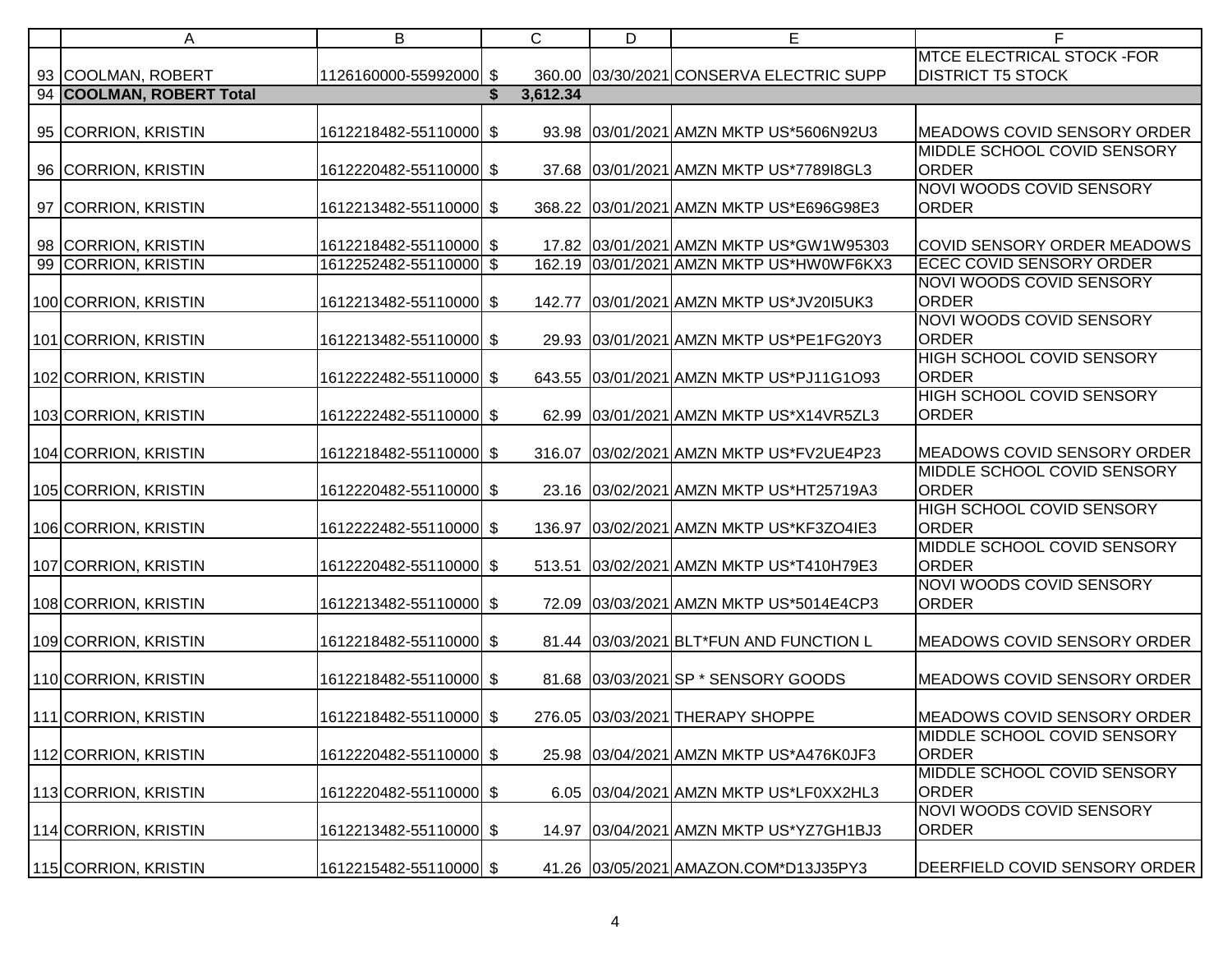| A                                                  | B                      | $\mathsf{C}$ | D | E                                        | F                                  |
|----------------------------------------------------|------------------------|--------------|---|------------------------------------------|------------------------------------|
|                                                    |                        |              |   |                                          |                                    |
| 116 CORRION, KRISTIN                               | 1612218482-55110000 \$ |              |   | 366.03 03/05/2021 REHABMART.COM          | MEADOWS COVID SENSORY ORDER        |
| 117 CORRION, KRISTIN                               | 1612226482-55110000 \$ |              |   | 494.04 03/08/2021 AMZN MKTP US*HI9FP7UW3 | NATC COVID SENSORY ORDER           |
|                                                    |                        |              |   |                                          |                                    |
| 118 CORRION, KRISTIN                               | 1612215482-55110000 \$ |              |   | 169.99 03/08/2021 AMZN MKTP US*QD85L4QA3 | DEERFIELD COVID SENSORY ORDER      |
| 119 CORRION, KRISTIN                               | 1612218482-55110000 \$ |              |   | 43.96 03/08/2021 AMZN MKTP US*Z01TX1BZ3  | MEADOWS COVID SENSORY ORDER        |
| 120 CORRION, KRISTIN                               | 1612226482-55110000 \$ |              |   | 25.98 03/10/2021 AMAZON.COM*K80K18OY3    | NATC COVID SENSORY ORDER           |
|                                                    |                        |              |   |                                          | NATC CLASSROOM WORK LAB            |
| 121 CORRION, KRISTIN                               | 1212226194-55110000 \$ |              |   | 59.99 03/10/2021 AMAZON.COM*VH6TW0DH3    | <b>EQUIPMENT</b>                   |
|                                                    |                        |              |   |                                          | NATC CLASSROOM WORK LAB            |
| 122 CORRION, KRISTIN                               | 1221926000-55990000 \$ |              |   | 18.00 03/10/2021 AMZN MKTP US*AO1B564S3  | <b>EQUIPMENT</b>                   |
|                                                    |                        |              |   |                                          |                                    |
| 123 CORRION, KRISTIN                               | 1612218482-55110000 \$ |              |   | 14.99 03/11/2021 AMZN MKTP US*1R37Q17X3  | MEADOWS COVID SENSORY ORDER        |
|                                                    |                        |              |   |                                          | NATC CLASSROOM WORK LAB            |
| 124 CORRION, KRISTIN                               | 1212226194-55110000 \$ |              |   | 17.99 03/11/2021 AMZN MKTP US*AX4K57EB3  | <b>EQUIPMENT</b>                   |
| 125 CORRION, KRISTIN                               | 1212226194-55110000 \$ |              |   | 20.00 03/11/2021 AMZN MKTP US*JT3SU6GV3  | <b>NATC CLASSROOM</b>              |
|                                                    |                        |              |   |                                          | NATC CLASSROOM WORK LAB            |
| 126 CORRION, KRISTIN                               | 1221926000-55110000 \$ |              |   | 124.68 03/12/2021 STAPLS7326300635000001 | <b>EQUIPMENT</b>                   |
| 127 CORRION, KRISTIN                               | 1612226482-55110000 \$ |              |   | 21.63 03/15/2021 AMZN MKTP US*732S14FZ3  | NATC COVID SENSORY ORDER           |
| 128 CORRION, KRISTIN                               | 1612226482-55110000 \$ |              |   | 283.25 03/15/2021 AMZN MKTP US*PP1AF6HZ3 | NATC COVID SENSORY ORDER           |
|                                                    |                        |              |   |                                          | <b>VILLAGE OAKS COVID SENSORY</b>  |
| 129 CORRION, KRISTIN                               | 1612211482-55110000 \$ | 221.71       |   | 03/16/2021 AMZN MKTP US*105252283        | <b>ORDER</b>                       |
|                                                    |                        |              |   |                                          | NATC CLASSROOM WORK LAB            |
| 130 CORRION, KRISTIN                               | 1221926000-55110000 \$ |              |   | 445.88 03/16/2021 AMZN MKTP US*M98HD0QE3 | <b>EQUIPMENT</b>                   |
|                                                    |                        |              |   |                                          | NATC CLASSROOM WORK LAB            |
| 131 CORRION, KRISTIN                               | 1221926000-55110000 \$ |              |   | 15.99 03/19/2021 AMZN MKTP US*F47J60EJ3  | <b>EQUIPMENT</b>                   |
|                                                    |                        |              |   |                                          | VILLAGE OAKS COVID SENSORY         |
| 132 CORRION, KRISTIN                               | 1612211482-55110000 \$ |              |   | 56.90 03/22/2021 AMZN MKTP US*BT50O1XC3  | <b>ORDER</b>                       |
|                                                    |                        |              |   |                                          | <b>NATC CERTIFICATE OF</b>         |
| 133 CORRION, KRISTIN<br>134 CORRION, KRISTIN Total | 1221926000-55990000 \$ | 5,559.19     |   | 9.82 03/25/2021 JOSTENS INC.             | <b>COMPLETION</b>                  |
| 135 CROAD, LORI                                    | 1335100000-55110553 \$ |              |   | 8.00 03/26/2021 BUSCH'S #1205            | <b>EASTER EGG HUNT SUPPLIES</b>    |
| 136 CROAD, LORI Total                              |                        | 8.00         |   |                                          |                                    |
| 137 DIROFF, MATTHEW                                | 1111322000-53450723 \$ |              |   | 39.99 03/11/2021 UPBEAT MUSIC APP        | <b>VIRTUAL PERFORMANCE VIDEO</b>   |
|                                                    |                        |              |   |                                          | <b>MUSIC NOTATION SOFTWARE FOR</b> |
| 138 DIROFF, MATTHEW                                | 1111322000-53450723 \$ |              |   | 100.00 03/17/2021 FLAT.IO SUBSCRIPTION   | <b>VIRTUAL CONCERT MUSIC</b>       |
| 139 DIROFF, MATTHEW                                | 1111322000-53450723 \$ |              |   | 19.95 03/24/2021 GUMROAD.CO* NICKMAINEL  | <b>MUSIC FOR VIRTUAL JAZZ BAND</b> |
| 140 DIROFF, MATTHEW Total                          |                        | 159.94       |   |                                          |                                    |
| 141 DONOVAN, KATHRYN                               | 1128300000-57410000 \$ |              |   | 200.00 03/10/2021 MSU PAYMENTS           | <b>JOB FAIR FEE</b>                |
| 142 DONOVAN, KATHRYN Total                         |                        | 200.00       |   |                                          |                                    |
|                                                    |                        |              |   |                                          | <b>MTCE - PHONE CASE AND</b>       |
| 143 DRAGOO, MICHAEL                                | 1126160000-55992000 \$ |              |   | 22.97 03/12/2021 AMZN MKTP US*5911N2BG3  | PROTECTIVE SCREEN                  |
| 144 DRAGOO, MICHAEL Total                          |                        | 22.97        |   |                                          |                                    |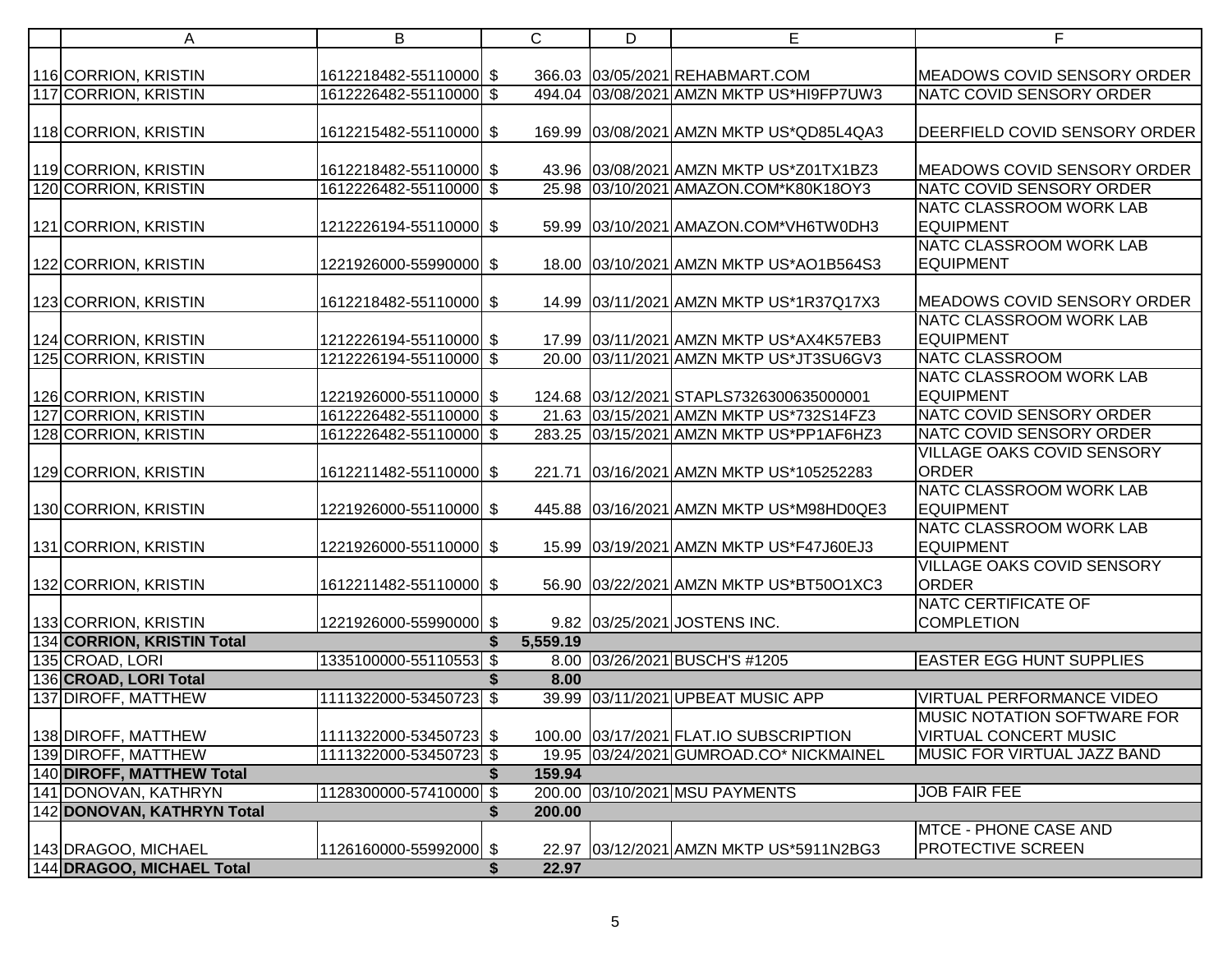| A                          | B                      | $\mathsf{C}$ | D | E                                        | F                                     |
|----------------------------|------------------------|--------------|---|------------------------------------------|---------------------------------------|
|                            |                        |              |   |                                          | MTCE - TOOLS TO REMOVE TVS -          |
|                            |                        |              |   |                                          | <b>LONG BALL SOCKET AND</b>           |
| 145 DUQUETTE, EDWARD       | 1126160000-55980000 \$ |              |   | 34.94 03/01/2021 THE HOME DEPOT #2737    | <b>EXTENSION BAR</b>                  |
| 146 DUQUETTE, EDWARD       | 1126101000-55992000 \$ |              |   | 21.64 03/03/2021 THE HOME DEPOT #2737    | <b>ESB OFFICE</b>                     |
| 147 DUQUETTE, EDWARD       | 1126118000-55992000 \$ |              |   | 33.32 03/05/2021 THE HOME DEPOT #2737    | NM5TH GRADE SIDE WALK                 |
| 148 DUQUETTE, EDWARD       | 1126122000-55992000 \$ |              |   | 97.68 03/08/2021 THE HOME DEPOT 2737     | HS GREEN HOUSE                        |
| 149 DUQUETTE, EDWARD       | 1126122000-55992000 \$ |              |   | 92.52 03/09/2021 DECKER EQUIPMENT        | HS BATHROOM REPAIR                    |
| 150 DUQUETTE, EDWARD       | 1126160000-55992000 \$ |              |   | 57.60 03/09/2021 DECKER EQUIPMENT        | <b>MTCE DOLLY FOR TRASH CAN</b>       |
| 151 DUQUETTE, EDWARD       | 1126122000-55992000 \$ |              |   | 14.67 03/09/2021 NAPA AUTO M-2           | <b>HS KITCHEN - GREASE</b>            |
|                            |                        |              |   |                                          | MTCE SHOP TOOLS - PRO SAND            |
| 152 DUQUETTE, EDWARD       | 1126160000-55980000 \$ |              |   | 60.35 03/10/2021 ROCKLER 008             | <b>BELT</b>                           |
| 153 DUQUETTE, EDWARD       | 1126160000-55992000 \$ |              |   | 133.80 03/19/2021 REDFORD LOCK COMPANY I | <b>MTCE - CONSTRUCTION KEYS</b>       |
|                            |                        |              |   |                                          | MS RM 602 REPAIR MORTISE              |
| 154 DUQUETTE, EDWARD       | 1126120000-55992000 \$ |              |   | 30.00 03/19/2021 REDFORD LOCK COMPANY I  | <b>CYLENDAR</b>                       |
|                            |                        |              |   |                                          | <b>DISTRICT - CHAIN LOCKS FOR ALL</b> |
| 155 DUQUETTE, EDWARD       | 1126160000-55992000 \$ |              |   | 13.80 03/25/2021 MENARDS WIXOM MI        | <b>GATES</b>                          |
| 156 DUQUETTE, EDWARD       | 1126160000-55980000 \$ |              |   | 392.16 03/26/2021 LAWSON PRODUCTS        | <b>MTCE TOOLS</b>                     |
| 157 DUQUETTE, EDWARD       | 1126120000-55992000 \$ |              |   | 56.98 03/26/2021 THE HOME DEPOT #2737    | <b>MS BASEBALL BENCH REPAIR</b>       |
|                            |                        |              |   |                                          |                                       |
| 158 DUQUETTE, EDWARD       | 1126120000-55992000 \$ |              |   | 146.95 03/26/2021 THE HOME DEPOT 2737    | MS BENCH REPAIR BASEBALL FIELD        |
| 159 DUQUETTE, EDWARD       | 1126160000-55980000 \$ |              |   | 93.77 03/26/2021 THE HOME DEPOT 2737     | <b>MTCE TOOLS</b>                     |
| 160 DUQUETTE, EDWARD Total |                        | 1,280.18     |   |                                          |                                       |
| 161 ERICKSON, TODD         | 1122218000-55310000 \$ |              |   | 15.64 03/04/2021 AMAZON.COM*SX4TH0BX3    | <b>BOOKS FOR LIBRARY</b>              |
| 162 ERICKSON, TODD         | 1122218000-55310000 \$ |              |   | 265.52 03/08/2021 DEMCO INC              | <b>SUPPLIES FOR LIBRARY</b>           |
| 163 ERICKSON, TODD         | 1122218000-55310000 \$ |              |   | 54.14 03/16/2021 AMAZON.COM*IO9KA8FW3    | <b>BOOKS FOR LIBRARY</b>              |
| 164 ERICKSON, TODD         | 1111118799-53450979 \$ |              |   | 99.00 03/23/2021 BREAKOUT                | <b>BREAKOUT EDU SUBSCRIPTION</b>      |
| 165 ERICKSON, TODD         | 1122218000-55310000 \$ |              |   | 425.97 03/23/2021 INTERSTATE BOOKS4SCHOO | <b>BOOKS FOR LIBRARY</b>              |
| 166 ERICKSON, TODD         | 1122218000-55310000 \$ |              |   | (104.15) 03/24/2021 DEMCO INC            | <b>REFUND FROM DEMCO</b>              |
| 167 ERICKSON, TODD         | 1122220000-55310000 \$ |              |   | 222.00 03/26/2021 JUNIOR LIBRARY GUILD   | <b>BOOKS FOR LIBRARY</b>              |
| 168 ERICKSON, TODD Total   |                        | 978.12       |   |                                          |                                       |
|                            |                        |              |   |                                          | SAMPLE SHIRT FOR CHARITY 5K.          |
|                            |                        |              |   |                                          | USED TO MAKE PROTOTYPE OF             |
| 169 FRANCHI, KRISTIN       | 1711322000-55110615 \$ |              |   | 22.93 03/02/2021 AS COLOUR INC.          | SHIRT.                                |
| 170 FRANCHI, KRISTIN Total |                        | \$<br>22.93  |   |                                          |                                       |
|                            |                        |              |   |                                          | <b>MTCE - SOLAR BATTERY CHARGERS</b>  |
| 171 FULAR, JAMES           | 1126160000-55992000 \$ |              |   | 97.98 03/01/2021 AMZN MKTP US*4J5YX1LC3  | FOR GAS PUMP                          |
|                            |                        |              |   |                                          | <b>MTCE JOHN DEERE TRACTOR</b>        |
| 172 FULAR, JAMES           | 1126160000-54120000 \$ |              |   | 1,964.38 03/02/2021 BADER AND SONS CO.   | <b>REPAIR</b>                         |
|                            |                        |              |   |                                          | <b>MTCE SHOP SUPPLIES - SCRUB</b>     |
| 173 FULAR, JAMES           | 1126160000-55992000 \$ |              |   | 6.76 03/04/2021 BADER AND SONS CO.       | <b>BRUSH, PIN FASTENER</b>            |
| 174 FULAR, JAMES           | 1126160000-55993000 \$ |              |   | 233.92 03/05/2021 AMZN MKTP US*DW1IH1VN3 | <b>DISTRICT WIDE WEED PREVENTION</b>  |
| 175 FULAR, JAMES           | 2326160000-55993000 \$ |              |   | 77.98 03/05/2021 AMZN MKTP US*DW1IH1VN3  | <b>RF WEED PREVENTION</b>             |
|                            |                        |              |   |                                          | MTCE - NEW HYDRAULIC LINES FOR        |
| 176 FULAR, JAMES           | 1126160000-55993000 \$ |              |   | 53.53 03/12/2021 BADER AND SONS CO.      | <b>BROOM ON TRACTOR</b>               |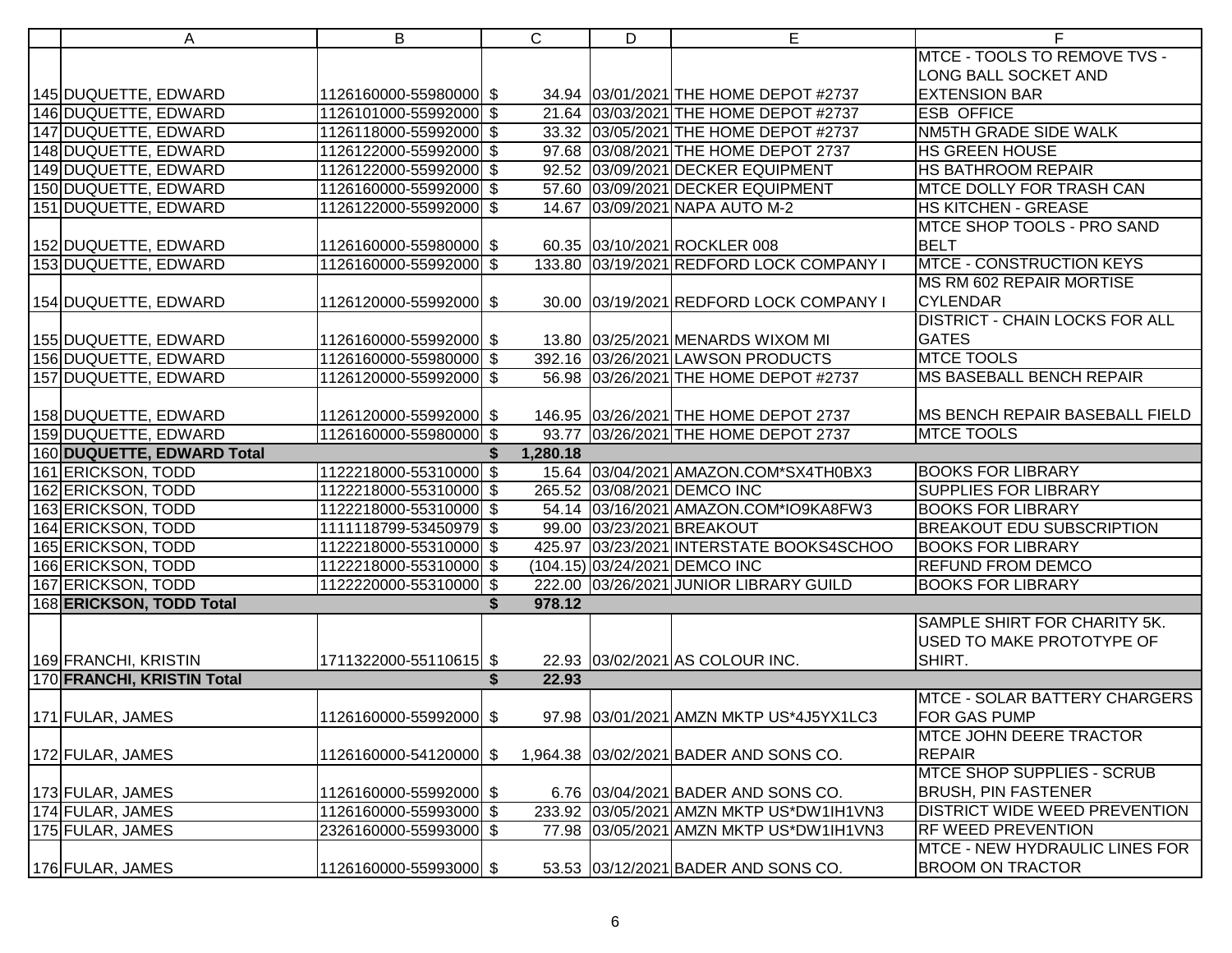| A                        | B                      |    | $\mathsf{C}$ | D | Е                                         | F                                 |
|--------------------------|------------------------|----|--------------|---|-------------------------------------------|-----------------------------------|
| 177 FULAR, JAMES         | 1126118000-55993000 \$ |    |              |   | 38.36 03/15/2021 MARKS OUTDOOR POWER EQ   | NM TRACTOR TRAILER TIRE           |
| 178 FULAR, JAMES         | 1126160000-55993000 \$ |    |              |   | 184.94 03/15/2021 MARKS OUTDOOR POWER EQ  | MTCE 2-MOWER SPARE TIRE           |
| 179 FULAR, JAMES         | 1126118000-55993000 \$ |    |              |   | 161.78 03/24/2021 AMZN MKTP US*FV2L06F13  | NM - OALS FOR SOCCER STADIUM      |
|                          |                        |    |              |   |                                           | <b>MTCE NEW KING SPRAYERS 15</b>  |
| 180 FULAR, JAMES         | 1126160000-55993000 \$ |    |              |   | 169.86 03/25/2021 SP * SPRAYERDEPOT       | <b>GALLON ECONOMY SPOT</b>        |
|                          |                        |    |              |   |                                           | HS TURF - ATHLETIC FIELDS SOIL    |
| 181 FULAR, JAMES         | 1126122000-55993000 \$ |    |              |   | 433.33 03/26/2021 ADVANCED TURF SOLUTION  | <b>SURFACTANT</b>                 |
|                          |                        |    |              |   |                                           | MS TURF - ATHLETIC FIELDS SOIL    |
| 182 FULAR, JAMES         | 1126120000-55993000 \$ |    |              |   | 433.33 03/26/2021 ADVANCED TURF SOLUTION  | <b>SURFACTANT</b>                 |
|                          |                        |    |              |   |                                           | NM TURF - ATHLETIC FIELDS SOIL    |
| 183 FULAR, JAMES         | 1126118000-55993000 \$ |    |              |   | 433.34 03/26/2021 ADVANCED TURF SOLUTION  | <b>SURFACTANT</b>                 |
|                          |                        |    |              |   |                                           | HS TURF - ATHLETIC FIELDS ATS 25- |
| 184 FULAR, JAMES         | 1126120000-55993000 \$ |    |              |   | 765.60 03/26/2021 ADVANCED TURF SOLUTION  | 3-10 90% DUR 90 W/ ZN-B/ 220 SGN  |
|                          |                        |    |              |   |                                           | MS TURF - ATHLETIC FIELDS ATS 25- |
| 185 FULAR, JAMES         | 1126120000-55993000 \$ |    |              |   | 765.60 03/26/2021 ADVANCED TURF SOLUTION  | 3-10 90% DUR 90 W/ ZN-B/ 220 SGN  |
|                          |                        |    |              |   |                                           | NM TURF - ATHLETIC FIELDS ATS 25- |
| 186 FULAR, JAMES         | 1126118000-55993000 \$ |    |              |   | 765.60 03/26/2021 ADVANCED TURF SOLUTION  | 3-10 90% DUR 90 W/ ZN-B/ 220 SGN  |
|                          |                        |    |              |   |                                           |                                   |
|                          |                        |    |              |   |                                           | MTCE - RAKES FOR GROUNDS CREW     |
| 187 FULAR, JAMES         | 1126160000-55993000 \$ |    |              |   | 159.29 03/29/2021 CORONA CLIPPER, INC.    | - BRACE RAKE ALUMINUM HANDLE      |
| 188 FULAR, JAMES         | 1126160000-55993000 \$ |    |              |   | 3,699.54 03/31/2021 TARGET SPECIALTY PROD | <b>DISTRICT HERBICIDE</b>         |
| 189 FULAR, JAMES Total   |                        | S. | 10,445.12    |   |                                           |                                   |
| 190 GILMORE, MEGAN       | 1311800000-55110551 \$ |    |              |   | 24.99 03/25/2021 AMZN MKTP US*OA1PR17K3   | <b>CLASSROOM SUPPLIES</b>         |
| 191 GILMORE, MEGAN       | 1311800000-55110551 \$ |    |              |   | 155.45 03/25/2021 AMZN MKTP US*P67JC5QT3  | <b>CLASSROOM TOYS</b>             |
| 192 GILMORE, MEGAN       | 1311800000-55110551 \$ |    |              |   | 22.44 03/26/2021 KROGER #632              | <b>EASTER EGG HUNT SUPPLIES</b>   |
| 193 GILMORE, MEGAN Total |                        |    | 202.88       |   |                                           |                                   |
|                          |                        |    |              |   |                                           | <b>LUNCH FOR TOURNAMENT</b>       |
| 194 GORDON, BRIAN        | 2929661275-57920000 \$ |    |              |   | 168.00 03/01/2021 JERSEY MIKES 31020      | <b>WORKERS</b>                    |
|                          |                        |    |              |   |                                           | <b>BROADCAST NETWORK</b>          |
| 195 GORDON, BRIAN        | 1429300000-53450000 \$ |    |              |   | 10.99 03/01/2021 NFHSNETWORK.COM          | <b>SUBSCRIPTION</b>               |
| 196 GORDON, BRIAN        | 2929661275-57920000 \$ |    |              |   | 16.75 03/01/2021 THE APPLE FRITTER DOUG   | <b>DONUTS FOR MEETING</b>         |
| 197 GORDON, BRIAN        | 1429300000-57410000 \$ |    |              |   | 187.20 03/02/2021 MIAAA MEMBERSHIP        | <b>MIAAA MEMBERSHIP</b>           |
| 198 GORDON, BRIAN        | 2929661155-57920000 \$ |    |              |   | 441.00 03/09/2021 BIG TOMMY'S PARTHENON   | <b>MEAL FOR HOCKEY TEAM</b>       |
| 199 GORDON, BRIAN        | 2929661275-57920000 \$ |    |              |   | 119.82 03/15/2021 MARCOS PIZZA 1144       | <b>LUNCH MHSAA</b>                |
| 200 GORDON, BRIAN        | 2929661275-57920000 \$ |    |              |   | 130.00 03/16/2021 MIAAA MEMBERSHIP        | <b>MIAAA CONFERENCE</b>           |
| 201 GORDON, BRIAN        | 2929661275-57920000 \$ |    |              |   | 118.79 03/22/2021 BENITO S CAFE           | PIZZA WRESTLING SEED MEETING      |
| 202 GORDON, BRIAN        | 2929661275-57920000 \$ |    |              |   | 16.75 03/22/2021 THE APPLE FRITTER DOUG   | <b>DONUTS MEETING</b>             |
| 203 GORDON, BRIAN        | 1429300000-53450000 \$ |    |              |   | 10.99 03/31/2021 NFHSNETWORK.COM          | <b>NETWORK SUBSCRIPTION</b>       |
| 204 GORDON, BRIAN Total  |                        |    | 1,220.29     |   |                                           |                                   |
| 205 GORNY, KIMBERLY      | 1111113000-55110708 \$ |    |              |   | 9.98 03/03/2021 AMAZON.COM*8160B7X03      | <b>GOLDFISH FOR EXTRA SNACKS</b>  |
| 206 GORNY, KIMBERLY      | 1111113000-55110708 \$ |    |              |   | 14.99 03/04/2021 AMZN MKTP US*9X7S50SQ3   | <b>SCHOOL GARDENING SUPPLIES</b>  |
| 207 GORNY, KIMBERLY      | 1111113000-55110708 \$ |    |              |   | 59.99 03/04/2021 AMZN MKTP US*TY24Z5M43   | <b>SCHOOL GARDENING SUPPLIES</b>  |
| 208 GORNY, KIMBERLY      | 1111113000-55110708 \$ |    |              |   | 181.41 03/05/2021 AMZN MKTP US*8U3EX9AY3  | <b>SCHOOL GARDENING SUPPLIES</b>  |
| 209 GORNY, KIMBERLY      | 1111113000-55110708 \$ |    |              |   | 20.89 03/05/2021 AMZN MKTP US*N06LA10U3   | <b>SCHOOL GARDENING SUPPLIES</b>  |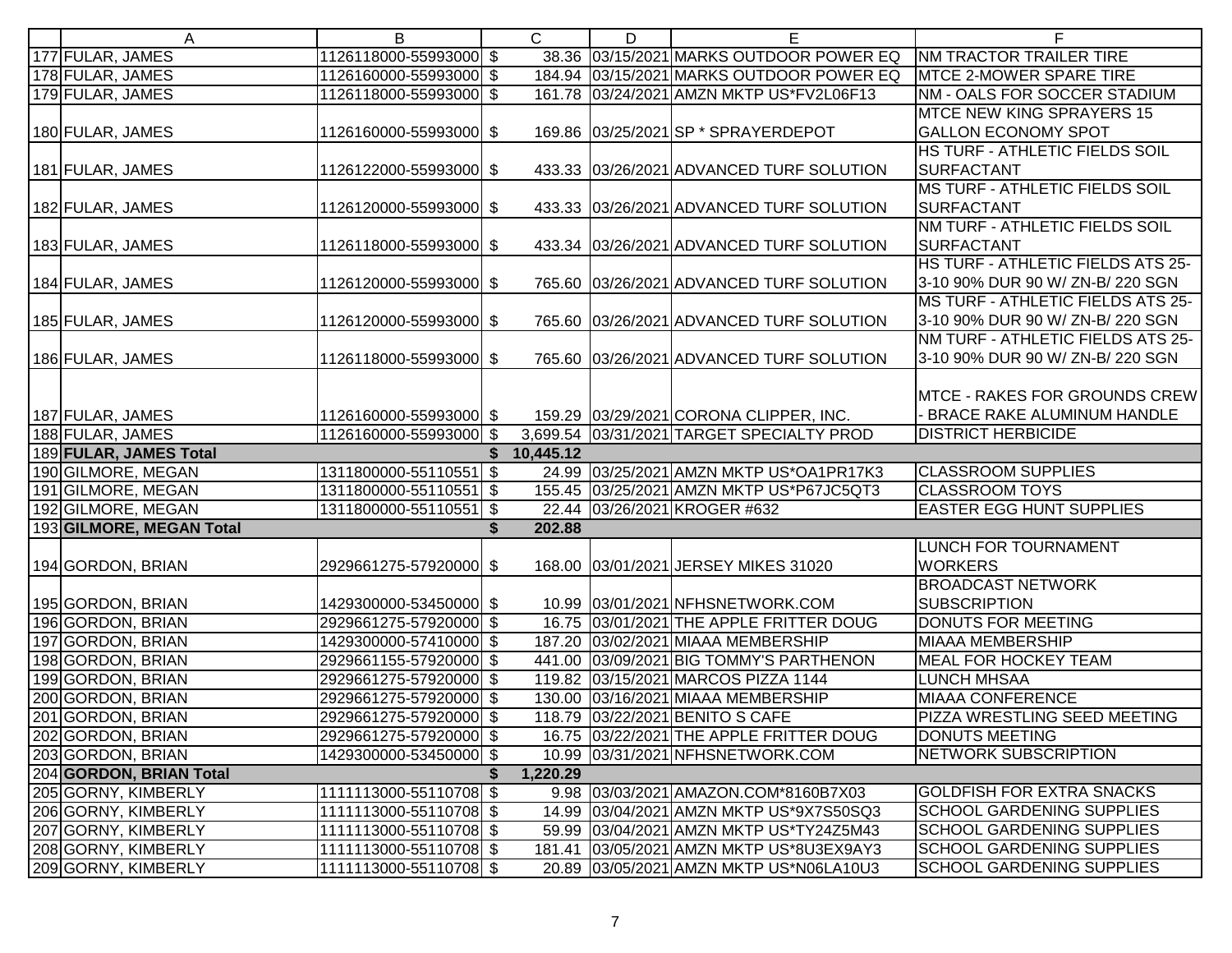| A                         | B                      |     | $\mathsf{C}$ | D | Е                                        | F                                     |
|---------------------------|------------------------|-----|--------------|---|------------------------------------------|---------------------------------------|
|                           |                        |     |              |   |                                          | <b>CONSTRUCTION PAPER FOR 2ND</b>     |
| 210 GORNY, KIMBERLY       | 1111113000-55110702 \$ |     |              |   | 41.92 03/05/2021 SSI*SCHOOL SPECIALTY    | <b>GRADE CLASSROOM</b>                |
| 211 GORNY, KIMBERLY       | 1111113000-55110708 \$ |     |              |   | 189.84 03/08/2021 AMZN MKTP US*2D1QJ6703 | <b>SCHOOL GARDENING SUPPLIES</b>      |
|                           |                        |     |              |   |                                          | <b>WATERCOLOR PAINT SET FIR 2ND</b>   |
| 212 GORNY, KIMBERLY       | 1111113000-55110702 \$ |     |              |   | 26.97 03/08/2021 AMZN MKTP US*C08OA4WN3  | <b>GRADE CLASSROOM</b>                |
|                           |                        |     |              |   |                                          | <b>SCHOOL GARDENING SUPPLIES</b>      |
|                           |                        |     |              |   |                                          | THIS RECEIPT IS ATTACHED WITH         |
| 213 GORNY, KIMBERLY       | 1111113000-55110708 \$ |     |              |   | 24.99 03/08/2021 AMZN MKTP US*YK07T8693  | THE \$181.41 RECEIPT                  |
| 214 GORNY, KIMBERLY       | 1111113000-55110708 \$ |     |              |   | 35.99 03/15/2021 AMZN MKTP US*096LH63D3  | <b>SCHOOL GARDENING SUPPLIES</b>      |
| 215 GORNY, KIMBERLY       | 1124113000-57410000 \$ |     |              |   | 119.00 03/23/2021 AMAZON PRIME*1K7MD7U63 | <b>AMAZON PRIME MEMBERSHIP</b>        |
|                           |                        |     |              |   |                                          | SENSORY ITEMS FOR OUR SENSORY         |
| 216 GORNY, KIMBERLY       | 1111113000-55110708 \$ |     |              |   | 203.76 03/24/2021 AMZN MKTP US*EJ7H48T03 | <b>ROOM</b>                           |
| 217 GORNY, KIMBERLY       | 1111113000-57910696 \$ |     |              |   | 182.04 03/24/2021 FOLLETT SCHOOL SOLUTIO | <b>NEF GRANT FOR MEDIA BOOKS</b>      |
|                           |                        |     |              |   |                                          |                                       |
| 218 GORNY, KIMBERLY       | 1111113000-55110708 \$ |     |              |   | 11.58 03/25/2021 AMZN MKTP US*L38ZB9CP3  | PENCIL GRIPS FOR SENSORY ROOM         |
| 219 GORNY, KIMBERLY Total |                        |     | 1,123.35     |   |                                          |                                       |
| 220 HANSEN, ANN           | 1311800000-53220551 \$ |     |              |   | 32.00 03/05/2021 APPELBAUM TRAINING INS  | <b>PRESCHOOL TEACHER TRAINING</b>     |
| 221 HANSEN, ANN           | 1311800000-53220551 \$ |     |              |   | 20.00 03/12/2021 APPELBAUM TRAINING INS  | PRESCHOOL TEACHER TRAINING            |
| 222 HANSEN, ANN           | 1335100000-53220553 \$ |     |              |   | 20.00 03/17/2021 APPELBAUM TRAINING INS  | <b>CARE AIDE TRAINING</b>             |
| 223 HANSEN, ANN           | 1311800000-53220551    | \$  |              |   | 24.00 03/17/2021 APPELBAUM TRAINING INS  | PRESCHOOL TEACHER TRAINING            |
| 224 HANSEN, ANN           | 1311800000-53220551    | -\$ |              |   | 20.00 03/19/2021 APPELBAUM TRAINING INS  | PS AIDE TRAINING                      |
| 225 HANSEN, ANN           | 2929641355-57920000 \$ |     |              |   | 60.25 03/22/2021 PAYPAL *LANGUAGEART     | NAME PLATE FOR SECRETARY              |
| 226 HANSEN, ANN           | 1311800000-53220551 \$ |     |              |   | 60.00 03/24/2021 APPELBAUM TRAINING INS  | PRESCHOOL TEACHER TRAINING            |
| 227 HANSEN, ANN Total     |                        | \$. | 236.25       |   |                                          |                                       |
|                           |                        |     |              |   |                                          | VIRTUAL AND IN-PERSON GLAZE           |
| 228 HARBAR, ERIN          | 1111322000-55110702 \$ |     |              |   | 69.07 03/03/2021 DBC*BLICK ART MATERIAL  | <b>FOR CERAMICS CLASS</b>             |
|                           |                        |     |              |   |                                          | <b>VIRTUAL PAINT BEUSHES CERAMICS</b> |
| 229 HARBAR, ERIN          | 1111322000-55110702 \$ |     |              |   | 11.99 03/04/2021 AMZN MKTP US*NE5ZS4FR3  | <b>CLASS</b>                          |
|                           |                        |     |              |   |                                          | <b>VIRTUAL STUDENTS STEEL BLOCKS</b>  |
| 230 HARBAR, ERIN          | 1111322000-55110702 \$ |     |              |   | 111.20 03/08/2021 AMZN MKTP US*G53TY3A33 | FOR JEWELRY CLASS                     |
|                           |                        |     |              |   |                                          | <b>VIRTUAL STUDENTS STEEL BLOCKS</b>  |
| 231 HARBAR, ERIN          | 1111322000-55110702 \$ |     |              |   | 88.90 03/08/2021 AMZN MKTP US*GF3N09PQ3  | FOR JEWELRY CLASS                     |
| 232 HARBAR, ERIN          | 1111322000-55110702 \$ |     |              |   | 14.86 03/08/2021 BLICK ART MAT VT 2329   | <b>FIXATIVE FOR DRAWINGS</b>          |
|                           |                        |     |              |   |                                          | VIRTUAL AND IN-PERSON GLAZE           |
| 233 HARBAR, ERIN          | 1111322000-55110702 \$ |     |              |   | 102.39 03/08/2021 DBC*BLICK ART MATERIAL | <b>FOR CERAMICS CLASS</b>             |
|                           |                        |     |              |   |                                          | <b>REFUND- FOR 1 VIRTUAL STUDENTS</b> |
|                           |                        |     |              |   |                                          | <b>STEEL BLOCKS FOR JEWELRY</b>       |
| 234 HARBAR, ERIN          | 1111322000-55110702 \$ |     |              |   | (8.89) 03/09/2021 AMZN MKTP US           | <b>CLASS</b>                          |
|                           |                        |     |              |   |                                          | <b>VIRTUAL AND IN-PERSON GLAZE</b>    |
| 235 HARBAR, ERIN          | 1111322000-55110702 \$ |     |              |   | 80.30 03/11/2021 DBC*BLICK ART MATERIAL  | <b>FOR CERAMICS CLASS</b>             |
|                           |                        |     |              |   |                                          | IN-PERSON JUMPRINGS JEWELRY           |
| 236 HARBAR, ERIN          | 1111322000-55110702 \$ |     |              |   | 23.99 03/16/2021 AMZN MKTP US*FJ75M8G73  | <b>CLASS</b>                          |
|                           |                        |     |              |   |                                          | <b>VIRTUAL AND IN-PERSON KILN</b>     |
| 237 HARBAR, ERIN          | 1111322000-55110702 \$ |     |              |   | 35.05 03/18/2021 DBC*BLICK ART MATERIAL  | <b>PARTS</b>                          |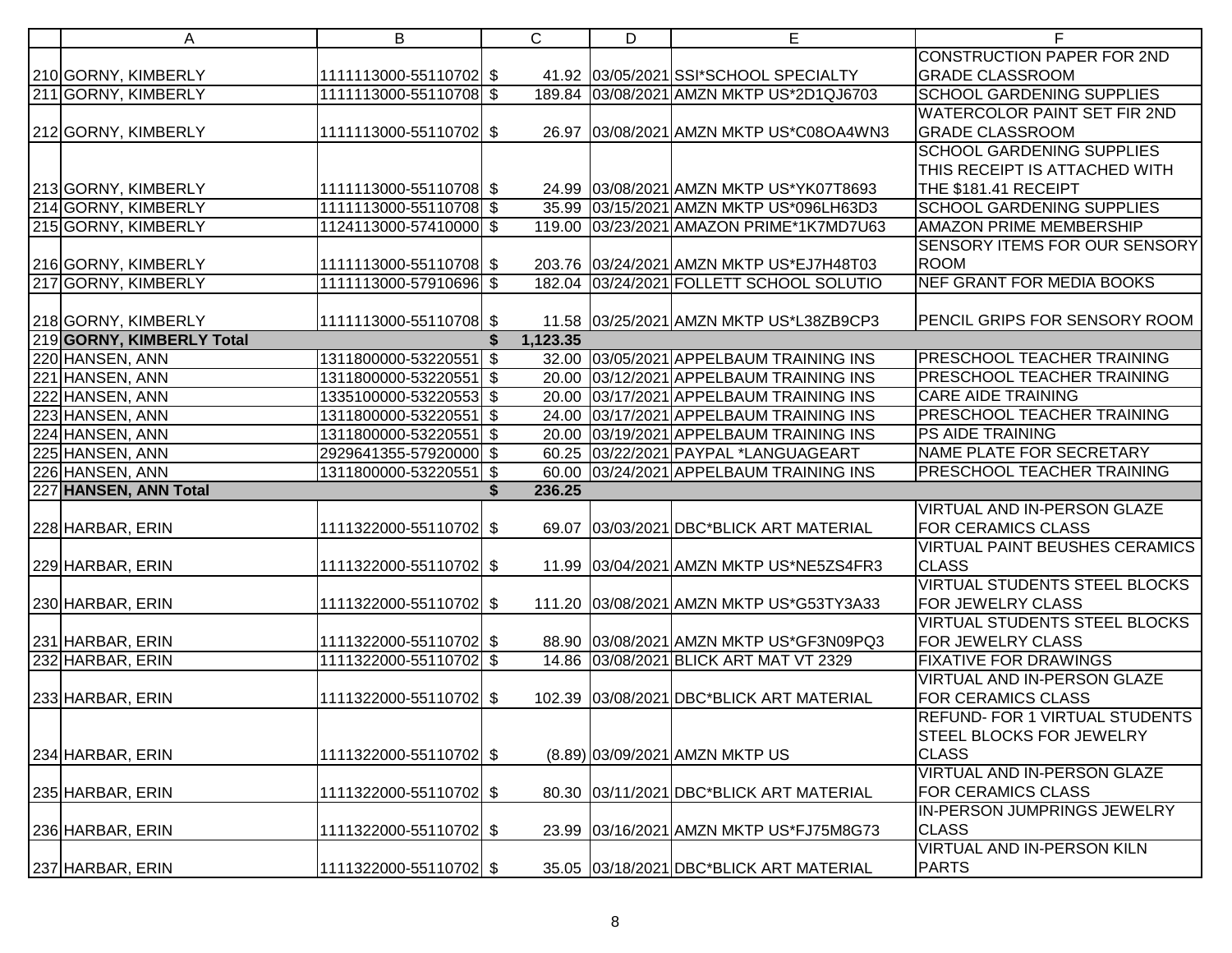| A                            | B                      | C      | D                    | E                                        | F                                       |
|------------------------------|------------------------|--------|----------------------|------------------------------------------|-----------------------------------------|
| 238 HARBAR, ERIN             | 1711322000-55110614 \$ |        |                      | 32.38 03/18/2021 WALGREENS #4454         | ART PRINTS FOR IB ART SHOW              |
| 239 HARBAR, ERIN             | 1711322000-55110614 \$ |        |                      | 12.96 03/22/2021 AMAZON.COM*2H1ZO75O3    | HANGERS FOR IB ART SHOW                 |
| 240 HARBAR, ERIN             | 1711322000-55110614 \$ |        |                      | 6.66 03/22/2021 AMZN MKTP US*FA7XO4HX3   | HANGERS FOR IB ART SHOW                 |
| 241 HARBAR, ERIN Total       |                        | 580.86 |                      |                                          |                                         |
|                              |                        |        |                      |                                          | EGGS AND COOKING SPRAY FOR              |
|                              |                        |        |                      |                                          | GREEN EGGS AND HAM- DR. SEUSS           |
| 242 HAWKINS, STEPHANIE       | 1311800000-55110551 \$ |        |                      | 2.93 03/08/2021 WAL-MART #5893           | <b>WEEK</b>                             |
| 243 HAWKINS, STEPHANIE Total |                        | 2.93   |                      |                                          |                                         |
| 244 HENDERSON, BETH          | 1125200000-55910000 \$ |        |                      | 44.22 03/29/2021 STAPLS7327497132000001  | SUPPLIES                                |
| 245 HENDERSON, BETH Total    |                        | 44.22  |                      |                                          |                                         |
| 246 HERTRICH, MARINA         | 1111118000-55110708 \$ |        |                      | 243.87 03/01/2021 AMAZON.COM*O35WG8H03   | KOZLOWSKI TEACHING SUPPLIES             |
| 247 HERTRICH, MARINA         | 1111118000-55110708 \$ |        |                      | 33.40 03/01/2021 AMZN MKTP US*CX42F54M3  | ZAHRADNIK - TEACHING SUPPLIES           |
|                              |                        |        |                      |                                          |                                         |
| 248 HERTRICH, MARINA         | 1111118000-55110708 \$ |        |                      | 59.99 03/01/2021 AMZN MKTP US*ID2T38H53  | MACDOUGALL TEACHING SUPPLIES            |
|                              |                        |        |                      |                                          | SPLIT - JENKINS - TEACHING              |
| 249 HERTRICH, MARINA         | 1111118000-55110708 \$ |        |                      | 82.95 03/01/2021 SSI*SCHOOL SPECIALTY    | <b>SUPPLIES</b>                         |
| 250 HERTRICH, MARINA         | 1111118000-55110799 \$ |        |                      | 25.10 03/01/2021 SSI*SCHOOL SPECIALTY    | <b>SPLIT - HODGE'S ROOM</b>             |
| 251 HERTRICH, MARINA         | 1111118000-55110708 \$ |        |                      | 92.18 03/01/2021 STAPLS7325423923000001  | M. BURRY TEACHING SUPPLIES              |
| 252 HERTRICH, MARINA         | 1111118000-55110708 \$ |        |                      | 9.59 03/02/2021 AMZN MKTP US*YY5V35083   | <b>COJEI TEACHING SUPPLIES</b>          |
| 253 HERTRICH, MARINA         | 1111118000-55110708 \$ |        |                      | 58.90 03/03/2021 AMAZON.COM*1U71Y9MR3    | <b>STEVENSON TEACHING SUPPLIES</b>      |
| 254 HERTRICH, MARINA         | 1111118724-55110000 \$ |        |                      | 399.00 03/03/2021 J.W. PEPPER            | SHEET MUSIC - LENGERICH                 |
| 255 HERTRICH, MARINA         | 1111118000-55110708 \$ |        |                      | 96.55 03/05/2021 SSI*SCHOOL SPECIALTY    | PAYNE - TEACHING SUPPLIES               |
| 256 HERTRICH, MARINA         | 1111118000-55110708 \$ |        |                      | 7.41 03/08/2021 AMZN MKTP US*D54Y979U3   | <b>COJEI TEACHING SUPPLIES</b>          |
| 257 HERTRICH, MARINA         | 1111118000-55110708 \$ |        | 29.22 03/08/2021 IRP |                                          | <b>GRAY TEACHING SUPPLIES</b>           |
| 258 HERTRICH, MARINA         | 1111118000-54910000 \$ |        |                      | 40.00 03/10/2021 SAFEWAY SHREDDING       | <b>BUILDING SHREDDING</b>               |
| 259 HERTRICH, MARINA         | 1124118000-57410000 \$ |        |                      | 12.99 03/12/2021 AMAZON PRIME*178PY7A93  | <b>AMAZON PRIME</b>                     |
| 260 HERTRICH, MARINA         | 1111118000-55110708 \$ |        |                      | 13.99 03/15/2021 AMZN MKTP US*DR03P3333  | <b>BYRNE - TEACHING SUPPLIES</b>        |
| 261 HERTRICH, MARINA         | 1111118000-55110708 \$ |        |                      | 13.99 03/15/2021 AMZN MKTP US*H38Q838A3  | <b>BYRNE TEACHING SUPPLIES</b>          |
| 262 HERTRICH, MARINA         | 1111118000-55110000 \$ |        |                      | 410.29 03/15/2021 PAYPAL *YAHBOOM        | <b>RIVETS CODING BOTS</b>               |
| 263 HERTRICH, MARINA         | 1111118000-55110708 \$ |        |                      | 119.31 03/15/2021 REALLY GOOD STUFF      | <b>CAMPOS TEACHING SUPPLIES</b>         |
| 264 HERTRICH, MARINA         | 1124118000-55910000 \$ |        |                      | 11.99 03/18/2021 AMZN MKTP US*Q07OF6PG3  | <b>SPLIT - OFFICE SUPPLIES</b>          |
|                              |                        |        |                      |                                          | <b>SPLIT - VOCAL MUSIC SUPPLIES -</b>   |
| 265 HERTRICH, MARINA         | 1111118724-55110000 \$ |        |                      | 31.99 03/18/2021 AMZN MKTP US*Q07OF6PG3  | <b>LENGERICH</b>                        |
| 266 HERTRICH, MARINA         | 1111118000-53450000 \$ |        |                      | 10.00 03/18/2021 PADLET* PADLET SOFTWAR  | <b>CAMPOS - PADLET</b>                  |
| 267 HERTRICH, MARINA         | 1124118000-55910000 \$ |        |                      | 10.67 03/22/2021 STAPLS7326936386000001  | <b>SPLIT - OFFICE SUPPLIES</b>          |
| 268 HERTRICH, MARINA         | 1111118000-55110708 \$ |        |                      | 60.44 03/22/2021 STAPLS7326936386000001  | <b>SPLIT - L. ERICKSON SUPPLIES</b>     |
|                              |                        |        |                      |                                          | <b>ART CLASSROOM SUPPLIES 5TH &amp;</b> |
| 269 HERTRICH, MARINA         | 1111118000-55110702 \$ |        |                      | 603.29 03/25/2021 DBC*BLICK ART MATERIAL | 6TH                                     |
| 270 HERTRICH, MARINA         | 1111118000-55110719 \$ |        |                      | 324.75 03/26/2021 AMAZON.COM*8X7962A93   | <b>MATH SUPPLIES</b>                    |
| 271 HERTRICH, MARINA         | 1124118000-55910000 \$ |        |                      | 9.96 03/26/2021 AMAZON.COM*NZ85O6413     | <b>SPLIT - OFFICE SUPPLIES</b>          |
| 272 HERTRICH, MARINA         | 1111118000-55110729 \$ |        |                      | 162.69 03/26/2021 AMAZON.COM*NZ85O6413   | <b>SPLIT - ELA BOOKS</b>                |
| 273 HERTRICH, MARINA         | 1111118000-55110799 \$ |        |                      | 16.04 03/29/2021 AMZN MKTP US*N98YS2HI3  | SPLIT - MISC. TEACHING SUPPLIES         |
|                              |                        |        |                      |                                          | SPLIT - DALZOCHIO TEACHING              |
| 274 HERTRICH, MARINA         | 1111118000-55110708 \$ |        |                      | 101.45 03/29/2021 AMZN MKTP US*N98YS2HI3 | <b>SUPPLIES</b>                         |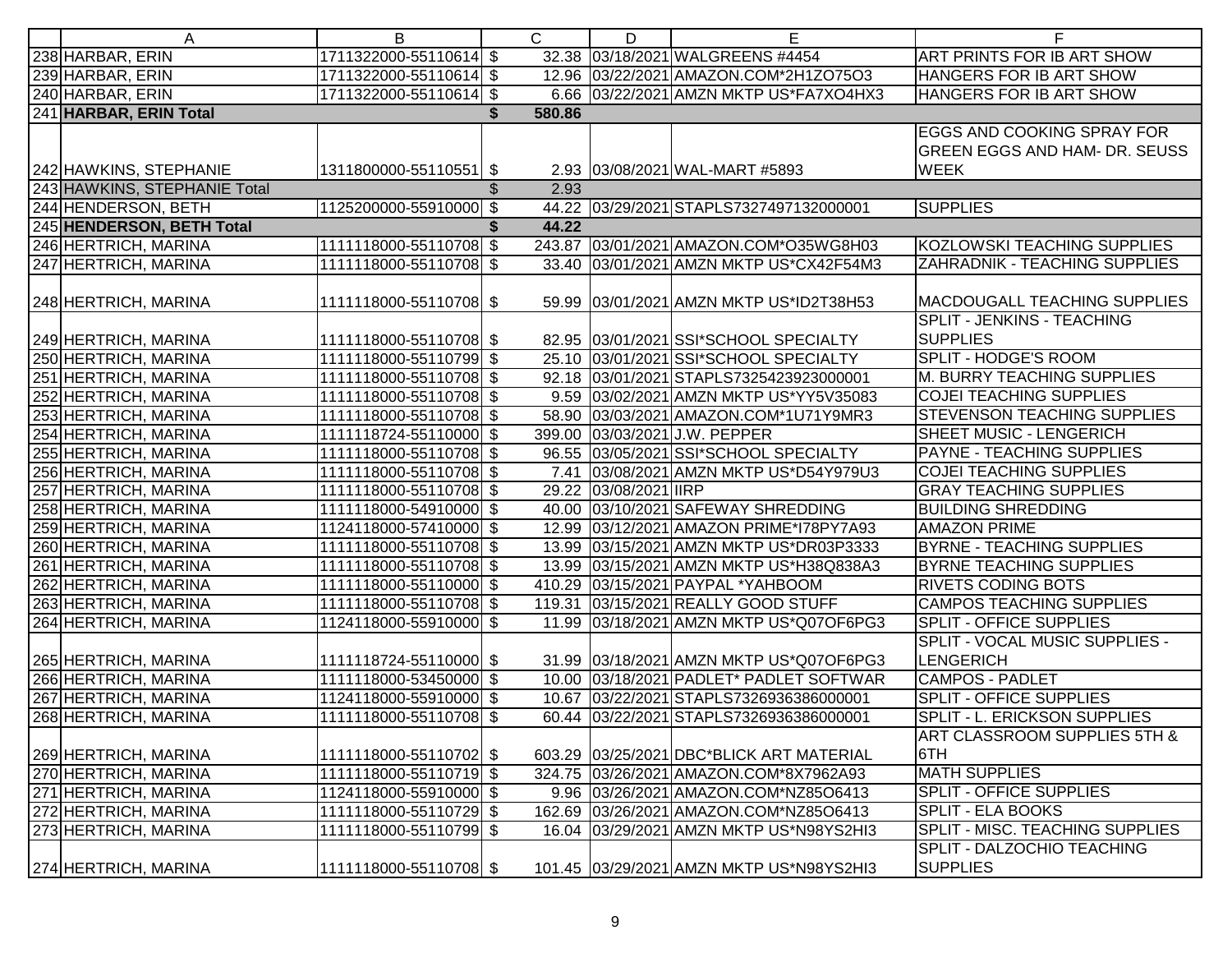| A                          | B                      |    | $\mathsf{C}$ | D | E                                                                   | F                                  |
|----------------------------|------------------------|----|--------------|---|---------------------------------------------------------------------|------------------------------------|
| 275 HERTRICH, MARINA Total |                        |    | 3,092.00     |   |                                                                     |                                    |
|                            |                        |    |              |   |                                                                     | REIMBURSEMENT FROM                 |
| 276 HOSKINS, DIANE         | 2929625301-57920000 \$ |    |              |   | (142.95) 03/01/2021 LEVELUPPOTBELLY320019                           | OVERCHARGE PREVIOUS CYCLE          |
| 277 HOSKINS, DIANE         | 2929625301-57920000 \$ |    |              |   | 59.10 03/01/2021 SAMSCLUB.COM                                       | TO BE REIMBURSED                   |
| 278 HOSKINS, DIANE         | 1522600331-55910000 \$ |    |              |   | 13.58 03/01/2021 STAPLS7324972277000002                             | <b>OFFICE SUPPLY</b>               |
| 279 HOSKINS, DIANE         | 2929625301-57920000 \$ |    |              |   | 93.94 03/03/2021 AMAZON.COM*VY0ZZ8KX3                               | ESL BOOK CLUB BOOKS                |
| 280 HOSKINS, DIANE         | 2929625301-57920000 \$ |    |              |   | 137.26 03/03/2021 BENITO S CAFE                                     | <b>STUDENT DINNER</b>              |
| 281 HOSKINS, DIANE         | 2929625301-57920000 \$ |    |              |   | 128.70 03/03/2021 LEVELUPPOTBELLY851584                             | <b>STUDENT DINNER</b>              |
|                            |                        |    |              |   |                                                                     |                                    |
|                            |                        |    |              |   |                                                                     | <b>REIMBURSEMENT FOR</b>           |
|                            |                        |    |              |   |                                                                     | OVERCHARGED (THEY REIMBURSED       |
| 282 HOSKINS, DIANE         | 2929625301-57920000 \$ |    |              |   | (142.95) 03/03/2021 POTBELLY #165                                   | 2X INSTEAD OF ONCE)                |
|                            |                        |    |              |   |                                                                     |                                    |
| 283 HOSKINS, DIANE         |                        |    |              |   | 1513200331-55990000 \$ (1,295.12) 03/05/2021 STAPLS7324972277001001 | REIMBURSE FOR MISSING SHIPMENT     |
| 284 HOSKINS, DIANE         | 2929625301-57920000 \$ |    |              |   | 151.70 03/10/2021 LEVELUPPOTBELLY535401                             | <b>STUDENT DINNER</b>              |
| 285 HOSKINS, DIANE         | 2929625301-57920000 \$ |    |              |   | 91.82 03/12/2021 BENITO S CAFE                                      | <b>STUDENT DINNER</b>              |
| 286 HOSKINS, DIANE         | 2929625301-57920000 \$ |    |              |   | 19.99 03/15/2021 PRIME VIDEO*NW8PI0AL3                              | <b>TO BE REIMBURSED</b>            |
| 287 HOSKINS, DIANE         | 2929625301-57920000 \$ |    |              |   | 100.00 03/15/2021 SAMS CLUB RENEWAL                                 | <b>MEMBERSHIP RENEWAL</b>          |
| 288 HOSKINS, DIANE         | 2929625301-57920000 \$ |    |              |   | 104.43 03/17/2021 BENITO S CAFE                                     | <b>STUDENT DINNER</b>              |
| 289 HOSKINS, DIANE         | 2929625301-57920000 \$ |    |              |   | 161.95 03/18/2021 LEVELUPPOTBELLY935332                             | <b>STUDENT DINNER</b>              |
| 290 HOSKINS, DIANE         | 2929625301-57920000 \$ |    |              |   | 161.95 03/18/2021 POTBELLY #165                                     | DOUBLE CHARGED, REIMBURSED         |
| 291 HOSKINS, DIANE         | 2929625301-57920000 \$ |    |              |   | 2.99 03/19/2021 PRIME VIDEO*7593X0MV3                               | TO BE REIMBURSED                   |
| 292 HOSKINS, DIANE         | 2929625301-57920000 \$ |    |              |   | 2.99 03/19/2021 PRIME VIDEO*857RL5W73                               | <b>TO BE REIMBURSED</b>            |
| 293 HOSKINS, DIANE         | 1513200331-55110000 \$ |    |              |   | 2,559.14 03/23/2021 SSI*SCHOOL SPECIALTY                            | <b>TEACHING TESTING SUPPLY ESL</b> |
| 294 HOSKINS, DIANE         | 2929625301-57920000 \$ |    |              |   | 141.08 03/24/2021 LEVELUPPOTBELLY605897                             | <b>STUDENT DINNER</b>              |
| 295 HOSKINS, DIANE         | 2929625301-57920000 \$ |    |              |   | 190.84 03/26/2021 SAMSCLUB.COM                                      | <b>VENDING</b>                     |
| 296 HOSKINS, DIANE         | 2929625301-57920000 \$ |    |              |   | 48.70 03/29/2021 SAMSCLUB.COM                                       | <b>PACKING SUPPLIES</b>            |
| 297 HOSKINS, DIANE Total   |                        |    | 2,589.14     |   |                                                                     |                                    |
|                            |                        |    |              |   |                                                                     | PLANTS FOR THE IB PLANT SCIENCE    |
| 298 JAMES, KATHERINE       | 1711322000-55110614 \$ |    |              |   | 89.96 03/09/2021 IKEA CANTON                                        | <b>UNIT</b>                        |
| 299 JAMES, KATHERINE Total |                        | \$ | 89.96        |   |                                                                     |                                    |
|                            |                        |    |              |   |                                                                     | SUPPLIES FOR THE TEACHING          |
| 300 JANTZ, ANGELA          | 1111115000-55110708 \$ |    |              |   | 121.60 03/01/2021 STAPLS7325431338000001                            | <b>STAFF</b>                       |
| 301 JANTZ, ANGELA          | 1111115000-55110708 \$ |    |              |   | 17.68 03/08/2021 STAPLS7325431338000002                             | SUPPLIES FOR TEACHING STAFF        |
|                            |                        |    |              |   |                                                                     | <b>FOLDERS AND MARKERS FOR</b>     |
| 302 JANTZ, ANGELA          | 1111115000-55110708 \$ |    |              |   | 77.54 03/11/2021 AMZN MKTP US*719EK2UN3                             | <b>TEACHING STAFF</b>              |
|                            |                        |    |              |   |                                                                     | <b>BOARDERS AND SCISSORS FOR</b>   |
| 303 JANTZ, ANGELA          | 1111115000-55110708 \$ |    |              |   | 129.80 03/11/2021 LAKESHORE LEARNING MAT                            | <b>TEACHING STAFF</b>              |
| 304 JANTZ, ANGELA          | 1122215000-55990000 \$ |    |              |   | 110.64 03/16/2021 AMZN MKTP US*6C7013OD3                            | <b>BOOK TAPE FOR MEDIA CENTER</b>  |
| 305 JANTZ, ANGELA          | 1111115000-55110799 \$ |    | 87.71        |   | 03/22/2021 AMZN MKTP US*UZ89Z0OB3                                   | <b>SPLIT - OFFICE SUPPLIES</b>     |
|                            |                        |    |              |   |                                                                     | SPLIT - TAPE DISPENSERS FOR        |
| 306 JANTZ, ANGELA          | 1122215000-55990000 \$ |    |              |   | 59.60 03/22/2021 AMZN MKTP US*UZ89Z0OB3                             | <b>MEDIA CENTER</b>                |
| 307 JANTZ, ANGELA Total    |                        | S  | 604.57       |   |                                                                     |                                    |
| 308 JOB, STACEY            | 1311800000-53220551 \$ |    |              |   | 20.00 03/03/2021 APPELBAUM TRAINING INS                             | <b>TRAINING A. ANGUS</b>           |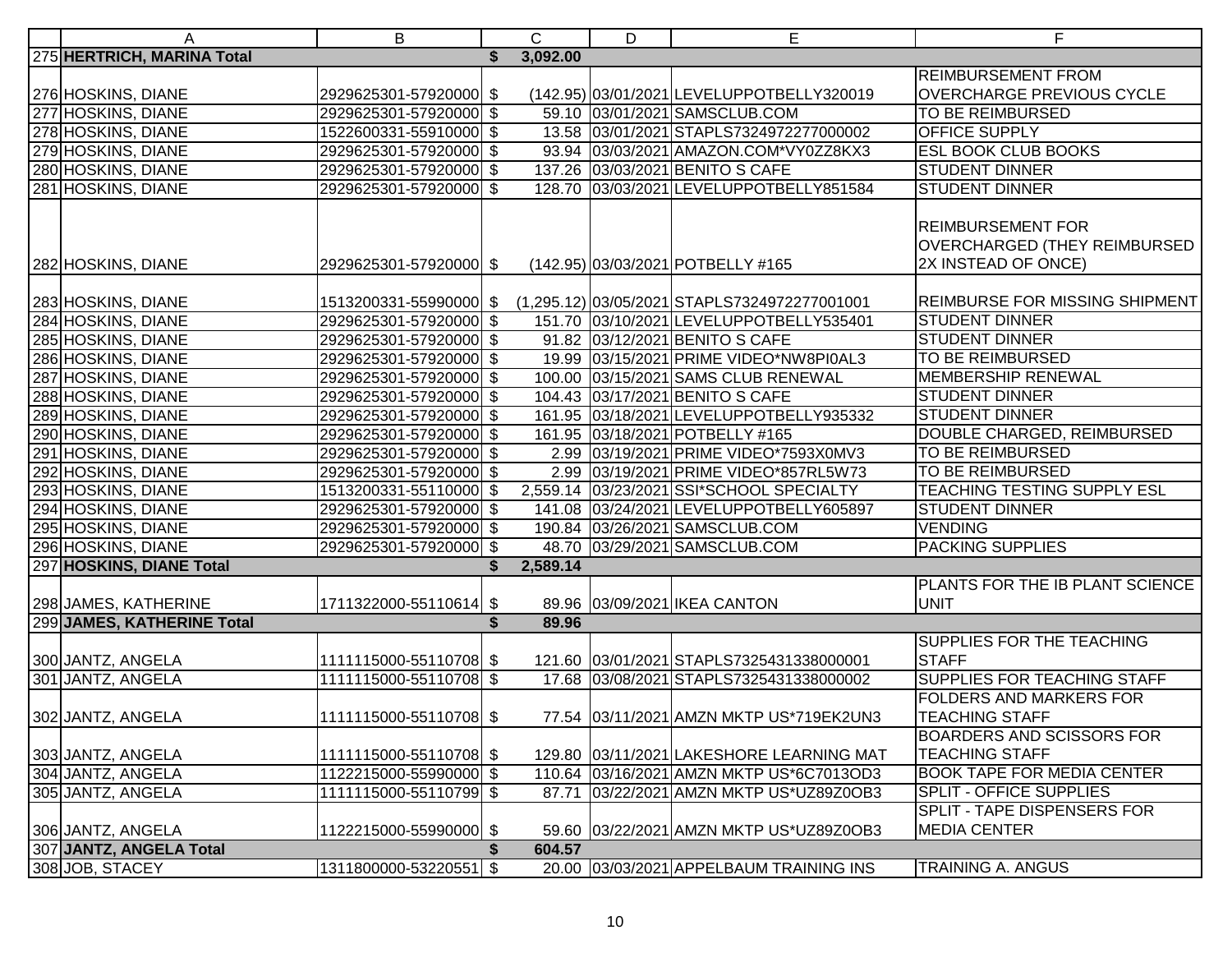| 12.00 03/04/2021 APPELBAUM TRAINING INS<br>TRAINING S. PETERSON<br>309 JOB, STACEY<br>1311800000-53220551 \$<br>310 JOB, STACEY<br>1100000000-11923000 \$<br>158.13 03/08/2021 AMAZON.COM*4J7UE7683<br><b>SUMMER CAMP TIE DYE</b><br>311 JOB, STACEY<br>1311800000-53220551 \$<br>20.00 03/09/2021 APPELBAUM TRAINING INS<br><b>TRAINING K. STORM</b><br>TRAININGS S. PETERSON L. JAKUBIK<br>312 JOB, STACEY<br>1311800000-53220551 \$<br>80.00 03/12/2021 APPELBAUM TRAINING INS<br>313 JOB, STACEY<br>1311800000-53220551 \$<br>32.00 03/15/2021 APPELBAUM TRAINING INS<br><b>TRAINING D. STANEK</b><br>314 JOB, STACEY<br>1311800000-53220551 \$<br>24.00 03/17/2021 APPELBAUM TRAINING INS<br><b>TRAINING T. JANER</b><br>315 JOB, STACEY<br>1311800000-53220551 \$<br>20.00 03/18/2021 APPELBAUM TRAINING INS<br><b>TRAINING J. PATTON</b><br>316 JOB, STACEY<br>1311800000-53220551 \$<br>24.00 03/23/2021 APPELBAUM TRAINING INS<br><b>TRAINING K. STORM</b><br>317JOB, STACEY<br><b>GLOVES FOR ECSE</b><br>1212252191-57910696 \$<br>147.90 03/30/2021 AMZN MKTP US*2O8621B30<br>318 JOB, STACEY Total<br>538.03<br>319 JORDAN, CHRISTOPHER<br>1126160000-55992000 \$<br>2,875.63 03/01/2021 NATIONAL ENERGY CONTRO<br><b>HVAC STOCK</b><br>OH NORTH BOILER #2<br>320 JORDAN, CHRISTOPHER<br>1126112000-55992000 \$<br>306.00 03/16/2021 R L DEPPMANN CO<br>OH NORTH BOILER #2<br>321 JORDAN, CHRISTOPHER<br>1126112000-55992000 \$<br>130.05 03/16/2021 R L DEPPMANN CO<br>322 JORDAN, CHRISTOPHER<br>21.80 03/18/2021 THE HOME DEPOT #2737<br><b>HS EAST BOILER - BRASS ADAPTER</b><br>1126122000-55992000 \$<br>323 JORDAN, CHRISTOPHER<br>1126118000-55992000 \$<br>206.54 03/29/2021 DOWNRIVER REFRIG SUP C<br><b>NM6TH DOMESTICE BOILER</b><br>324 JORDAN, CHRISTOPHER<br>352.55 03/31/2021 GRAINGER<br><b>DF CHILLER COND FAN</b><br>1126115000-55992000 \$<br>325 JORDAN, CHRISTOPHER Total<br>3,892.57<br>326 LASH, NANCY<br>41.98 03/05/2021 LAKESHORE LEARNING MAT<br><b>SE CLASSROOM SUPPLY</b><br>1111114000-55110708 \$<br>327 LASH, NANCY<br>42.19 03/05/2021 STAPLS7325762360000001<br>1111114000-55110708 \$<br><b>CLASSROOM SUPPLY</b><br>328 LASH, NANCY<br>1,024.00 03/10/2021 PAPER EXPRESS INC<br>PAPER<br>1111114000-55110708 \$<br><b>OFFICE SUPPLY</b><br>329 LASH, NANCY<br>1124114000-55910000 \$<br>44.32 03/17/2021 STAPLS7326624011000001<br><b>CLASSROOM SUPPLY</b><br>330 LASH, NANCY<br>62.98 03/18/2021 AMZN MKTP US*Y56SK2T43<br>1111114000-55110708 \$<br>47.22 03/18/2021 STAPLS7326746894000001<br><b>CLASSROOM SUPPLY</b><br>331 LASH, NANCY<br>1111114000-55110708 \$<br>46.37 03/25/2021 STAPLS7327187888000001<br><b>CLASSROOM SUPPLY</b><br>332 LASH, NANCY<br>1111114000-55110708 \$<br>333 LASH, NANCY Total<br>1,309.06<br>\$<br>LEVEL 7 EDUCATION PROGRAM<br><b>TEXTBOOK-CTE</b><br>174.34 03/17/2021 PAYPAL *LEVEL7EDUC<br>334 LEPHART, SARAH<br>112722998-55210000<br>\$<br>335 LEPHART, SARAH Total<br>174.34<br>\$<br><b>DISINFECTING WIPES</b><br>336 LOCRICCHIO, ANTHONY<br>1122500000-55990000 \$<br>69.99 03/05/2021 AMZN MKTP US*MM19M2443<br><b>ISTE JUMP START GUIDE: FIGHTING</b><br><b>FAKE NEWS, PODCASTING FOR</b><br>STUDENTS, NO FEAR CODING FOR K-<br>5.<br>337 LOCRICCHIO, ANTHONY<br>1122500000-57910000 \$<br>38.97 03/05/2021 ISTE<br><b>HEADPHONE JACK ADAPTER AND</b><br>338 LOCRICCHIO, ANTHONY<br>MISC. CABLES<br>1122500000-55910000 \$<br>50.85 03/08/2021 AMZN MKTP US*5P7Q47EJ3<br>339 LOCRICCHIO, ANTHONY<br><b>USB C CABLES</b><br>72.48 03/08/2021 AMZN MKTP US*A877099B3<br>1122500000-55990000 \$<br>PENS, BADGES, WIRELESS<br><b>KEYBOARD AND MOUSE</b><br>340 LOCRICCHIO, ANTHONY<br>1122500000-55990000 \$<br>74.46 03/08/2021 AMZN MKTP US*FX4LR21E3<br><b>RETURNED - BOUGHT BY MISTAKE.</b> | A | B | $\mathbf{C}$ | D | Е | F |
|--------------------------------------------------------------------------------------------------------------------------------------------------------------------------------------------------------------------------------------------------------------------------------------------------------------------------------------------------------------------------------------------------------------------------------------------------------------------------------------------------------------------------------------------------------------------------------------------------------------------------------------------------------------------------------------------------------------------------------------------------------------------------------------------------------------------------------------------------------------------------------------------------------------------------------------------------------------------------------------------------------------------------------------------------------------------------------------------------------------------------------------------------------------------------------------------------------------------------------------------------------------------------------------------------------------------------------------------------------------------------------------------------------------------------------------------------------------------------------------------------------------------------------------------------------------------------------------------------------------------------------------------------------------------------------------------------------------------------------------------------------------------------------------------------------------------------------------------------------------------------------------------------------------------------------------------------------------------------------------------------------------------------------------------------------------------------------------------------------------------------------------------------------------------------------------------------------------------------------------------------------------------------------------------------------------------------------------------------------------------------------------------------------------------------------------------------------------------------------------------------------------------------------------------------------------------------------------------------------------------------------------------------------------------------------------------------------------------------------------------------------------------------------------------------------------------------------------------------------------------------------------------------------------------------------------------------------------------------------------------------------------------------------------------------------------------------------------------------------------------------------------------------------------------------------------------------------------------------------------------------------------------------------------------------------------------------------------------------------------------------------------------------------------------------------------------------------------------------------------------------------------------------------------------------------------------------------------------------------------------------------------------------------------------------------------------------------------------------------------------------------------------------------------------|---|---|--------------|---|---|---|
|                                                                                                                                                                                                                                                                                                                                                                                                                                                                                                                                                                                                                                                                                                                                                                                                                                                                                                                                                                                                                                                                                                                                                                                                                                                                                                                                                                                                                                                                                                                                                                                                                                                                                                                                                                                                                                                                                                                                                                                                                                                                                                                                                                                                                                                                                                                                                                                                                                                                                                                                                                                                                                                                                                                                                                                                                                                                                                                                                                                                                                                                                                                                                                                                                                                                                                                                                                                                                                                                                                                                                                                                                                                                                                                                                                                            |   |   |              |   |   |   |
|                                                                                                                                                                                                                                                                                                                                                                                                                                                                                                                                                                                                                                                                                                                                                                                                                                                                                                                                                                                                                                                                                                                                                                                                                                                                                                                                                                                                                                                                                                                                                                                                                                                                                                                                                                                                                                                                                                                                                                                                                                                                                                                                                                                                                                                                                                                                                                                                                                                                                                                                                                                                                                                                                                                                                                                                                                                                                                                                                                                                                                                                                                                                                                                                                                                                                                                                                                                                                                                                                                                                                                                                                                                                                                                                                                                            |   |   |              |   |   |   |
|                                                                                                                                                                                                                                                                                                                                                                                                                                                                                                                                                                                                                                                                                                                                                                                                                                                                                                                                                                                                                                                                                                                                                                                                                                                                                                                                                                                                                                                                                                                                                                                                                                                                                                                                                                                                                                                                                                                                                                                                                                                                                                                                                                                                                                                                                                                                                                                                                                                                                                                                                                                                                                                                                                                                                                                                                                                                                                                                                                                                                                                                                                                                                                                                                                                                                                                                                                                                                                                                                                                                                                                                                                                                                                                                                                                            |   |   |              |   |   |   |
|                                                                                                                                                                                                                                                                                                                                                                                                                                                                                                                                                                                                                                                                                                                                                                                                                                                                                                                                                                                                                                                                                                                                                                                                                                                                                                                                                                                                                                                                                                                                                                                                                                                                                                                                                                                                                                                                                                                                                                                                                                                                                                                                                                                                                                                                                                                                                                                                                                                                                                                                                                                                                                                                                                                                                                                                                                                                                                                                                                                                                                                                                                                                                                                                                                                                                                                                                                                                                                                                                                                                                                                                                                                                                                                                                                                            |   |   |              |   |   |   |
|                                                                                                                                                                                                                                                                                                                                                                                                                                                                                                                                                                                                                                                                                                                                                                                                                                                                                                                                                                                                                                                                                                                                                                                                                                                                                                                                                                                                                                                                                                                                                                                                                                                                                                                                                                                                                                                                                                                                                                                                                                                                                                                                                                                                                                                                                                                                                                                                                                                                                                                                                                                                                                                                                                                                                                                                                                                                                                                                                                                                                                                                                                                                                                                                                                                                                                                                                                                                                                                                                                                                                                                                                                                                                                                                                                                            |   |   |              |   |   |   |
|                                                                                                                                                                                                                                                                                                                                                                                                                                                                                                                                                                                                                                                                                                                                                                                                                                                                                                                                                                                                                                                                                                                                                                                                                                                                                                                                                                                                                                                                                                                                                                                                                                                                                                                                                                                                                                                                                                                                                                                                                                                                                                                                                                                                                                                                                                                                                                                                                                                                                                                                                                                                                                                                                                                                                                                                                                                                                                                                                                                                                                                                                                                                                                                                                                                                                                                                                                                                                                                                                                                                                                                                                                                                                                                                                                                            |   |   |              |   |   |   |
|                                                                                                                                                                                                                                                                                                                                                                                                                                                                                                                                                                                                                                                                                                                                                                                                                                                                                                                                                                                                                                                                                                                                                                                                                                                                                                                                                                                                                                                                                                                                                                                                                                                                                                                                                                                                                                                                                                                                                                                                                                                                                                                                                                                                                                                                                                                                                                                                                                                                                                                                                                                                                                                                                                                                                                                                                                                                                                                                                                                                                                                                                                                                                                                                                                                                                                                                                                                                                                                                                                                                                                                                                                                                                                                                                                                            |   |   |              |   |   |   |
|                                                                                                                                                                                                                                                                                                                                                                                                                                                                                                                                                                                                                                                                                                                                                                                                                                                                                                                                                                                                                                                                                                                                                                                                                                                                                                                                                                                                                                                                                                                                                                                                                                                                                                                                                                                                                                                                                                                                                                                                                                                                                                                                                                                                                                                                                                                                                                                                                                                                                                                                                                                                                                                                                                                                                                                                                                                                                                                                                                                                                                                                                                                                                                                                                                                                                                                                                                                                                                                                                                                                                                                                                                                                                                                                                                                            |   |   |              |   |   |   |
|                                                                                                                                                                                                                                                                                                                                                                                                                                                                                                                                                                                                                                                                                                                                                                                                                                                                                                                                                                                                                                                                                                                                                                                                                                                                                                                                                                                                                                                                                                                                                                                                                                                                                                                                                                                                                                                                                                                                                                                                                                                                                                                                                                                                                                                                                                                                                                                                                                                                                                                                                                                                                                                                                                                                                                                                                                                                                                                                                                                                                                                                                                                                                                                                                                                                                                                                                                                                                                                                                                                                                                                                                                                                                                                                                                                            |   |   |              |   |   |   |
|                                                                                                                                                                                                                                                                                                                                                                                                                                                                                                                                                                                                                                                                                                                                                                                                                                                                                                                                                                                                                                                                                                                                                                                                                                                                                                                                                                                                                                                                                                                                                                                                                                                                                                                                                                                                                                                                                                                                                                                                                                                                                                                                                                                                                                                                                                                                                                                                                                                                                                                                                                                                                                                                                                                                                                                                                                                                                                                                                                                                                                                                                                                                                                                                                                                                                                                                                                                                                                                                                                                                                                                                                                                                                                                                                                                            |   |   |              |   |   |   |
|                                                                                                                                                                                                                                                                                                                                                                                                                                                                                                                                                                                                                                                                                                                                                                                                                                                                                                                                                                                                                                                                                                                                                                                                                                                                                                                                                                                                                                                                                                                                                                                                                                                                                                                                                                                                                                                                                                                                                                                                                                                                                                                                                                                                                                                                                                                                                                                                                                                                                                                                                                                                                                                                                                                                                                                                                                                                                                                                                                                                                                                                                                                                                                                                                                                                                                                                                                                                                                                                                                                                                                                                                                                                                                                                                                                            |   |   |              |   |   |   |
|                                                                                                                                                                                                                                                                                                                                                                                                                                                                                                                                                                                                                                                                                                                                                                                                                                                                                                                                                                                                                                                                                                                                                                                                                                                                                                                                                                                                                                                                                                                                                                                                                                                                                                                                                                                                                                                                                                                                                                                                                                                                                                                                                                                                                                                                                                                                                                                                                                                                                                                                                                                                                                                                                                                                                                                                                                                                                                                                                                                                                                                                                                                                                                                                                                                                                                                                                                                                                                                                                                                                                                                                                                                                                                                                                                                            |   |   |              |   |   |   |
|                                                                                                                                                                                                                                                                                                                                                                                                                                                                                                                                                                                                                                                                                                                                                                                                                                                                                                                                                                                                                                                                                                                                                                                                                                                                                                                                                                                                                                                                                                                                                                                                                                                                                                                                                                                                                                                                                                                                                                                                                                                                                                                                                                                                                                                                                                                                                                                                                                                                                                                                                                                                                                                                                                                                                                                                                                                                                                                                                                                                                                                                                                                                                                                                                                                                                                                                                                                                                                                                                                                                                                                                                                                                                                                                                                                            |   |   |              |   |   |   |
|                                                                                                                                                                                                                                                                                                                                                                                                                                                                                                                                                                                                                                                                                                                                                                                                                                                                                                                                                                                                                                                                                                                                                                                                                                                                                                                                                                                                                                                                                                                                                                                                                                                                                                                                                                                                                                                                                                                                                                                                                                                                                                                                                                                                                                                                                                                                                                                                                                                                                                                                                                                                                                                                                                                                                                                                                                                                                                                                                                                                                                                                                                                                                                                                                                                                                                                                                                                                                                                                                                                                                                                                                                                                                                                                                                                            |   |   |              |   |   |   |
|                                                                                                                                                                                                                                                                                                                                                                                                                                                                                                                                                                                                                                                                                                                                                                                                                                                                                                                                                                                                                                                                                                                                                                                                                                                                                                                                                                                                                                                                                                                                                                                                                                                                                                                                                                                                                                                                                                                                                                                                                                                                                                                                                                                                                                                                                                                                                                                                                                                                                                                                                                                                                                                                                                                                                                                                                                                                                                                                                                                                                                                                                                                                                                                                                                                                                                                                                                                                                                                                                                                                                                                                                                                                                                                                                                                            |   |   |              |   |   |   |
|                                                                                                                                                                                                                                                                                                                                                                                                                                                                                                                                                                                                                                                                                                                                                                                                                                                                                                                                                                                                                                                                                                                                                                                                                                                                                                                                                                                                                                                                                                                                                                                                                                                                                                                                                                                                                                                                                                                                                                                                                                                                                                                                                                                                                                                                                                                                                                                                                                                                                                                                                                                                                                                                                                                                                                                                                                                                                                                                                                                                                                                                                                                                                                                                                                                                                                                                                                                                                                                                                                                                                                                                                                                                                                                                                                                            |   |   |              |   |   |   |
|                                                                                                                                                                                                                                                                                                                                                                                                                                                                                                                                                                                                                                                                                                                                                                                                                                                                                                                                                                                                                                                                                                                                                                                                                                                                                                                                                                                                                                                                                                                                                                                                                                                                                                                                                                                                                                                                                                                                                                                                                                                                                                                                                                                                                                                                                                                                                                                                                                                                                                                                                                                                                                                                                                                                                                                                                                                                                                                                                                                                                                                                                                                                                                                                                                                                                                                                                                                                                                                                                                                                                                                                                                                                                                                                                                                            |   |   |              |   |   |   |
|                                                                                                                                                                                                                                                                                                                                                                                                                                                                                                                                                                                                                                                                                                                                                                                                                                                                                                                                                                                                                                                                                                                                                                                                                                                                                                                                                                                                                                                                                                                                                                                                                                                                                                                                                                                                                                                                                                                                                                                                                                                                                                                                                                                                                                                                                                                                                                                                                                                                                                                                                                                                                                                                                                                                                                                                                                                                                                                                                                                                                                                                                                                                                                                                                                                                                                                                                                                                                                                                                                                                                                                                                                                                                                                                                                                            |   |   |              |   |   |   |
|                                                                                                                                                                                                                                                                                                                                                                                                                                                                                                                                                                                                                                                                                                                                                                                                                                                                                                                                                                                                                                                                                                                                                                                                                                                                                                                                                                                                                                                                                                                                                                                                                                                                                                                                                                                                                                                                                                                                                                                                                                                                                                                                                                                                                                                                                                                                                                                                                                                                                                                                                                                                                                                                                                                                                                                                                                                                                                                                                                                                                                                                                                                                                                                                                                                                                                                                                                                                                                                                                                                                                                                                                                                                                                                                                                                            |   |   |              |   |   |   |
|                                                                                                                                                                                                                                                                                                                                                                                                                                                                                                                                                                                                                                                                                                                                                                                                                                                                                                                                                                                                                                                                                                                                                                                                                                                                                                                                                                                                                                                                                                                                                                                                                                                                                                                                                                                                                                                                                                                                                                                                                                                                                                                                                                                                                                                                                                                                                                                                                                                                                                                                                                                                                                                                                                                                                                                                                                                                                                                                                                                                                                                                                                                                                                                                                                                                                                                                                                                                                                                                                                                                                                                                                                                                                                                                                                                            |   |   |              |   |   |   |
|                                                                                                                                                                                                                                                                                                                                                                                                                                                                                                                                                                                                                                                                                                                                                                                                                                                                                                                                                                                                                                                                                                                                                                                                                                                                                                                                                                                                                                                                                                                                                                                                                                                                                                                                                                                                                                                                                                                                                                                                                                                                                                                                                                                                                                                                                                                                                                                                                                                                                                                                                                                                                                                                                                                                                                                                                                                                                                                                                                                                                                                                                                                                                                                                                                                                                                                                                                                                                                                                                                                                                                                                                                                                                                                                                                                            |   |   |              |   |   |   |
|                                                                                                                                                                                                                                                                                                                                                                                                                                                                                                                                                                                                                                                                                                                                                                                                                                                                                                                                                                                                                                                                                                                                                                                                                                                                                                                                                                                                                                                                                                                                                                                                                                                                                                                                                                                                                                                                                                                                                                                                                                                                                                                                                                                                                                                                                                                                                                                                                                                                                                                                                                                                                                                                                                                                                                                                                                                                                                                                                                                                                                                                                                                                                                                                                                                                                                                                                                                                                                                                                                                                                                                                                                                                                                                                                                                            |   |   |              |   |   |   |
|                                                                                                                                                                                                                                                                                                                                                                                                                                                                                                                                                                                                                                                                                                                                                                                                                                                                                                                                                                                                                                                                                                                                                                                                                                                                                                                                                                                                                                                                                                                                                                                                                                                                                                                                                                                                                                                                                                                                                                                                                                                                                                                                                                                                                                                                                                                                                                                                                                                                                                                                                                                                                                                                                                                                                                                                                                                                                                                                                                                                                                                                                                                                                                                                                                                                                                                                                                                                                                                                                                                                                                                                                                                                                                                                                                                            |   |   |              |   |   |   |
|                                                                                                                                                                                                                                                                                                                                                                                                                                                                                                                                                                                                                                                                                                                                                                                                                                                                                                                                                                                                                                                                                                                                                                                                                                                                                                                                                                                                                                                                                                                                                                                                                                                                                                                                                                                                                                                                                                                                                                                                                                                                                                                                                                                                                                                                                                                                                                                                                                                                                                                                                                                                                                                                                                                                                                                                                                                                                                                                                                                                                                                                                                                                                                                                                                                                                                                                                                                                                                                                                                                                                                                                                                                                                                                                                                                            |   |   |              |   |   |   |
|                                                                                                                                                                                                                                                                                                                                                                                                                                                                                                                                                                                                                                                                                                                                                                                                                                                                                                                                                                                                                                                                                                                                                                                                                                                                                                                                                                                                                                                                                                                                                                                                                                                                                                                                                                                                                                                                                                                                                                                                                                                                                                                                                                                                                                                                                                                                                                                                                                                                                                                                                                                                                                                                                                                                                                                                                                                                                                                                                                                                                                                                                                                                                                                                                                                                                                                                                                                                                                                                                                                                                                                                                                                                                                                                                                                            |   |   |              |   |   |   |
|                                                                                                                                                                                                                                                                                                                                                                                                                                                                                                                                                                                                                                                                                                                                                                                                                                                                                                                                                                                                                                                                                                                                                                                                                                                                                                                                                                                                                                                                                                                                                                                                                                                                                                                                                                                                                                                                                                                                                                                                                                                                                                                                                                                                                                                                                                                                                                                                                                                                                                                                                                                                                                                                                                                                                                                                                                                                                                                                                                                                                                                                                                                                                                                                                                                                                                                                                                                                                                                                                                                                                                                                                                                                                                                                                                                            |   |   |              |   |   |   |
|                                                                                                                                                                                                                                                                                                                                                                                                                                                                                                                                                                                                                                                                                                                                                                                                                                                                                                                                                                                                                                                                                                                                                                                                                                                                                                                                                                                                                                                                                                                                                                                                                                                                                                                                                                                                                                                                                                                                                                                                                                                                                                                                                                                                                                                                                                                                                                                                                                                                                                                                                                                                                                                                                                                                                                                                                                                                                                                                                                                                                                                                                                                                                                                                                                                                                                                                                                                                                                                                                                                                                                                                                                                                                                                                                                                            |   |   |              |   |   |   |
|                                                                                                                                                                                                                                                                                                                                                                                                                                                                                                                                                                                                                                                                                                                                                                                                                                                                                                                                                                                                                                                                                                                                                                                                                                                                                                                                                                                                                                                                                                                                                                                                                                                                                                                                                                                                                                                                                                                                                                                                                                                                                                                                                                                                                                                                                                                                                                                                                                                                                                                                                                                                                                                                                                                                                                                                                                                                                                                                                                                                                                                                                                                                                                                                                                                                                                                                                                                                                                                                                                                                                                                                                                                                                                                                                                                            |   |   |              |   |   |   |
|                                                                                                                                                                                                                                                                                                                                                                                                                                                                                                                                                                                                                                                                                                                                                                                                                                                                                                                                                                                                                                                                                                                                                                                                                                                                                                                                                                                                                                                                                                                                                                                                                                                                                                                                                                                                                                                                                                                                                                                                                                                                                                                                                                                                                                                                                                                                                                                                                                                                                                                                                                                                                                                                                                                                                                                                                                                                                                                                                                                                                                                                                                                                                                                                                                                                                                                                                                                                                                                                                                                                                                                                                                                                                                                                                                                            |   |   |              |   |   |   |
|                                                                                                                                                                                                                                                                                                                                                                                                                                                                                                                                                                                                                                                                                                                                                                                                                                                                                                                                                                                                                                                                                                                                                                                                                                                                                                                                                                                                                                                                                                                                                                                                                                                                                                                                                                                                                                                                                                                                                                                                                                                                                                                                                                                                                                                                                                                                                                                                                                                                                                                                                                                                                                                                                                                                                                                                                                                                                                                                                                                                                                                                                                                                                                                                                                                                                                                                                                                                                                                                                                                                                                                                                                                                                                                                                                                            |   |   |              |   |   |   |
|                                                                                                                                                                                                                                                                                                                                                                                                                                                                                                                                                                                                                                                                                                                                                                                                                                                                                                                                                                                                                                                                                                                                                                                                                                                                                                                                                                                                                                                                                                                                                                                                                                                                                                                                                                                                                                                                                                                                                                                                                                                                                                                                                                                                                                                                                                                                                                                                                                                                                                                                                                                                                                                                                                                                                                                                                                                                                                                                                                                                                                                                                                                                                                                                                                                                                                                                                                                                                                                                                                                                                                                                                                                                                                                                                                                            |   |   |              |   |   |   |
|                                                                                                                                                                                                                                                                                                                                                                                                                                                                                                                                                                                                                                                                                                                                                                                                                                                                                                                                                                                                                                                                                                                                                                                                                                                                                                                                                                                                                                                                                                                                                                                                                                                                                                                                                                                                                                                                                                                                                                                                                                                                                                                                                                                                                                                                                                                                                                                                                                                                                                                                                                                                                                                                                                                                                                                                                                                                                                                                                                                                                                                                                                                                                                                                                                                                                                                                                                                                                                                                                                                                                                                                                                                                                                                                                                                            |   |   |              |   |   |   |
|                                                                                                                                                                                                                                                                                                                                                                                                                                                                                                                                                                                                                                                                                                                                                                                                                                                                                                                                                                                                                                                                                                                                                                                                                                                                                                                                                                                                                                                                                                                                                                                                                                                                                                                                                                                                                                                                                                                                                                                                                                                                                                                                                                                                                                                                                                                                                                                                                                                                                                                                                                                                                                                                                                                                                                                                                                                                                                                                                                                                                                                                                                                                                                                                                                                                                                                                                                                                                                                                                                                                                                                                                                                                                                                                                                                            |   |   |              |   |   |   |
|                                                                                                                                                                                                                                                                                                                                                                                                                                                                                                                                                                                                                                                                                                                                                                                                                                                                                                                                                                                                                                                                                                                                                                                                                                                                                                                                                                                                                                                                                                                                                                                                                                                                                                                                                                                                                                                                                                                                                                                                                                                                                                                                                                                                                                                                                                                                                                                                                                                                                                                                                                                                                                                                                                                                                                                                                                                                                                                                                                                                                                                                                                                                                                                                                                                                                                                                                                                                                                                                                                                                                                                                                                                                                                                                                                                            |   |   |              |   |   |   |
|                                                                                                                                                                                                                                                                                                                                                                                                                                                                                                                                                                                                                                                                                                                                                                                                                                                                                                                                                                                                                                                                                                                                                                                                                                                                                                                                                                                                                                                                                                                                                                                                                                                                                                                                                                                                                                                                                                                                                                                                                                                                                                                                                                                                                                                                                                                                                                                                                                                                                                                                                                                                                                                                                                                                                                                                                                                                                                                                                                                                                                                                                                                                                                                                                                                                                                                                                                                                                                                                                                                                                                                                                                                                                                                                                                                            |   |   |              |   |   |   |
|                                                                                                                                                                                                                                                                                                                                                                                                                                                                                                                                                                                                                                                                                                                                                                                                                                                                                                                                                                                                                                                                                                                                                                                                                                                                                                                                                                                                                                                                                                                                                                                                                                                                                                                                                                                                                                                                                                                                                                                                                                                                                                                                                                                                                                                                                                                                                                                                                                                                                                                                                                                                                                                                                                                                                                                                                                                                                                                                                                                                                                                                                                                                                                                                                                                                                                                                                                                                                                                                                                                                                                                                                                                                                                                                                                                            |   |   |              |   |   |   |
|                                                                                                                                                                                                                                                                                                                                                                                                                                                                                                                                                                                                                                                                                                                                                                                                                                                                                                                                                                                                                                                                                                                                                                                                                                                                                                                                                                                                                                                                                                                                                                                                                                                                                                                                                                                                                                                                                                                                                                                                                                                                                                                                                                                                                                                                                                                                                                                                                                                                                                                                                                                                                                                                                                                                                                                                                                                                                                                                                                                                                                                                                                                                                                                                                                                                                                                                                                                                                                                                                                                                                                                                                                                                                                                                                                                            |   |   |              |   |   |   |
|                                                                                                                                                                                                                                                                                                                                                                                                                                                                                                                                                                                                                                                                                                                                                                                                                                                                                                                                                                                                                                                                                                                                                                                                                                                                                                                                                                                                                                                                                                                                                                                                                                                                                                                                                                                                                                                                                                                                                                                                                                                                                                                                                                                                                                                                                                                                                                                                                                                                                                                                                                                                                                                                                                                                                                                                                                                                                                                                                                                                                                                                                                                                                                                                                                                                                                                                                                                                                                                                                                                                                                                                                                                                                                                                                                                            |   |   |              |   |   |   |
|                                                                                                                                                                                                                                                                                                                                                                                                                                                                                                                                                                                                                                                                                                                                                                                                                                                                                                                                                                                                                                                                                                                                                                                                                                                                                                                                                                                                                                                                                                                                                                                                                                                                                                                                                                                                                                                                                                                                                                                                                                                                                                                                                                                                                                                                                                                                                                                                                                                                                                                                                                                                                                                                                                                                                                                                                                                                                                                                                                                                                                                                                                                                                                                                                                                                                                                                                                                                                                                                                                                                                                                                                                                                                                                                                                                            |   |   |              |   |   |   |
|                                                                                                                                                                                                                                                                                                                                                                                                                                                                                                                                                                                                                                                                                                                                                                                                                                                                                                                                                                                                                                                                                                                                                                                                                                                                                                                                                                                                                                                                                                                                                                                                                                                                                                                                                                                                                                                                                                                                                                                                                                                                                                                                                                                                                                                                                                                                                                                                                                                                                                                                                                                                                                                                                                                                                                                                                                                                                                                                                                                                                                                                                                                                                                                                                                                                                                                                                                                                                                                                                                                                                                                                                                                                                                                                                                                            |   |   |              |   |   |   |
|                                                                                                                                                                                                                                                                                                                                                                                                                                                                                                                                                                                                                                                                                                                                                                                                                                                                                                                                                                                                                                                                                                                                                                                                                                                                                                                                                                                                                                                                                                                                                                                                                                                                                                                                                                                                                                                                                                                                                                                                                                                                                                                                                                                                                                                                                                                                                                                                                                                                                                                                                                                                                                                                                                                                                                                                                                                                                                                                                                                                                                                                                                                                                                                                                                                                                                                                                                                                                                                                                                                                                                                                                                                                                                                                                                                            |   |   |              |   |   |   |
| <b>SAIKNG FOR XIAOMI ANC EARPHONE</b>                                                                                                                                                                                                                                                                                                                                                                                                                                                                                                                                                                                                                                                                                                                                                                                                                                                                                                                                                                                                                                                                                                                                                                                                                                                                                                                                                                                                                                                                                                                                                                                                                                                                                                                                                                                                                                                                                                                                                                                                                                                                                                                                                                                                                                                                                                                                                                                                                                                                                                                                                                                                                                                                                                                                                                                                                                                                                                                                                                                                                                                                                                                                                                                                                                                                                                                                                                                                                                                                                                                                                                                                                                                                                                                                                      |   |   |              |   |   |   |
| <b>TYPE-C NOISE</b><br>341 LOCRICCHIO, ANTHONY<br>1122500000-55910000 \$<br>43.90 03/08/2021 AMZN MKTP US*WW8OY9O53                                                                                                                                                                                                                                                                                                                                                                                                                                                                                                                                                                                                                                                                                                                                                                                                                                                                                                                                                                                                                                                                                                                                                                                                                                                                                                                                                                                                                                                                                                                                                                                                                                                                                                                                                                                                                                                                                                                                                                                                                                                                                                                                                                                                                                                                                                                                                                                                                                                                                                                                                                                                                                                                                                                                                                                                                                                                                                                                                                                                                                                                                                                                                                                                                                                                                                                                                                                                                                                                                                                                                                                                                                                                        |   |   |              |   |   |   |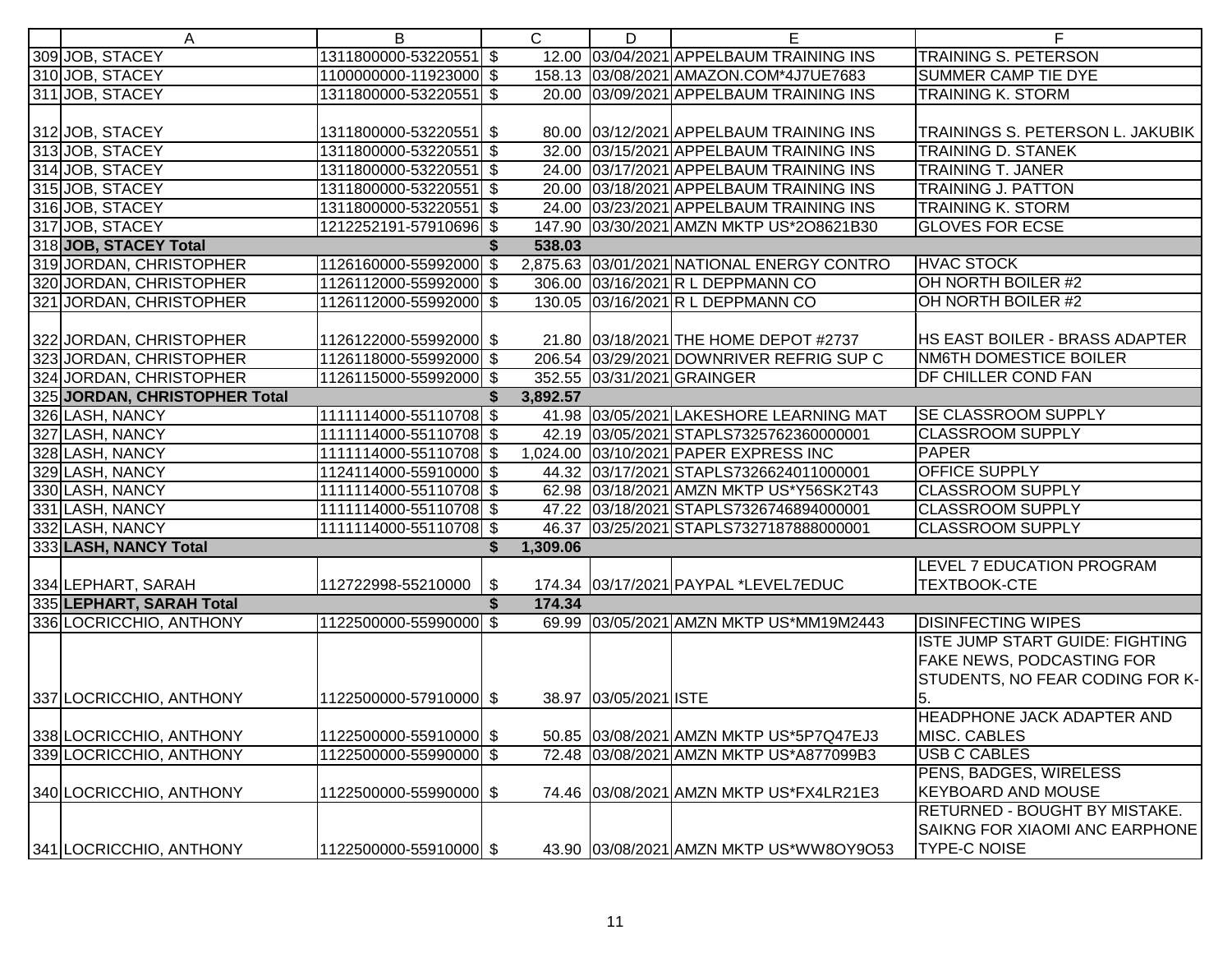| A                                                  | B                                                | $\mathsf{C}$  | D                         | E                                                                                 | F.                                                |
|----------------------------------------------------|--------------------------------------------------|---------------|---------------------------|-----------------------------------------------------------------------------------|---------------------------------------------------|
|                                                    |                                                  |               |                           |                                                                                   |                                                   |
| 342 LOCRICCHIO, ANTHONY                            | 1122500000-57910000 \$                           |               |                           | 232.98 03/09/2021 AMZN MKTP US*424QU0Z53                                          | HAND TRUCK DOCK FOR DELIVERIES                    |
|                                                    |                                                  |               |                           |                                                                                   | MASTER & DYNAMIC USB-C TO                         |
| 343 LOCRICCHIO, ANTHONY                            | 1122500000-55990000 \$                           |               |                           | 49.00 03/09/2021 AMZN MKTP US*VB2WG1913                                           | 3.5MM AUDIO CABLE BLACK                           |
|                                                    |                                                  |               |                           |                                                                                   | COMPRESSED AIR CANS, RETURNED                     |
|                                                    |                                                  |               |                           |                                                                                   | EAR BUDS BOUGHT BY MISTAKE,                       |
| 344 LOCRICCHIO, ANTHONY                            | 1122500000-55990000 \$                           |               |                           | 128.76 03/10/2021 AMZN MKTP US*1096T1903                                          | <b>PAIR OF HEADPHONES</b>                         |
| 345 LOCRICCHIO, ANTHONY                            | 1122500000-55910000 \$<br>1122500000-53450000 \$ |               |                           | 20.98 03/10/2021 AMZN MKTP US*X80U88TV3                                           | <b>USB C CABLES</b><br><b>GIMOZS AT HS.</b>       |
| 346 LOCRICCHIO, ANTHONY                            |                                                  |               |                           | 3,951.00 03/11/2021 EXPLORELEARNING, LLC<br>35.94 03/12/2021 AMAZON.COM*AS2D55SO3 | <b>USB C SPLITTER</b>                             |
| 347 LOCRICCHIO, ANTHONY                            | 1122500000-55910000 \$                           |               |                           |                                                                                   | <b>STORAGE BOX, 2 FIRST AID KITS</b>              |
| 348 LOCRICCHIO, ANTHONY                            | 1122500000-55910000 \$                           |               |                           | 58.16 03/12/2021 AMAZON.COM*HD8OU0CQ3                                             |                                                   |
| 349 LOCRICCHIO, ANTHONY                            | 1122500000-55910000 \$                           |               |                           | 102.66 03/12/2021 AMAZON.COM*OT7447U03                                            | <b>RECHARGEABLE BATTERIES</b>                     |
|                                                    |                                                  |               |                           |                                                                                   | <b>COVID-19 EXPENSE - MENTAL</b>                  |
|                                                    |                                                  |               |                           |                                                                                   | <b>HEALTH HOTLINE FOR NCSD</b><br><b>STUDENTS</b> |
| 350 LOCRICCHIO, ANTHONY                            | 1122500000-53450000 \$                           |               |                           | 36.35 03/15/2021 TELZIO (111035)                                                  | <b>RETURN OF ITEMS BOUGHT BY</b>                  |
|                                                    |                                                  |               |                           |                                                                                   | <b>MISTAKE</b>                                    |
| 351 LOCRICCHIO, ANTHONY<br>352 LOCRICCHIO, ANTHONY | 1122500000-55910000 \$<br>1122500000-54120000 \$ |               |                           | (62.09) 03/16/2021 AMZN MKTP US<br>150.75 03/23/2021 PHONE CLINIC V               | <b>FIX OF DAMAGED IPAD</b>                        |
|                                                    |                                                  |               |                           |                                                                                   | 3 ROLLS OF VELCRO FOR                             |
|                                                    |                                                  |               |                           |                                                                                   | <b>WRAPPING UP CABLES</b>                         |
| 353 LOCRICCHIO, ANTHONY                            | 1122500000-55910000 \$                           |               |                           | 47.40 03/24/2021 AMZN MKTP US*KT4MB5A33                                           | SHELVES FOR TECH OFFICE REPAIR                    |
| 354 LOCRICCHIO, ANTHONY                            |                                                  |               |                           |                                                                                   | ROOM                                              |
| 355 LOCRICCHIO, ANTHONY Total                      | 1122500000-57910000 \$                           | 5,362.50      |                           | 259.96 03/31/2021 AMZN MKTP US*9G9AS7ZJ3                                          |                                                   |
|                                                    |                                                  |               |                           |                                                                                   | <b>MTCE - MAGNETIC DRY ERASE</b>                  |
|                                                    |                                                  |               |                           |                                                                                   | MARKERS AND ERASER, GRAPHIC                       |
| 356 MCDERMOTT, JACOB                               | 1126160000-55910000 \$                           |               |                           | 30.63 03/04/2021 AMZN MKTP US*001N68QR3                                           | <b>CART TAPE</b>                                  |
|                                                    |                                                  |               |                           |                                                                                   | <b>MTCE LOCKWAYS PHANTOM LINE</b>                 |
|                                                    |                                                  |               |                           |                                                                                   | <b>MAGNETIC WHITEBOARD PLANNING</b>               |
| 357 MCDERMOTT, JACOB                               | 1126160000-55910000 \$                           |               |                           | 65.99 03/04/2021 AMZN MKTP US*4R1Q263N3                                           | <b>BOARD</b>                                      |
| 358 MCDERMOTT, JACOB Total                         |                                                  | \$<br>96.62   |                           |                                                                                   |                                                   |
| 359 MCDOUGALL, BARBARA                             | 2929661104-57920000 \$                           |               |                           | 79.42 03/08/2021 MARIA S ITALIAN BAKERY                                           | <b>COLLEGIATE SIGNING</b>                         |
| 360 MCDOUGALL, BARBARA                             | 2929661104-57920000 \$                           |               |                           | 258.73 03/08/2021 SAMSCLUB #6657                                                  | <b>ITEMS FOR HOCKEY FINALS</b>                    |
| 361 MCDOUGALL, BARBARA                             | 1429300000-55910000 \$                           |               | 342.77 03/11/2021 STAPLES | 00115659                                                                          | <b>OFFICE SUPPLIES</b>                            |
|                                                    |                                                  |               |                           |                                                                                   |                                                   |
| 362 MCDOUGALL, BARBARA                             | 1426100000-55990000 \$                           |               |                           | 20.30 03/12/2021 THE HOME DEPOT #2737                                             | LOCK FOR TRAINER'S OFFICE/KEYS                    |
|                                                    |                                                  |               |                           |                                                                                   | <b>IND. WRESTLING - LUNCH FOR</b>                 |
| 363 MCDOUGALL, BARBARA                             | 2929661104-57920000 \$                           |               |                           | 187.26 03/22/2021 PENN STATION 205                                                | <b>WORKERS</b>                                    |
| 364 MCDOUGALL, BARBARA                             | 1429300000-57410000 \$                           |               |                           | 595.00 03/26/2021 RSCHOOL TODAY                                                   | <b>SCHEDULING PROGRAM</b>                         |
| 365 MCDOUGALL, BARBARA                             | 2929661104-57920000 \$                           |               |                           | 41.41 03/26/2021 TST* BUDDY S PIZZA - P                                           | <b>HOCKEY FINALS LUNCH</b>                        |
| 366 MCDOUGALL, BARBARA                             | 2929661104-57920000 \$                           |               |                           | 30.69 03/29/2021 FIVE GUYS MI 1951 QSR                                            | <b>HOCKEY FINALS LUNCH</b>                        |
| 367 MCDOUGALL, BARBARA                             | 2929661104-57920000 \$                           |               |                           | 246.42 03/29/2021 HOLIDAY INNS                                                    | HOCKEY FINALS MOTEL ROOM                          |
| 368 MCDOUGALL, BARBARA Total                       |                                                  | 1,802.00<br>S |                           |                                                                                   |                                                   |
|                                                    |                                                  |               |                           |                                                                                   | MTCE - PLUMBING STOCK - DOOR                      |
| 369 NESMITH, RUSSELL                               | 1126160000-55992000 \$                           |               |                           | 197.40 03/01/2021 BEST PLUMBING SPECIALT                                          | <b>LATCHES</b>                                    |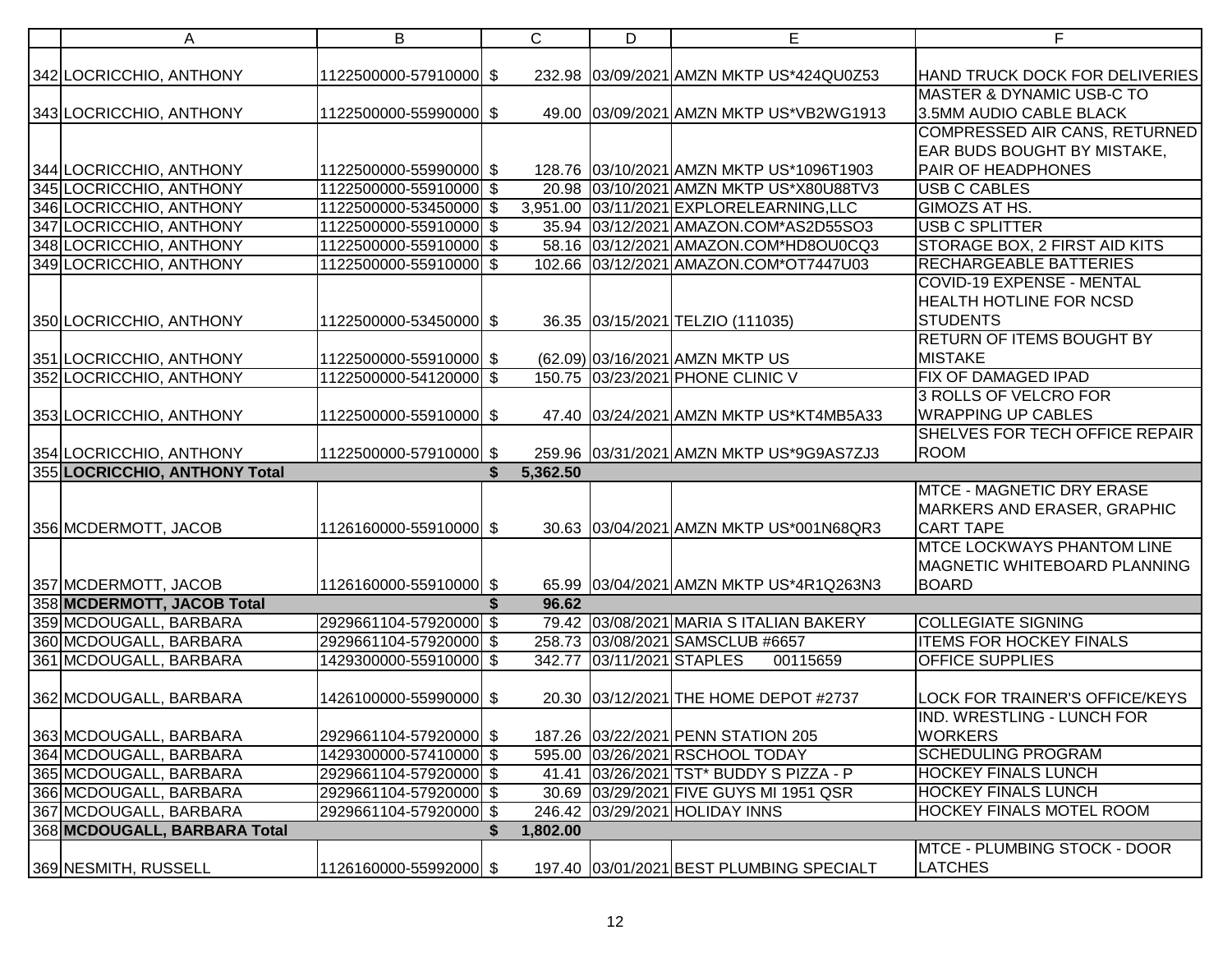| A                                      | B                                                |   | $\mathsf{C}$ | D                           | E                                                                                    | F                                           |
|----------------------------------------|--------------------------------------------------|---|--------------|-----------------------------|--------------------------------------------------------------------------------------|---------------------------------------------|
|                                        |                                                  |   |              |                             |                                                                                      | MTCE - PLUMBING STOCK - HANDLE              |
| 370 NESMITH, RUSSELL                   | 1126160000-55992000 \$                           |   |              |                             | 53.97 03/02/2021 BEST PLUMBING SPECIALT                                              | <b>AND LEVER KIT</b>                        |
|                                        |                                                  |   |              |                             |                                                                                      | <b>MTCE - PLUMBING STOCK - ANTI</b>         |
| 371 NESMITH, RUSSELL                   | 1126160000-55992000 \$                           |   |              |                             | 53.89 03/05/2021 BEST PLUMBING SPECIALT                                              | <b>SIPHON - VACUUM</b>                      |
|                                        |                                                  |   |              |                             |                                                                                      | <b>MTCE - PLUMBING STOCK -</b>              |
|                                        |                                                  |   |              |                             |                                                                                      | COMPACT STUBBY DRIVER, AND                  |
| 372 NESMITH, RUSSELL                   | 1126160000-55992000 \$                           |   |              |                             | 58.90 03/05/2021 BEST PLUMBING SPECIALT                                              | <b>TORX SET</b>                             |
|                                        |                                                  |   |              |                             |                                                                                      | <b>MTCE - PLUMBING STOCK - CB</b>           |
| 373 NESMITH, RUSSELL                   | 1126160000-55992000 \$                           |   |              |                             | 55.60 03/09/2021 BEST PLUMBING SPECIALT                                              | REPAIR KIT FOR 3800 SERIES                  |
|                                        |                                                  |   |              |                             |                                                                                      |                                             |
|                                        |                                                  |   |              |                             |                                                                                      | MTCE PLUMBING SUPPLY - CLOSED               |
| 374 NESMITH, RUSSELL                   | 1126160000-55992000 \$                           |   |              |                             | 115.88 03/23/2021 BEST PLUMBING SPECIALT                                             | FOR MAINTENANCE MAGNETIC SIGN               |
| 375 NESMITH, RUSSELL                   | 1126122000-55992000 \$                           |   |              |                             | 8.16 03/29/2021 GREAT LAKES ACE HDWE                                                 | <b>HS PVC CLEANOUT</b>                      |
| 376 NESMITH, RUSSELL Total             |                                                  |   | 543.80       |                             |                                                                                      |                                             |
|                                        |                                                  |   |              |                             |                                                                                      | NM6TH GRADE HOT WATER                       |
| 377 OAKES, ROBERT                      | 1126118000-55992000 \$                           |   |              |                             | 817.20 03/01/2021 R L DEPPMANN CO                                                    | <b>CIRCULATING PUMP</b>                     |
| 378 OAKES, ROBERT                      | 1126122000-55992000 \$                           |   |              |                             | 97.96 03/04/2021 ETNA DISTRIBUTORS, LLC                                              | <b>HS GREEN HOUSE</b>                       |
| 379 OAKES, ROBERT                      | 1126122000-55992000 \$                           |   |              |                             | (2.59) 03/04/2021 ETNA DISTRIBUTORS, LLC                                             | <b>HS GREEN HOUSE</b>                       |
| 380 OAKES, ROBERT                      | 1126122000-55992000 \$                           |   |              |                             | (9.13) 03/10/2021 MOTION INDUSTRIES MI09                                             | <b>HS BOILER SALES TAX REFUND</b>           |
| 381 OAKES, ROBERT                      | 1126122000-55992000 \$                           |   |              |                             | (1.40) 03/10/2021 MOTION INDUSTRIES MI09                                             | <b>HS BOILER SALES TAX REFUND</b>           |
| 382 OAKES, ROBERT                      | 1126113000-55992000 \$                           |   |              |                             | 62.17 03/15/2021 PARTS TOWN                                                          | <b>NW MILK COOLER REPAIR</b>                |
| 383 OAKES, ROBERT                      | 1126113000-55992000 \$                           |   |              |                             | 101.23 03/19/2021 PARTS TOWN                                                         | <b>NW MILK COOLER REPAIR</b>                |
|                                        |                                                  |   |              |                             |                                                                                      | PV GYM AHU REPAIR - V BELT                  |
| 384 OAKES, ROBERT                      | 1126122000-55992000 \$                           |   |              |                             | 77.84 03/22/2021 GRAINGER                                                            | COGGED<br>HS AHU F-1 AND F2 REPAIR          |
| 385 OAKES, ROBERT                      | 1126122000-55992000 \$                           |   |              |                             | 729.00 03/22/2021 R L DEPPMANN CO                                                    | <b>ESB RTU 1 REPAIR</b>                     |
| 386 OAKES, ROBERT<br>387 OAKES, ROBERT | 1126101000-55992000 \$                           |   |              |                             | 381.80 03/24/2021 MADISON ELECTRIC COMPA<br>241.95 03/24/2021 MADISON ELECTRIC COMPA | <b>MTCE HVAC VAN STOCK</b>                  |
| 388 OAKES, ROBERT                      | 1126160000-55992000 \$                           |   |              |                             | 324.20 03/25/2021 GRAINGER                                                           | <b>ESB RTU 1 REPAIR</b>                     |
|                                        | 1126101000-55992000 \$                           |   |              |                             |                                                                                      |                                             |
|                                        |                                                  |   |              |                             |                                                                                      | ESB RTU-1 REPAIR - HVAC DRIVE -             |
|                                        |                                                  |   |              |                             |                                                                                      | CIMR-ZU2A0059FAA V/HZ CONTROL               |
|                                        |                                                  |   |              |                             |                                                                                      | OPEN LOOP VECTOR CONTROL FOR                |
|                                        |                                                  |   |              |                             |                                                                                      | PERMANENT MAGNET MOTORS - SF                |
| 389 OAKES, ROBERT                      |                                                  |   |              |                             |                                                                                      | PG 39 HVAC CONTROLS                         |
| 390 OAKES, ROBERT                      | 1126120000-55992000 \$                           |   |              |                             | 9.44 03/30/2021 DOWNRIVER REFRIG SUP C                                               | <b>HS RM 185 EXHAUST FAN</b>                |
| 391 OAKES, ROBERT                      | 1126120000-55992000 \$                           |   |              |                             | 74.59 03/30/2021 ETNA DISTRIBUTORS, LLC                                              | <b>HS ROOM 109 HEAT VALVE</b>               |
| 392 OAKES, ROBERT Total                |                                                  | S | 4,165.93     |                             |                                                                                      |                                             |
|                                        |                                                  |   |              |                             |                                                                                      | <b>ANNUAL FEE PROJECT</b>                   |
|                                        |                                                  |   |              |                             |                                                                                      | MANAGEMENT SOFTWARE 3/9/21-                 |
| 393 PARK, CATHRYN                      | 1722100000-53450000 \$                           |   |              |                             | 923.92 03/10/2021 TRELLO.COM, ATLASSIAN                                              | 3/9/22 11 USERS                             |
|                                        |                                                  |   |              |                             |                                                                                      | <b>ANNUAL EDUCATIONAL ACCOUNT</b>           |
|                                        |                                                  |   |              |                             |                                                                                      | RENEWAL / 45 MEMBERS. 3/12/21-              |
|                                        |                                                  |   |              |                             |                                                                                      |                                             |
|                                        |                                                  |   |              |                             |                                                                                      |                                             |
| 394 PARK, CATHRYN<br>395 PARK, CATHRYN | 1722100000-53450000 \$<br>1722100000-55910611 \$ |   |              | 4,010.81 03/12/2021 ZOOM.US | 15.10 03/22/2021 STAPLS7326991864000001                                              | 3/11/22<br><b>OFFICE SUPPLIES/BATTERIES</b> |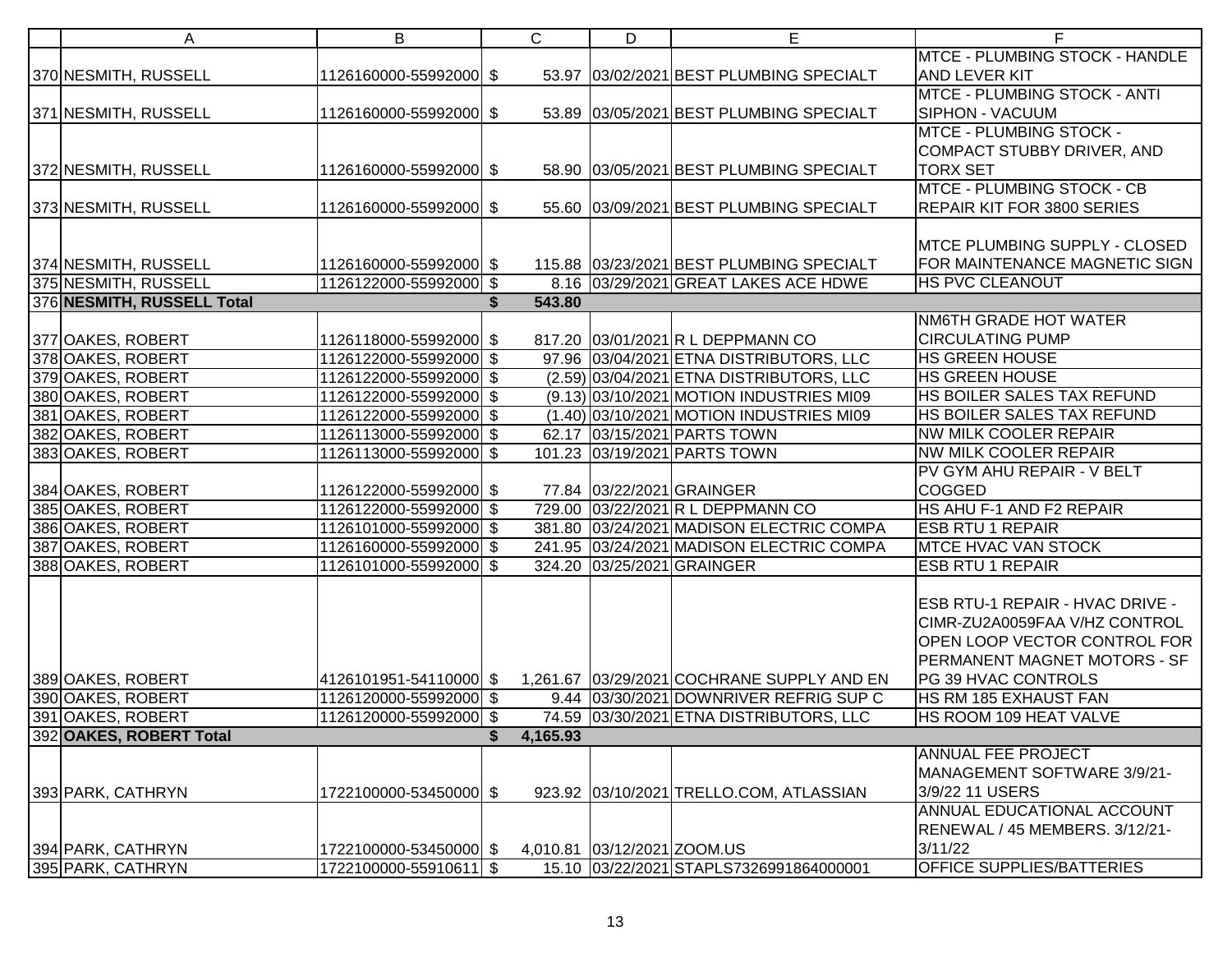| A                       | B                                                       | C           | D | Е                                          | F                                 |
|-------------------------|---------------------------------------------------------|-------------|---|--------------------------------------------|-----------------------------------|
| 396 PARK, CATHRYN       | 1722100000-55910611 \$                                  |             |   | 51.99 03/22/2021 STAPLS7327010915000001    | <b>MICROPHONE FOR DESKTOP</b>     |
|                         |                                                         |             |   |                                            | SPLIT - DESTINY LICENSE RENEWAL-  |
| 397 PARK, CATHRYN       | 1111111000-53450000 \$ 6,253.40 03/29/2021 IRECEIVABLES |             |   |                                            | <b>TECH</b>                       |
|                         |                                                         |             |   |                                            | SPLIT - DESTINY LICENSE RENEWAL-  |
| 398 PARK, CATHRYN       | 1711111000-53450611 \$                                  |             |   | 477.75 03/29/2021 IRECEIVABLES             | VO                                |
|                         |                                                         |             |   |                                            | SPLIT - DESTINY LICENSE RENEWAL-  |
| 399 PARK, CATHRYN       | 1711112000-53450611 \$                                  |             |   | 477.75 03/29/2021 IRECEIVABLES             | OH                                |
|                         |                                                         |             |   |                                            | SPLIT - DESTINY LICENSE RENEWAL-  |
| 400 PARK, CATHRYN       | 1711113000-53450611 \$                                  |             |   | 477.75 03/29/2021 IRECEIVABLES             | <b>NW</b>                         |
|                         |                                                         |             |   |                                            | SPLIT - DESTINY LICENSE RENEWAL-  |
| 401 PARK, CATHRYN       | 1711114000-53450611 \$                                  |             |   | 477.75 03/29/2021 IRECEIVABLES             | PV                                |
|                         |                                                         |             |   |                                            | SPLIT - DESTINY LICENSE RENEWAL-  |
| 402 PARK, CATHRYN       | 1711115000-53450611 \$                                  |             |   | 477.75 03/29/2021 IRECEIVABLES             | DF)                               |
|                         |                                                         |             |   |                                            | SPLIT - DESTINY LICENSE RENEWAL-  |
| 403 PARK, CATHRYN       | 1711118000-53450611 \$                                  |             |   | 477.75 03/29/2021 IRECEIVABLES             | NM                                |
|                         |                                                         |             |   |                                            | SPLIT - DESTINY LICENSE RENEWAL-  |
| 404 PARK, CATHRYN       | 1711220000-53450611 \$                                  |             |   | 477.74 03/29/2021 IRECEIVABLES             | MS.                               |
| 405 PARK, CATHRYN       | 1722100000-55910611 \$                                  |             |   | 13.98 03/29/2021 STAPLS7326991864000002    | <b>OFFICE SUPPLIES - CABLES</b>   |
| 406 PARK, CATHRYN Total |                                                         | \$14,613.44 |   |                                            |                                   |
|                         |                                                         |             |   |                                            | <b>PRINTED MUSIC PURCHASE FOR</b> |
| 407 RONNING, ADAM       | 2929620239-57920000 \$                                  |             |   | 7.49 03/18/2021 SANTORELLA PUBLICATION     | <b>SOLO AND ENSEMBLE</b>          |
| 408 RONNING, ADAM Total |                                                         | 7.49        |   |                                            |                                   |
| 409 ROQUE, EMILY        | 1311800000-55110551 \$                                  |             |   | 37.72 03/30/2021 AMZN MKTP US*LN07S4WZ3    | <b>CLASSROOM SUPPLIES</b>         |
| 410 ROQUE, EMILY Total  |                                                         | \$<br>37.72 |   |                                            |                                   |
|                         |                                                         |             |   |                                            | <b>BLUETOOTH MIC FOR COMBO</b>    |
| 411 ROSS, NICOLE        | 2929622131-57920000 \$                                  |             |   | 120.00 03/02/2021 LOVE HEY MIC!            | <b>CLASSES</b>                    |
| 412 ROSS, NICOLE        | 2929622129-57920000 \$                                  |             |   | 175.80 03/03/2021 WEISSMAN DESIGNS FOR D   | <b>COSTUMES</b>                   |
| 413 ROSS, NICOLE        | 2929622129-57920000 \$                                  |             |   | (63.58) 03/05/2021 TARGET.COM *            | <b>RETURNED COSTUMES</b>          |
| 414 ROSS, NICOLE        | 2929622129-57920000 \$                                  |             |   | 67.31 03/05/2021 TARGET.COM *              | <b>COSTUMES</b>                   |
| 415 ROSS, NICOLE        | 2929622129-57920000 \$                                  |             |   | 67.31 03/05/2021 TARGET.COM *              | <b>COSTUMES</b>                   |
| 416 ROSS, NICOLE        | 2929622129-57920000 \$                                  |             |   | 67.31 03/05/2021 TARGET.COM *              | <b>COSTUMES</b>                   |
| 417 ROSS, NICOLE        | 2929622129-57920000 \$                                  |             |   | 279.59 03/08/2021 AE OUTF ONLINE00029538   | <b>COSTUMES</b>                   |
| 418 ROSS, NICOLE        | 2929622129-57920000 \$                                  |             |   | 81.05 03/08/2021 AMZN MKTP US*9B6LN8RR3    | <b>COSTUMES</b>                   |
| 419 ROSS, NICOLE        | 2929622129-57920000 \$                                  |             |   | 32.42 03/08/2021 AMZN MKTP US*V73TY2VS3    | <b>COSTUMES</b>                   |
| 420 ROSS, NICOLE        | 2929622129-57920000 \$                                  |             |   | 19.74 03/08/2021 FEDEX 784358078919        | <b>COSTUME RETURN SHIPPING</b>    |
| 421 ROSS, NICOLE        | 2929622129-57920000 \$                                  |             |   | 5,003.00 03/08/2021 IMAGINE NATIONAL DANCE | <b>DANCE COMPETITION #1</b>       |
| 422 ROSS, NICOLE        | 2929622129-57920000 \$                                  |             |   | 67.31 03/08/2021 TARGET.COM *              | <b>COSTUMES</b>                   |
| 423 ROSS, NICOLE        | 2929622129-57920000 \$                                  |             |   | 67.25 03/08/2021 TARGET.COM *              | <b>COSTUMES</b>                   |
| 424 ROSS, NICOLE        | 2929622129-57920000 \$                                  |             |   | (19.05) 03/09/2021 TARGET.COM              | TAX CHARGED RETURNED              |
| 425 ROSS, NICOLE        | 2929622129-57920000 \$                                  |             |   | (15.32) 03/09/2021 TARGET.COM              | <b>TAX CHARGED RETURNED</b>       |
| 426 ROSS, NICOLE        | 2929622129-57920000 \$                                  |             |   | (15.83) 03/10/2021 AE OUTF ONLINE00029538  | <b>TAX CHARGED RETURNED</b>       |
|                         |                                                         |             |   |                                            | ADDITIONAL DANCES ADDED TO        |
| 427 ROSS, NICOLE        | 2929622129-57920000 \$                                  |             |   | 1,205.00 03/12/2021 IMAGINE NATIONAL DANCE | <b>COMPETITION #1</b>             |
| 428 ROSS, NICOLE        | 2929622129-57920000 \$                                  |             |   | 184.65 03/12/2021 WEISSMAN DESIGNS FOR D   | <b>COSTUMES</b>                   |
|                         |                                                         |             |   |                                            |                                   |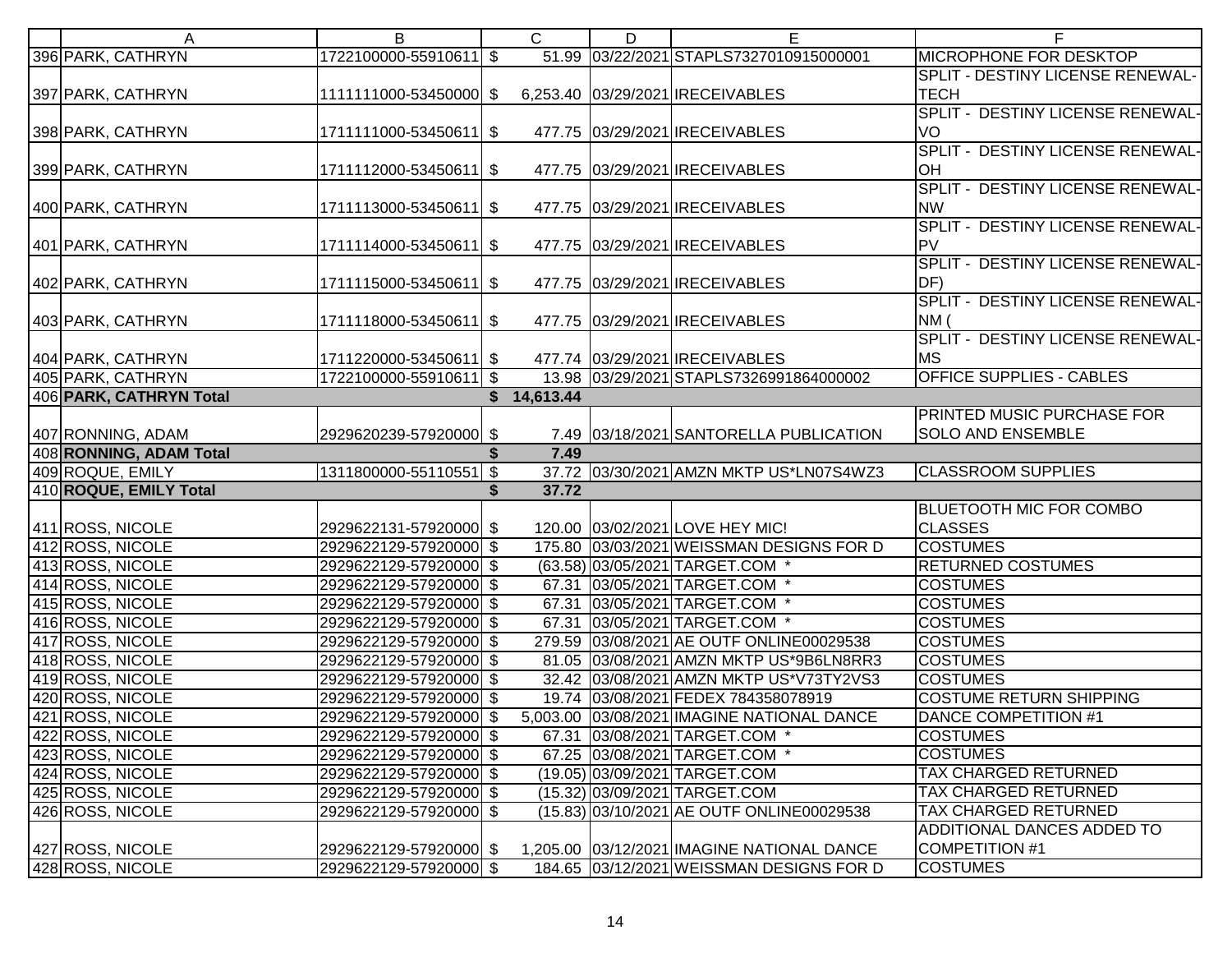| A                             | B                      | $\mathsf{C}$ | D | E.                                         | F                                 |
|-------------------------------|------------------------|--------------|---|--------------------------------------------|-----------------------------------|
| 429 ROSS, NICOLE              | 2929622129-57920000 \$ |              |   | 12.71 03/17/2021 AMZN MKTP US*ZC23T2LT3    | <b>RHINESTONES FOR COSTUMES</b>   |
| 430 ROSS, NICOLE              | 2929622129-57920000 \$ |              |   | 12.71 03/18/2021 AMZN MKTP US*CV88L2023    | <b>RHINESTONES FOR COSTUMES</b>   |
| 431 ROSS, NICOLE              | 2929622129-57920000 \$ |              |   | 101.68 03/22/2021 AMZN MKTP US*T969O2TI3   | RHINESTONES FOR COSTUMES          |
|                               |                        |              |   |                                            | SHIPPING COST FOR RETURNED        |
| 432 ROSS, NICOLE              | 2929622129-57920000 \$ |              |   | 18.53 03/22/2021 FEDEX 784987182711        | <b>COSTUMES</b>                   |
|                               |                        |              |   |                                            | <b>RE ADDED BROOKE BACK TO</b>    |
|                               |                        |              |   |                                            | <b>GROUP DANCES (INJURED BUT</b>  |
|                               |                        |              |   |                                            | DECIDED WOULD BE ABLE TO          |
| 433 ROSS, NICOLE              | 2929622129-57920000 \$ |              |   | 102.00 03/22/2021 IMAGINE NATIONAL DANCE   | <b>DANCE AFTER ALL)</b>           |
| 434 ROSS, NICOLE              | 2929622129-57920000 \$ |              |   | 129.00 03/22/2021 IMAGINE NATIONAL DANCE   | <b>ADDITIONAL SOLO ADDED</b>      |
| 435 ROSS, NICOLE              | 2929622129-57920000 \$ |              |   | (445.35) 03/22/2021 WEISSMAN DESIGNS FOR D | <b>COSTUME RETURNS</b>            |
| 436 ROSS, NICOLE              | 2929622129-57920000 \$ |              |   | 5,855.20 03/25/2021 HALL OF FAME DANCE     | <b>COMPETITION #2</b>             |
|                               |                        |              |   |                                            |                                   |
| 437 ROSS, NICOLE              | 2929622129-57920000 \$ |              |   | 51.10 03/29/2021 AE OUTF ONLINE00029538    | ORDERED NEW SIZE FOR COSTUME      |
| 438 ROSS, NICOLE              | 2929622129-57920000 \$ |              |   | (27.97) 03/30/2021 AE OUTF ONLINE00029538  | <b>RETURNED COSTUME</b>           |
| 439 ROSS, NICOLE Total        |                        | \$13,133.57  |   |                                            |                                   |
|                               |                        |              |   |                                            | <b>FILE FOLDERS AND POCKET</b>    |
| 440 RUTKOWSKI, MELANIE        | 1722100000-55910619 \$ |              |   | 36.37 03/08/2021 STAPLS7326060087000001    | <b>FOLDERS FOR OOA</b>            |
|                               |                        |              |   |                                            | LITERACY MATERIALS FOR LEO        |
|                               |                        |              |   |                                            | COACH TO BE REIMBURSED BY OS      |
| 441 RUTKOWSKI, MELANIE        | 1100000000-11925000 \$ |              |   | 1,986.95 03/29/2021 HEGGERTY LITERACY RES  | THROUGH LEO GRANT                 |
|                               |                        |              |   |                                            | <b>LITERACY MATERIALS FOR LEO</b> |
|                               |                        |              |   |                                            | COACH TO BE REIMBURSED BY OS      |
| 442 RUTKOWSKI, MELANIE        | 1100000000-11925000 \$ |              |   | 1,755.10 03/29/2021 SCHOLASTIC EDUCATION   | THROUGH LEO GRANT                 |
|                               |                        |              |   |                                            | EVERYDAY MATH KIT FOR NEW 2ND     |
| 443 RUTKOWSKI, MELANIE        | 1711111000-55110611 \$ |              |   | 315.14 03/31/2021 MHE*MCGRAW-HILL ECOMM    | <b>GRADE CLASSROOM AT VO</b>      |
| 444 RUTKOWSKI, MELANIE Total  |                        | 4,093.56     |   |                                            |                                   |
|                               |                        |              |   |                                            | INK STAMPER-=WRONG ITEM WAS       |
| 445 SCHOPIERAY, KRISTEN       | 1128300000-55910000 \$ |              |   | 22.18 03/01/2021 STAPLS7324649163001001    | SENT. ITEM TO BE RETURNED         |
|                               |                        |              |   |                                            | WRONG ITEM WAS SENT, THIS WAS     |
|                               |                        |              |   |                                            | THE CREDIT FOR IT. (INKED         |
| 446 SCHOPIERAY, KRISTEN       | 1128300000-55910000 \$ |              |   | (22.18) 03/01/2021 STAPLS7324649163002001  | STAMPER)                          |
| 447 SCHOPIERAY, KRISTEN       | 1128300000-55910000 \$ |              |   | 47.61 03/01/2021 STAPLS7325469258000001    | <b>MISC HR OFFICE SUPPLIES</b>    |
| 448 SCHOPIERAY, KRISTEN       | 1128300000-55910000 \$ |              |   | 6.99 03/08/2021 STAPLS7325469258000002     | <b>MISC HR OFFICE SUPPLIES</b>    |
| 449 SCHOPIERAY, KRISTEN Total |                        | 54.60        |   |                                            |                                   |
|                               |                        |              |   |                                            | SUMMER BUCKETS FOR END OF THE     |
| 450 SCHULZ, STEPHANIE         | 1311800000-55990551 \$ |              |   | 29.00 03/17/2021 DOLLARTREE                | <b>YEAR</b>                       |
| 451 SCHULZ, STEPHANIE Total   |                        | 29.00        |   |                                            |                                   |
| 452 SCHURIG, CLAIRE           | 1111322724-55110000 \$ |              |   | 82.99 03/10/2021 J.W. PEPPER               | <b>MUSIC FOR SPRING.</b>          |
| 453 SCHURIG, CLAIRE           | 1111322724-55110000 \$ |              |   | 12.90 03/10/2021 J.W. PEPPER               | <b>MUSIC FOR SPRING.</b>          |
|                               |                        |              |   |                                            | FINAL RECORDINGS FOR OUR          |
| 454 SCHURIG, CLAIRE           | 1111322724-54910000 \$ |              |   | 39.99 03/25/2021 UPBEAT MUSIC APP          | <b>VIRTUAL PERFORMANCES.</b>      |
|                               |                        |              |   |                                            | FINAL RECORDINGS FOR OUR          |
| 455 SCHURIG, CLAIRE           | 1111322724-54910000 \$ |              |   | 39.99 03/25/2021 UPBEAT MUSIC APP          | <b>VIRTUAL PERFORMANCES.</b>      |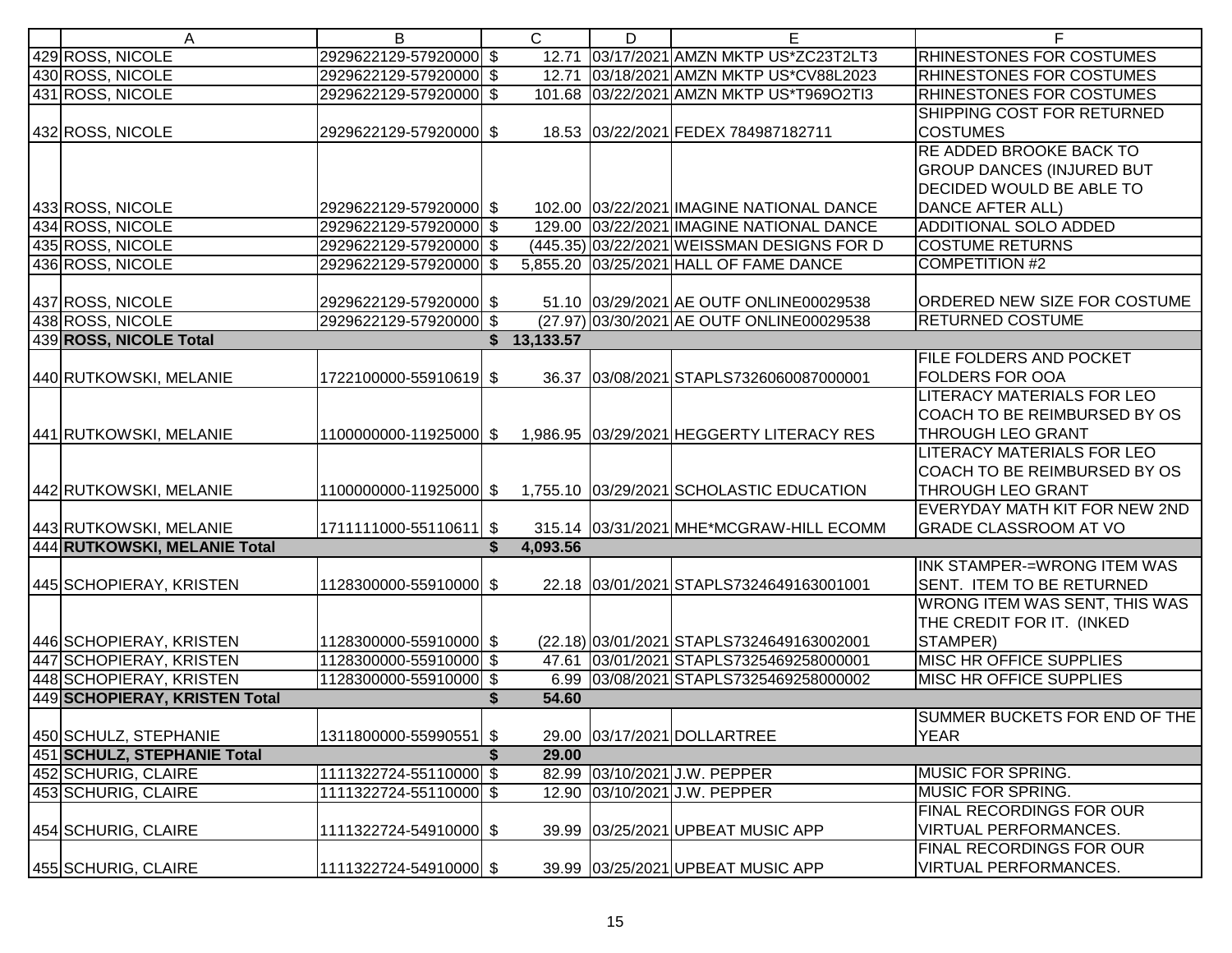| A                                   | B                      | $\mathsf{C}$ | D                       | E                                           | F                                                 |
|-------------------------------------|------------------------|--------------|-------------------------|---------------------------------------------|---------------------------------------------------|
|                                     |                        |              |                         |                                             | FINAL RECORDINGS FOR OUR                          |
| 456 SCHURIG, CLAIRE                 | 1111322724-54910000 \$ |              |                         | 39.99 03/25/2021 UPBEAT MUSIC APP           | <b>VIRTUAL PERFORMANCES.</b>                      |
|                                     |                        |              |                         |                                             | FINAL RECORDINGS FOR OUR                          |
| 457 SCHURIG, CLAIRE                 | 1111322724-54910000 \$ |              |                         | 39.99 03/25/2021 UPBEAT MUSIC APP           | <b>VIRTUAL PERFORMANCES.</b>                      |
|                                     |                        |              |                         |                                             | FINAL RECORDINGS FOR OUR                          |
| 458 SCHURIG, CLAIRE                 | 1111322724-54910000 \$ |              |                         | 39.99 03/26/2021 UPBEAT MUSIC APP           | VIRTUAL PERFORMANCES.                             |
| 459 SCHURIG, CLAIRE Total           |                        | 295.84       |                         |                                             |                                                   |
| 460 SCHYPINSKI, RACHEL              | 2929622186-57920000 \$ |              |                         | 199.00 03/11/2021 GOOSECHASE.COM            | <b>SENIOR SCAVENGER HUNT APP</b>                  |
| <b>461 SCHYPINSKI, RACHEL Total</b> |                        | 199.00       |                         |                                             | MARCH READING MONTH. PTO                          |
| 462 SHAFER, RACHELLE                | 2929612272-57920000 \$ |              |                         | 668.33 03/02/2021 SCHOLASTIC, INC.          | <b>EXPENSE</b>                                    |
| 463 SHAFER, RACHELLE                | 1111112000-55110708 \$ |              |                         | 793.91 03/02/2021 SSI*SCHOOL SPECIALTY      | <b>CLASSROOM BUDGETS</b>                          |
| 464 SHAFER, RACHELLE                | 1111112000-54910000 \$ |              |                         | 19.80 03/04/2021 WASTE INDUSTRIES - NON     | <b>GARBAGE PICKUP</b>                             |
|                                     |                        |              |                         |                                             | <b>CANDIES LUCKY STUDENTS/MINTS</b>               |
| 465 SHAFER, RACHELLE                | 2929612701-57920000 \$ |              |                         | 56.07 03/12/2021 AMZN MKTP US*LU0EG8NR3     | <b>FOR STAFF</b>                                  |
| 466 SHAFER, RACHELLE Total          |                        | 1,538.11     |                         |                                             |                                                   |
| 467 SHPAKOFF, KATHLEEN              | 1335100000-55110553 \$ |              | 97.34 03/15/2021 TARGET | 00014654                                    | <b>TEACHING MATERIALS</b>                         |
| 468 SHPAKOFF, KATHLEEN Total        |                        | 97.34        |                         |                                             |                                                   |
| 469 SOUTHWORTH, ANGELA              | 1111220706-55910000 \$ |              |                         | 9.99 03/09/2021 APPLE.COM/BILL              | <b>PASSING TIME MUSIC</b>                         |
| 470 SOUTHWORTH, ANGELA Total        |                        | 9.99         |                         |                                             |                                                   |
|                                     |                        |              |                         |                                             | <b>VIRTUAL CLASSROOM TEACHING</b>                 |
| 471 SOVEL, SHEILA                   | 2929641355-57920000 \$ |              |                         | 8.43 03/01/2021 AMZN MKTP US*VJ7PS54X3      | <b>SUPPLIES</b>                                   |
|                                     |                        |              |                         |                                             | <b>VIRTUAL CLASSROOM TEACHING</b>                 |
| 472 SOVEL, SHEILA                   | 2929641355-57920000 \$ |              |                         | 12.71   03/03/2021   AMZN MKTP US*PX28D4K53 | <b>SUPPLIES</b>                                   |
|                                     |                        |              |                         |                                             | <b>VIRTUAL CLASSROOM TEACHING</b>                 |
| 473 SOVEL, SHEILA                   | 2929641355-57920000 \$ |              |                         | 19.86 03/05/2021 AMZN MKTP US*BA6XM19X3     | <b>SUPPLIES</b>                                   |
|                                     |                        |              |                         |                                             | <b>VIRTUAL CLASSROOM TEACHING</b>                 |
| 474 SOVEL, SHEILA                   | 2929641355-57920000 \$ |              |                         | 10.59 03/12/2021 AMZN MKTP US*J42V59JK3     | <b>SUPPLIES</b>                                   |
| 475 SOVEL, SHEILA Total             |                        | 51.59        |                         |                                             |                                                   |
| 476 STORM, KERI                     | 1311800000-55110551 \$ |              |                         | 10.58 03/15/2021 MICHAELS STORES 2861       | <b>CRAFT SUPPLIES</b>                             |
| 477 STORM, KERI                     | 1311800000-55110551 \$ |              |                         | 13.06 03/23/2021 MEIJER # 034               | <b>CRAFT SUPPLIES</b>                             |
| 478 STORM, KERI Total               |                        | 23.64        |                         |                                             |                                                   |
|                                     |                        |              |                         |                                             | <b>TRANSLATOR FOR IEP</b><br>MEETINGS/EVALUATIONS |
| 479 THEOPHELIS, ANASTASIA           | 1212200000-53190000 \$ |              |                         | 157.50 03/11/2021 ARGOTRANS SINV-34728      | <b>ELEMENTARY RESOURCE TEACHER</b>                |
|                                     |                        |              |                         |                                             | MATERIALS - SPLIT AMONG ALL 5                     |
|                                     |                        |              |                         |                                             | ELEMENTARY BUILDING SPECIAL ED                    |
| 480 THEOPHELIS, ANASTASIA           | 1212211194-55110000 \$ |              |                         | 648.00 03/11/2021 LEARNING A-Z, LLC         | <b>TEACHERS</b>                                   |
| 481 THEOPHELIS, ANASTASIA           | 1221600000-55110021 \$ |              |                         | 80.00 03/11/2021 SP * MHS: MULTI-HEALTH     | <b>SSW PROTOCOLS</b>                              |
| 482 THEOPHELIS, ANASTASIA           | 1221600000-55110021 \$ |              | 19.00 03/11/2021 WPS    |                                             | <b>SSW TESTING PROTOCOLS</b>                      |
| 483 THEOPHELIS, ANASTASIA           | 1221600000-55110021 \$ |              |                         | 96.00 03/17/2021 AWL*PEARSON EDUCATION      | <b>SSW TESTING PROTOCOLS</b>                      |
|                                     |                        |              |                         |                                             | PPE FOR DEERFIELD STUDENT/SP                      |
| 484 THEOPHELIS, ANASTASIA           | 1126100000-55990000 \$ |              |                         | 29.28 03/19/2021 AMZN MKTP US*PK16N1MP3     | <b>ED TEAM</b>                                    |
| 485 THEOPHELIS, ANASTASIA           | 1221600000-55110021 \$ |              |                         | 40.00 03/19/2021 SP * MHS: MULTI-HEALTH     | <b>SSW TESTING PROTOCOLS</b>                      |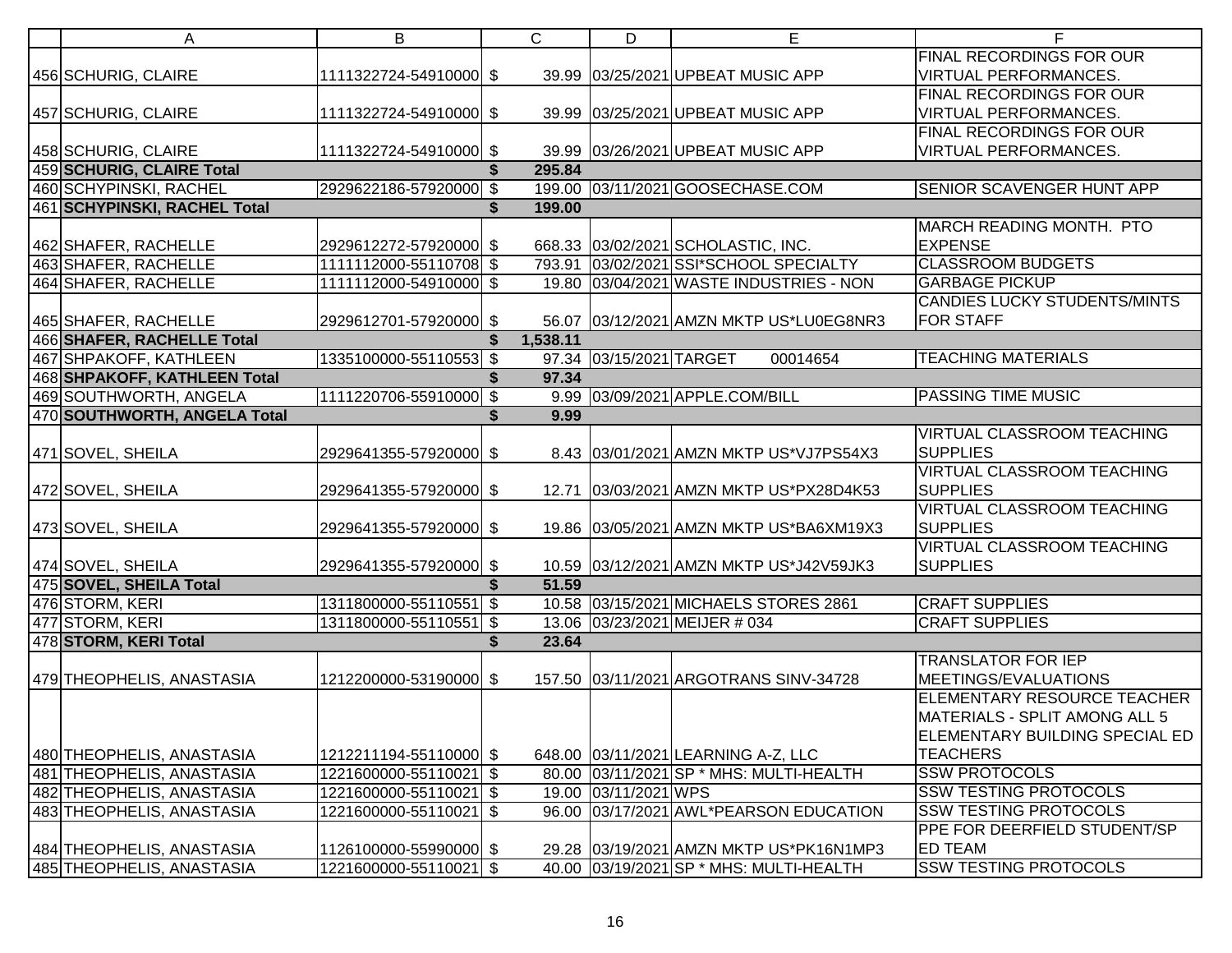| A                               | B                      | $\mathsf{C}$ | D                        | Е                                        | F                                 |
|---------------------------------|------------------------|--------------|--------------------------|------------------------------------------|-----------------------------------|
| 486 THEOPHELIS, ANASTASIA       | 1221600000-55110021 \$ |              |                          | 40.00 03/23/2021 SP * MHS: MULTI-HEALTH  | <b>SSW TESTING PROTOCOLS</b>      |
| 487 THEOPHELIS, ANASTASIA       | 1212211194-55110000 \$ |              |                          | 91.93 03/24/2021 AMAZON.COM*T04BR4S63    | VO SP ED TEACHER MATERIALS        |
| 488 THEOPHELIS, ANASTASIA Total |                        | 1,201.71     |                          |                                          |                                   |
| 489 TURNER, NANCY               | 1126122000-54120000 \$ |              | 1,070.00 03/01/2021 BASS |                                          | HS AHU -121 HEATING REPAIR        |
|                                 |                        |              |                          |                                          | <b>MS KITCHEN SUPPRESSION</b>     |
| 490 TURNER, NANCY               | 1126120000-54120000 \$ |              |                          | 225.00 03/01/2021 FIRE SYSTEMS OF MICHIG | <b>INSPECTION AND REPAIRSPLIT</b> |
|                                 |                        |              |                          |                                          | DF KITCHEN SUPPRESSION            |
| 491 TURNER, NANCY               | 1126115000-54120000 \$ |              |                          | 175.00 03/01/2021 FIRE SYSTEMS OF MICHIG | <b>INSPECTION AND REPAIR</b>      |
|                                 |                        |              |                          |                                          | PV KITCHEN SUPPRESSION            |
| 492 TURNER, NANCY               | 1126114000-54120000 \$ |              |                          | 175.00 03/01/2021 FIRE SYSTEMS OF MICHIG | <b>INSPECTION AND REPAIR</b>      |
|                                 |                        |              |                          |                                          | OH KITCHEN SUPPRESSION            |
| 493 TURNER, NANCY               | 1126112000-54120000 \$ |              |                          | 175.00 03/01/2021 FIRE SYSTEMS OF MICHIG | <b>INSPECTION AND REPAIR</b>      |
|                                 |                        |              |                          |                                          | <b>VO KITCHEN SUPPRESSION</b>     |
| 494 TURNER, NANCY               | 1126111000-54120000 \$ |              |                          | 175.00 03/01/2021 FIRE SYSTEMS OF MICHIG | <b>INSPECTION AND REPAIR</b>      |
| 495 TURNER, NANCY               | 1126101000-55993000 \$ |              |                          | 19.35 03/01/2021 MAIN'S LANDSCAPE SUPPL  | <b>ESB ICE MELTS</b>              |
| 496 TURNER, NANCY               | 1126105000-55993000 \$ |              |                          | 19.35 03/01/2021 MAIN'S LANDSCAPE SUPPL  | NATC ICE MELTS                    |
| 497 TURNER, NANCY               | 1126152000-55993000 \$ |              |                          | 116.10 03/01/2021 MAIN'S LANDSCAPE SUPPL | <b>ECEC ICE MELTS</b>             |
| 498 TURNER, NANCY               | 1126122000-55993000 \$ |              |                          | 774.02 03/01/2021 MAIN'S LANDSCAPE SUPPL | <b>HS ICE MELT</b>                |
| 499 TURNER, NANCY               | 1126120000-55993000 \$ |              |                          | 387.01 03/01/2021 MAIN'S LANDSCAPE SUPPL | MS ICE MELTS)                     |
| 500 TURNER, NANCY               | 1126118000-55993000 \$ |              |                          | 580.52 03/01/2021 MAIN'S LANDSCAPE SUPPL | <b>NM ICE MELTS</b>               |
| 501 TURNER, NANCY               | 1126114000-55993000 \$ |              |                          | 193.51 03/01/2021 MAIN'S LANDSCAPE SUPPL | PV ICE MELTS                      |
| 502 TURNER, NANCY               | 1126112000-55993000 \$ |              |                          | 193.51 03/01/2021 MAIN'S LANDSCAPE SUPPL | OH ICE MELTS                      |
| 503 TURNER, NANCY               | 1126111000-55993000 \$ |              |                          | 193.51 03/01/2021 MAIN'S LANDSCAPE SUPPL | <b>VOICE MELTS</b>                |
| 504 TURNER, NANCY               | 1126115000-55993000 \$ |              |                          | 193.51 03/01/2021 MAIN'S LANDSCAPE SUPPL | <b>DF ICE MELTS</b>               |
| 505 TURNER, NANCY               | 1126113000-55993000 \$ |              |                          | 193.51 03/01/2021 MAIN'S LANDSCAPE SUPPL | <b>NW ICE MELTS</b>               |
| 506 TURNER, NANCY               | 2326160000-55993000 \$ |              |                          | 967.53 03/01/2021 MAIN'S LANDSCAPE SUPPL | <b>REC FUND ICE MELTS</b>         |
| 507 TURNER, NANCY               | 1126160000-55993000 \$ |              |                          | 19.32 03/01/2021 MAIN'S LANDSCAPE SUPPL  | MTCE ICE MELTS                    |
| 508 TURNER, NANCY               | 1126170000-55993000 \$ |              |                          | 19.35 03/01/2021 MAIN'S LANDSCAPE SUPPL  | <b>TRANSPR ICE MELTS</b>          |
| 509 TURNER, NANCY               | 1126105000-54110000 \$ |              |                          | 31.00 03/01/2021 PREMIER PEST MANAG      | <b>NATC PEST MGT</b>              |
| 510 TURNER, NANCY               | 1126115000-54110000 \$ |              |                          | 28.00 03/01/2021 PREMIER PEST MANAG      | DF PEST MGT                       |
| 511 TURNER, NANCY               | 1126152000-54110000 \$ |              |                          | 37.00 03/01/2021 PREMIER PEST MANAG      | <b>ECEC PEST MGT</b>              |
| 512 TURNER, NANCY               | 1126101000-54110000 \$ |              |                          | 43.00 03/01/2021 PREMIER PEST MANAG      | <b>ESB PEST MGT</b>               |
| 513 TURNER, NANCY               | 1126103000-54110000 \$ |              |                          | 28.00 03/01/2021 PREMIER PEST MANAG      | <b>ITC PEST MGT</b>               |
| 514 TURNER, NANCY               | 1126122000-54110000 \$ |              |                          | 33.00 03/01/2021 PREMIER PEST MANAG      | <b>HS PEST MGT</b>                |
| 515 TURNER, NANCY               | 1126118000-54110000 \$ |              |                          | 28.00 03/01/2021 PREMIER PEST MANAG      | NM5 PEST MGT                      |
| 516 TURNER, NANCY               | 1126118000-54110000 \$ |              |                          | 28.00 03/01/2021 PREMIER PEST MANAG      | <b>NM6 PEST MGT</b>               |
| 517 TURNER, NANCY               | 1126120000-54110000 \$ |              |                          | 37.00 03/01/2021 PREMIER PEST MANAG      | MS PEST MGT                       |
| 518 TURNER, NANCY               | 1126113000-54110000 \$ |              |                          | 28.00 03/01/2021 PREMIER PEST MANAG      | <b>NW PEST MGT</b>                |
| 519 TURNER, NANCY               | 1126112000-54110000 \$ |              |                          | 28.00 03/01/2021 PREMIER PEST MANAG      | OH PEST MGT                       |
| 520 TURNER, NANCY               | 1126114000-54110000 \$ |              |                          | 28.00 03/01/2021 PREMIER PEST MANAG      | PV PEST MGT                       |
| 521 TURNER, NANCY               | 1126111000-54110000 \$ |              |                          | 35.00 03/01/2021 PREMIER PEST MANAG      | VO PEST MGT (                     |
| 522 TURNER, NANCY               | 1126122000-55990000 \$ |              |                          | 1,272.80 03/03/2021 LEONARDS SYRUPS      | HS POOL CO2 BULK                  |
| 523 TURNER, NANCY               | 1126160000-53450000 \$ |              |                          | 110.00 03/04/2021 ARC LAKESIDE BLUEPRINT | <b>MTCE MONTHLY SKYSITE</b>       |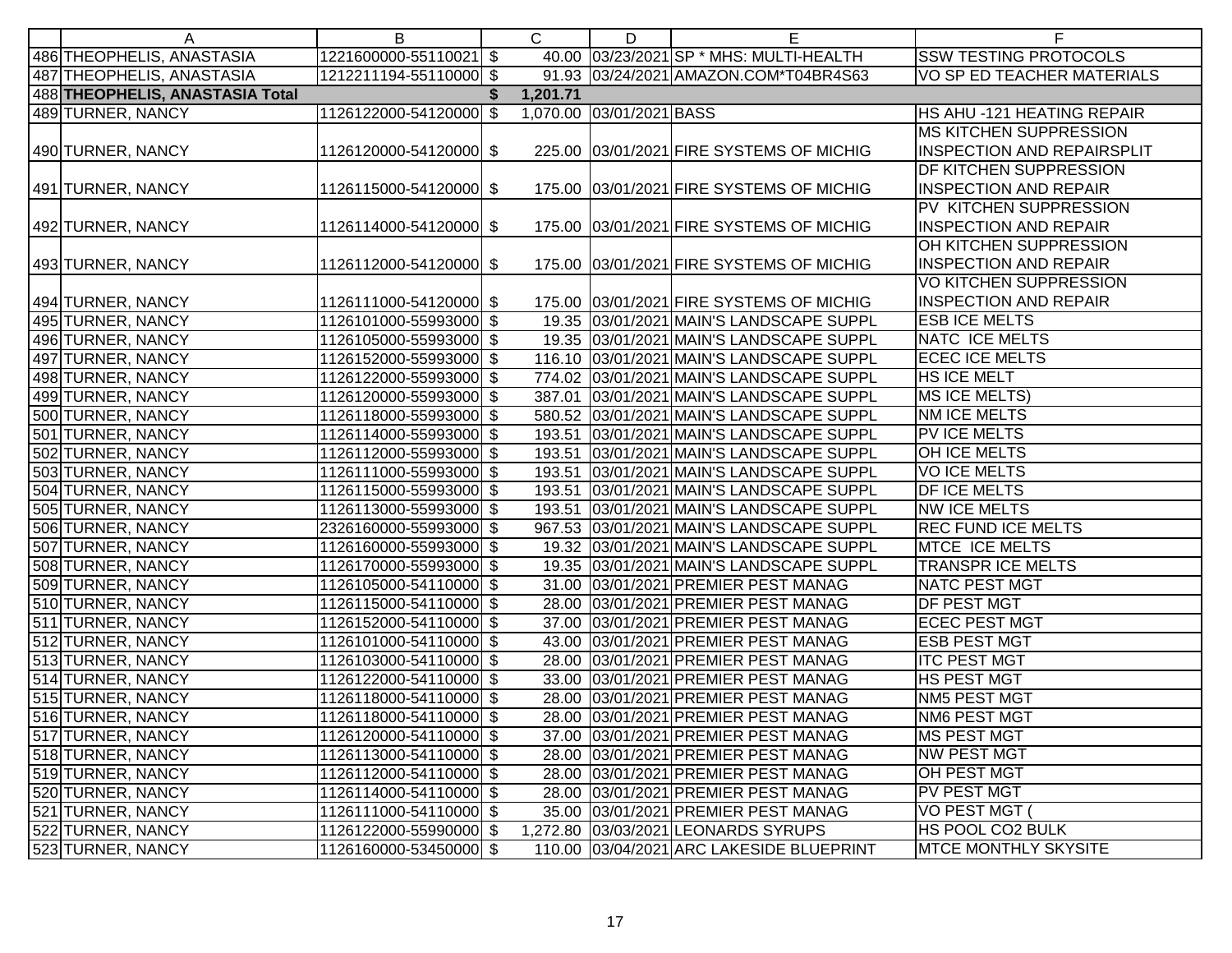| A                 | B                      | $\mathsf{C}$ | D                      | E                                          | F                                    |
|-------------------|------------------------|--------------|------------------------|--------------------------------------------|--------------------------------------|
|                   |                        |              |                        |                                            | <b>GARDEN BROOK - JET AND VAC</b>    |
| 524 TURNER, NANCY | 1126123000-54120000 \$ |              |                        | 1,074.00 03/04/2021 POWERVAC               | <b>FLOODED LOADING DOCK</b>          |
| 525 TURNER, NANCY | 1126160000-55997000 \$ |              |                        | 90.44 03/05/2021 CINTAS CORP               | <b>MTCE UNIFORM - POPOUR</b>         |
| 526 TURNER, NANCY | 1126100000-54910829 \$ |              |                        | 3,628.28 03/08/2021 ARCH ENVIRONMENTAL GRO | <b>DISTRICT STORM WATER MGT</b>      |
|                   |                        |              |                        |                                            | OH - OFFICE FAN COIL UNITS           |
|                   |                        |              |                        |                                            | ABORTING- SWITCHED FROM              |
|                   |                        |              |                        |                                            | AUTOMATIC TO MANUAL SHOW             |
| 527 TURNER, NANCY | 1126112000-54120000 \$ |              | 322.50 03/08/2021 BASS |                                            | PROGRAM CONTROL                      |
|                   |                        |              |                        |                                            | HS CF1 OVERHEATING - MODIFIED        |
|                   |                        |              |                        |                                            | PROGRAM TO CONTROL HOT WATER         |
| 528 TURNER, NANCY | 1126122000-54120000 \$ |              | 610.00 03/08/2021 BASS |                                            | VALVE AT 80 DEGREES                  |
| 529 TURNER, NANCY | 1126160000-55997000 \$ |              |                        | 45.98 03/08/2021 CINTAS CORP               | <b>MTCE UNIFORM - POPOUR</b>         |
| 530 TURNER, NANCY | 1126160000-55710000 \$ |              |                        | 418.32 03/08/2021 CORRIGAN OIL #2 - BRI    | MTCE FULEL 200 GROSS ETHANOL         |
|                   |                        |              |                        |                                            | MTCE FULEL 143.90 GROSS              |
| 531 TURNER, NANCY | 1126160000-55710000 \$ |              |                        | 301.04 03/08/2021 CORRIGAN OIL #2 - BRI    | <b>ETHANOL</b>                       |
|                   |                        |              |                        |                                            | MTCE FULEL 280 GROSS ETHANOL         |
| 532 TURNER, NANCY | 1126160000-55710000 \$ |              |                        | 554.44 03/08/2021 CORRIGAN OIL #2 - BRI    | (43.53%)                             |
|                   |                        |              |                        |                                            | NOVI WOODS - QUOTE 224344            |
|                   |                        |              |                        |                                            | REPLACED COOLANT. ENGINE             |
|                   |                        |              |                        |                                            | <b>BLOCK HEATER WAS WORKING</b>      |
| 533 TURNER, NANCY | 1126113000-54110000 \$ |              |                        | 669.38 03/08/2021 CUMMINS INC - S6         | <b>PROPERLY.</b>                     |
| 534 TURNER, NANCY | 1126122000-54110000 \$ |              |                        | 191.80 03/08/2021 DE-CAL INC               | <b>HS POOL BOILER REPAIR</b>         |
|                   |                        |              |                        |                                            | <b>HS POOL INSTALL SLS SENSOR SF</b> |
| 535 TURNER, NANCY |                        |              |                        |                                            | <b>PG 58</b>                         |
|                   |                        |              |                        |                                            | DF REPLACED MOTOR AND                |
|                   |                        |              |                        |                                            | CONTROLLER ON DOR-O-MATICE           |
|                   |                        |              |                        |                                            | LOW ENERGY OPERATOR                  |
| 536 TURNER, NANCY | 4126115951-54110000 \$ |              |                        | 2,535.00 03/08/2021 IN * ASPEN DOOR SUPPLY | SF PG 23                             |
| 537 TURNER, NANCY | 1126115000-54120000 \$ |              |                        | 235.00 03/08/2021 PP*SIGDESIGNS            | <b>DF BLINDS REPLACEMENT</b>         |
|                   |                        |              |                        |                                            | NM 5TH AND 6TH COVID 19 SNEEZE       |
| 538 TURNER, NANCY | 1126118000-55990000 \$ |              |                        | 1,860.06 03/08/2021 PRINTNOLOGY INC        | <b>GUARDS</b>                        |
| 539 TURNER, NANCY | 1126114000-55990000 \$ |              |                        | 124.00 03/08/2021 PRINTNOLOGY INC          | PV COVID 19 SNEEZE GUARDS            |
| 540 TURNER, NANCY | 1126113000-55990000 \$ |              |                        | 372.02 03/08/2021 PRINTNOLOGY INC          | <b>NW COVID 19 SNEEZE GUARDS</b>     |
| 541 TURNER, NANCY | 1126112000-55990000 \$ |              |                        | 1,736.06 03/08/2021 PRINTNOLOGY INC        | MS COVID 19 SNEEZE GUARDS            |
|                   |                        |              |                        |                                            | <b>ESB PINE MOTH BORER AND</b>       |
|                   |                        |              |                        |                                            | FUNGICIDE PINES NEEDLE BLIGHT        |
| 542 TURNER, NANCY | 1126101000-55993000 \$ |              |                        | 365.75 03/08/2021 RGP*WESTSIDE FORESTRY    | (50%)                                |
|                   |                        |              |                        |                                            | <b>MS PINE MOTH BORER AND</b>        |
| 543 TURNER, NANCY | 1126120000-55993000 \$ |              |                        | 365.75 03/08/2021 RGP*WESTSIDE FORESTRY    | <b>FUNGICIDE PINES NEEDLE BLIGHT</b> |
| 544 TURNER, NANCY | 1126160000-55992000 \$ |              |                        | 28.34 03/08/2021 STAPLS7326065992000001    | <b>MTCE AA BATTERIES STOCK</b>       |
|                   |                        |              |                        |                                            | DISTRICT WASTE REMOVAL 2/1/21        |
| 545 TURNER, NANCY | 1126161000-53840000 \$ |              |                        | 1,354.24 03/08/2021 WASTE MGMT WM EZPAY    | THRU 2/28/21                         |
|                   |                        |              |                        |                                            | RF WASTE REMOVAL 2/1/21 THRU         |
| 546 TURNER, NANCY | 2326161000-53840000 \$ |              |                        | 451.42 03/08/2021 WASTE MGMT WM EZPAY      | 2/28/21                              |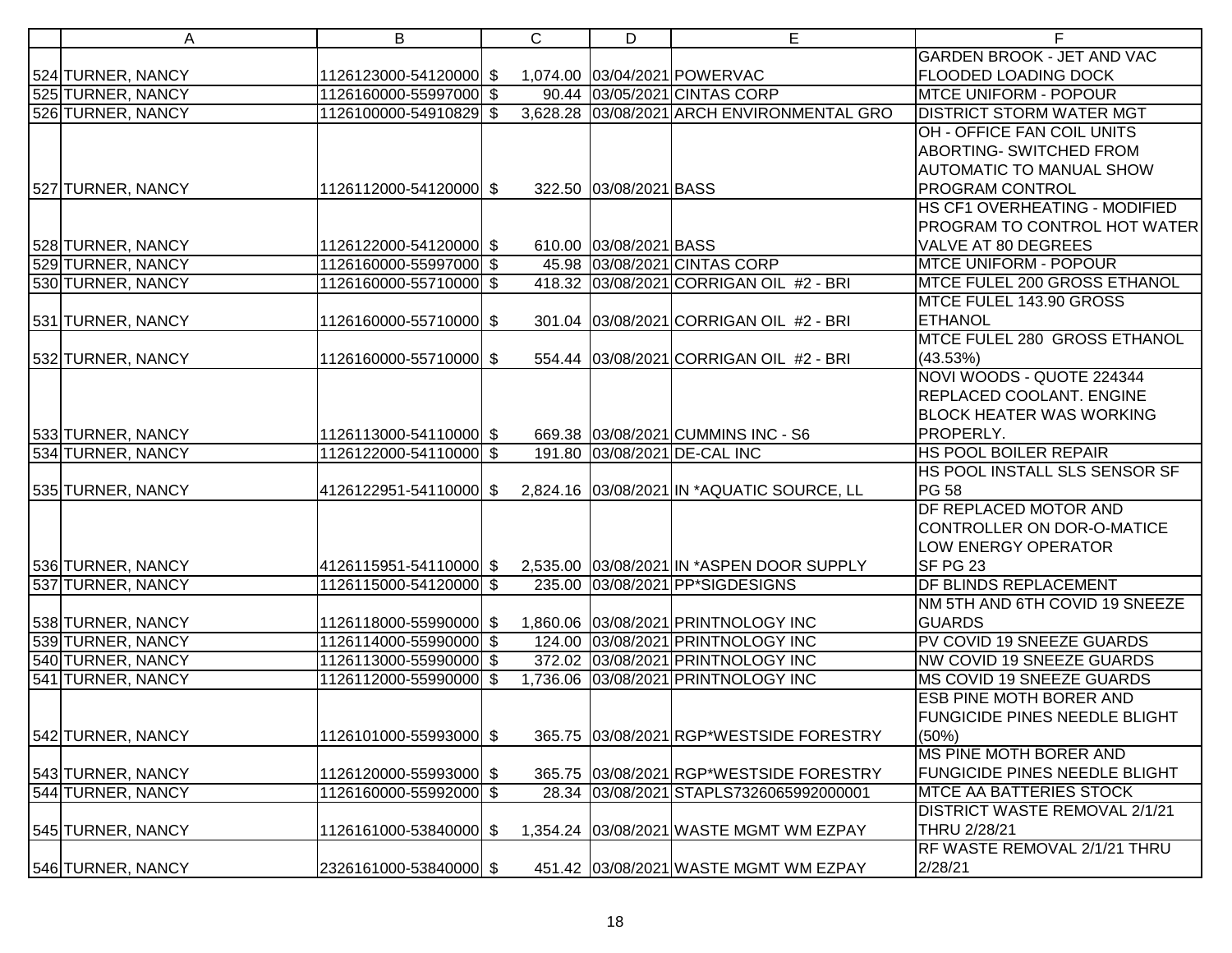| Α                 | B                       | $\mathsf{C}$ | D                         | E                                         | F                                   |
|-------------------|-------------------------|--------------|---------------------------|-------------------------------------------|-------------------------------------|
|                   |                         |              |                           |                                           | <b>OH - STATION GLASS FIRES</b>     |
| 547 TURNER, NANCY | 1126112000-55992000 \$  |              |                           | 27.00 03/12/2021 NATIONAL TIME            | ALARMING ROD REPLACEMENT            |
| 548 TURNER, NANCY | 1126600000-54910000 \$  |              |                           | 58.32 03/12/2021 PROTECTION ONE ALARM     | <b>ECEC ALARM SYSTEM</b>            |
| 549 TURNER, NANCY | 1126152000-54110000 \$  |              |                           | 525.00 03/16/2021 GRIFFIN INTERNATIONAL   | <b>ECEC ERU SERVICE 2021</b>        |
| 550 TURNER, NANCY | 1126160000-55990000 \$  |              |                           | 83.50 03/17/2021 ABSOPURE WATER COMPANY   | <b>MTCE DRINKING WATER</b>          |
| 551 TURNER, NANCY | 1126160000-55710000 \$  |              |                           | 366.54 03/17/2021 CORRIGAN OIL #2 - BRI   | MTCE FUEL ETHANOL 173.3 GROSS       |
|                   |                         |              |                           |                                           | VO COVID 19 1 GALLON NPC            |
| 552 TURNER, NANCY | 1126111000-55991000 \$  |              | 62.50 03/17/2021 NICHOLS  |                                           | <b>BUCKET WITH LID</b>              |
|                   |                         |              |                           |                                           | PV COVID 19 1 GALLON NPC BUCKET     |
| 553 TURNER, NANCY | 1126114000-55991000 \$  |              | 62.50 03/17/2021 NICHOLS  |                                           | <b>WITH LID</b>                     |
|                   |                         |              |                           |                                           | OH COVID 19 1 GALLON NPC BUCKET     |
| 554 TURNER, NANCY | 1126112000-55991000 \$  |              | 62.50 03/17/2021 NICHOLS  |                                           | WITH LID                            |
|                   |                         |              |                           |                                           | NW COVID 19 1 GALLON NPC            |
| 555 TURNER, NANCY | 1126113000-55991000 \$  |              | 62.50 03/17/2021 NICHOLS  |                                           | <b>BUCKET WITH LID</b>              |
|                   |                         |              |                           |                                           | DF COVID 19 1 GALLON NPC            |
| 556 TURNER, NANCY | 1126115000-55991000 \$  |              | 62.50 03/17/2021 NICHOLS  |                                           | <b>BUCKET WITH LID</b>              |
|                   |                         |              |                           |                                           | NM6 COVID 19 1 GALLON NPC           |
| 557 TURNER, NANCY | 1126118000-55991000 \$  |              | 62.50 03/17/2021 NICHOLS  |                                           | <b>BUCKET WITH LID</b>              |
|                   |                         |              |                           |                                           | MS COVID 19 1 GALLON NPC BUCKET     |
| 558 TURNER, NANCY | 1126120000-55991000 \$  |              | 125.00 03/17/2021 NICHOLS |                                           | WITH LID                            |
|                   |                         |              |                           |                                           | HS COVID 19 1 GALLON NPC            |
| 559 TURNER, NANCY | 1126122000-55991000 \$  |              | 187.50 03/17/2021 NICHOLS |                                           | <b>BUCKET WITH LID</b>              |
|                   |                         |              |                           |                                           | <b>ECEC CSD1 ON 2 HOT WATER</b>     |
| 560 TURNER, NANCY | 1126152000-54110000 \$  |              |                           | 411.80 03/18/2021 DE-CAL INC              | <b>HEATERS INSPECTION</b>           |
|                   |                         |              |                           |                                           | <b>ESB EXIT BASEMENT DOOR</b>       |
|                   |                         |              |                           |                                           | CLOSURE - INSTALLED DOOR - SF       |
| 561 TURNER, NANCY | 4126101951-54110000 \$  |              |                           | 650.00 03/18/2021 IDN HARDWARE SALES-INC  | <b>PG 24</b>                        |
| 562 TURNER, NANCY | 1126122000-55990000 \$  |              |                           | 6,342.38 03/18/2021 PRINTNOLOGY INC       | HS COVID SNEEZE GUARDS              |
| 563 TURNER, NANCY | 1126111000-55990000 \$  |              |                           | 1,902.71 03/18/2021 PRINTNOLOGY INC       | <b>VO COVID SNEEZE GUARDS</b>       |
| 564 TURNER, NANCY | 1126170000-54910000 \$  |              |                           | 497.60 03/19/2021 ARCH ENVIRONMENTAL GRO  | UST A/B OPERATOR CONSULTING         |
| 565 TURNER, NANCY | 1126160000-55710000 \$  |              |                           | 302.45 03/22/2021 CORRIGAN OIL #2 - BRI   | MTCE FUEL 143.7 GROSS               |
| 566 TURNER, NANCY | 1126101000-54120000 \$  |              |                           | 179.00 03/22/2021 DETROIT ELEVATOR COMPA  | <b>ESB ELEVATOR MAINTENANCE</b>     |
|                   |                         |              |                           |                                           | HS UNIT 2 SERIAL NO. SGM32H7D6      |
|                   |                         |              |                           |                                           | <b>GENERATOR REPAIR - BUILDING</b>  |
| 567 TURNER, NANCY | 1126122000-54110000 \$  |              |                           | 729.04 03/24/2021 CUMMINS INC - S1        | <b>LOAD TEST</b>                    |
|                   |                         |              |                           |                                           | HS HVAC AIR SYSTEM VALVE            |
| 568 TURNER, NANCY | 1126122000-54110000 \$  |              |                           | 263.25 03/24/2021 IN * BK SERVICES OF BRI | <b>EXHAUST AIR LOCKS</b>            |
| 569 TURNER, NANCY | 1126160000-55710000 \$  |              |                           | 621.83 03/24/2021 SUBURBAN PROPANE        | <b>BOSCO PROPANE 260.5 GALLONS</b>  |
|                   |                         |              |                           |                                           | VO - REPLACED TAMPER SWITCH ON      |
| 570 TURNER, NANCY | 4126111951-54110000  \$ |              |                           | 895.00 03/24/2021 VIKING SPRINKLER COMPA  | SAME CIRCUIT SF PG 31               |
|                   |                         |              |                           |                                           | HS ALARM SYSTEM CUSTODIAL           |
|                   |                         |              |                           |                                           | <b>CLOSET- REPLACED POWER BOARD</b> |
| 571 TURNER, NANCY | 1126122000-54110000 \$  |              |                           | 1,064.20 03/25/2021 NATIONAL TIME         | AND RIBBON CABLE                    |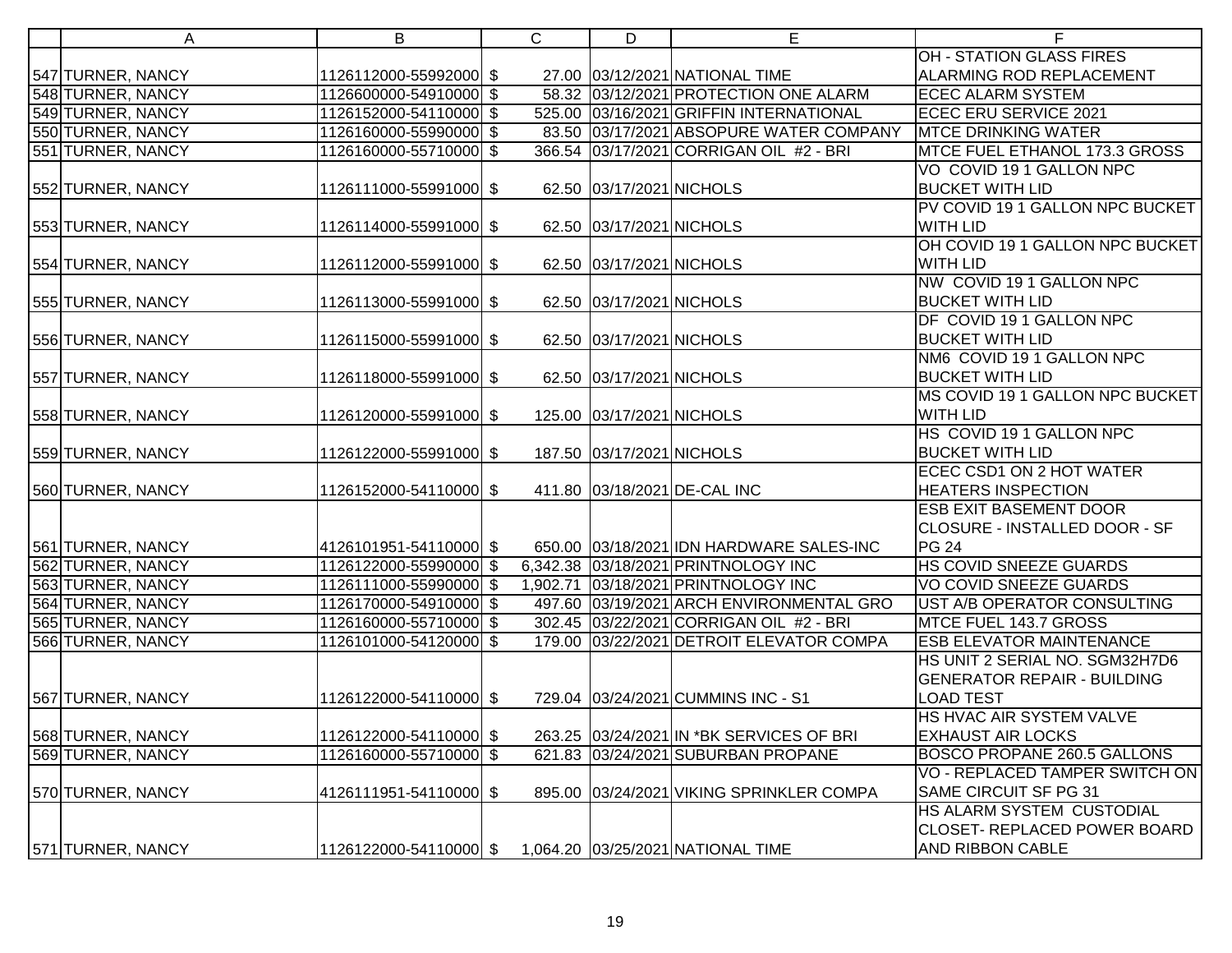| A                            | B                        |    | $\mathsf{C}$ | D | E                                         | F.                                    |
|------------------------------|--------------------------|----|--------------|---|-------------------------------------------|---------------------------------------|
|                              |                          |    |              |   |                                           | VO TAMPER SWITCH REPAIRED ON          |
| 572 TURNER, NANCY            | 1126111000-54110000 \$   |    |              |   | 195.00 03/25/2021 NATIONAL TIME           | <b>PANEL</b>                          |
| 573 TURNER, NANCY            | 1126122000-54110000 \$   |    |              |   | 210.00 03/25/2021 POWERVAC                | <b>HS DRAIN CLEANING</b>              |
| 574 TURNER, NANCY            | 1126122000-55990000 \$   |    |              |   | 768.50 03/29/2021 IN * AQUATIC SOURCE, LL | HS POOL - TITRATION AGEN              |
| 575 TURNER, NANCY            | 4126122951-54110000 \$   |    |              |   | 99.00 03/29/2021 PRINTNOLOGY INC          | HS ADA SIGNS SF PG 71                 |
| 576 TURNER, NANCY            | 1126160000-53450000 \$   |    |              |   | 110.00 03/30/2021 ARC LAKESIDE BLUEPRINT  | <b>MTCE MONTHLY SKYSITE</b>           |
| 577 TURNER, NANCY Total      |                          | \$ | 44,807.50    |   |                                           |                                       |
| 578 VALENTINE, CYNTHIA       | 1127170000-53220000 \$   |    |              |   | 90.00 03/18/2021 OAKLAND SCHOOLS-RC INT   | <b>BEGINNING BUS DRIVER CLASS</b>     |
| 579 VALENTINE, CYNTHIA       | 1127170000-55910000 \$   |    |              |   | 186.36 03/25/2021 STAPLS7327115588000001  | <b>OFFICE SUPPLIES</b>                |
| 580 VALENTINE, CYNTHIA Total |                          | \$ | 276.36       |   |                                           |                                       |
|                              |                          |    |              |   |                                           | <b>MUSIC FOR MAGIC OF HARRY</b>       |
| 581 VANEIZENGA, JAMES        | 1111322725-55110000 \$   |    |              |   | 65.00 03/08/2021 J.W. PEPPER              | <b>POTTER</b>                         |
|                              |                          |    |              |   |                                           | <b>EARTH SONG FOR FLEX FULL</b>       |
| 582 VANEIZENGA, JAMES        | 1111322725-55110000 \$   |    |              |   | 50.00 03/16/2021 MANHATTAN BEACH MUSIC    | <b>ORCHESTRA</b>                      |
| 583 VANEIZENGA, JAMES        | 2929622169-57920000 \$   |    |              |   | 530.00 03/29/2021 CONCORD THEATRICALS     | <b>RIGHTS FOR MUSICAL</b>             |
| 584 VANEIZENGA, JAMES Total  |                          | S. | 645.00       |   |                                           |                                       |
|                              |                          |    |              |   |                                           | <b>SPLIT - PRESHOOL SPECIAL ED</b>    |
|                              |                          |    |              |   |                                           | <b>TEACHING SUPPLIES - NANCY</b>      |
| 585 VUICHARD, TATIANA        | 1311800000-55110551   \$ |    |              |   | 107.89 03/04/2021 DISCOUNTSCH 8006272829  | <b>MONTALES</b>                       |
| 586 VUICHARD, TATIANA        | 1212252191-57910696 \$   |    |              |   | 29.18 03/04/2021 DISCOUNTSCH 8006272829   | <b>SPLIT - NEF GRANT - JENN ELLIS</b> |
| 587 VUICHARD, TATIANA        | 1212252191-57910696 \$   |    |              |   | 233.98 03/04/2021 DISCOUNTSCH 8006272829  | NEF GRANT - JEN ELLIS                 |
|                              |                          |    |              |   |                                           | NEF GRANT - JEN ELLIS ECSE            |
| 588 VUICHARD, TATIANA        | 1212252191-57910696 \$   |    |              |   | 821.36 03/05/2021 AMZN MKTP US*KE2R85UG3  | <b>TEACHING SUPPLIES</b>              |
| 589 VUICHARD, TATIANA        | 1311800000-55110551 \$   |    |              |   | 220.95 03/05/2021 STAPLS7325829427000001  | <b>PRESCHOOL TEACHING SUPPLIES</b>    |
| 590 VUICHARD, TATIANA        | 1311800000-55110551 \$   |    |              |   | 11.38 03/05/2021 STAPLS7325829427000003   | <b>PRESCHOOL TEACHING SUPPLIES</b>    |
| 591 VUICHARD, TATIANA        | 1311800000-55110551 \$   |    |              |   | 3.64 03/05/2021 STAPLS7325829427000004    | <b>PRESCHOOL TEACHING SUPPLIES.</b>   |
| 592 VUICHARD, TATIANA        | 1311800000-55110551 \$   |    |              |   | 31.08 03/05/2021 STAPLS7325829427000005   | PRESCHOOL TEACHING SUPPLIES.          |
| 593 VUICHARD, TATIANA        | 1311800000-55110551 \$   |    |              |   | 23.80 03/05/2021 STAPLS7325829427000006   | PRESCHOOL TEACHING SUPPLIES.          |
|                              |                          |    |              |   |                                           | <b>SUMMER SCHOOL TEACHING</b>         |
| 594 VUICHARD, TATIANA        | 1311800000-55110551 \$   |    |              |   | 20.40 03/05/2021 STAPLS7325829427000007   | SUPPLIES.                             |
| 595 VUICHARD, TATIANA        | 1311800000-55110551      | \$ |              |   | 13.47 03/05/2021 STAPLS7325829427000008   | PRESCHOOL TEACHING SUPPLIES.          |
|                              |                          |    |              |   |                                           | <b>SPLIT - SUMMER CAMP AND</b>        |
|                              |                          |    |              |   |                                           | <b>ENRICHMENT YOUTH CLASS</b>         |
| 596 VUICHARD, TATIANA        | 1331100000-55990000 \$   |    |              |   | 297.88 03/08/2021 LAKESHORE LEARNING MAT  | <b>SUPPLIES</b>                       |
|                              |                          |    |              |   |                                           | SPLIT - NEF GRANT - JENN ELLIS        |
|                              |                          |    |              |   |                                           | <b>SPECIAL EDUCATION TEACHING</b>     |
| 597 VUICHARD, TATIANA        | 1212252191-57910696 \$   |    |              |   | 809.88 03/08/2021 LAKESHORE LEARNING MAT  | SUPPLIES.                             |
| 598 VUICHARD, TATIANA        | 1311800000-55110551 \$   |    |              |   | 53.54 03/12/2021 AMZN MKTP US*WD8I73MK3   | PRESCHOOL TEACHING SUPPLIES.          |
| 599 VUICHARD, TATIANA        | 1311800000-55110551 \$   |    |              |   | 10.38 03/12/2021 STAPLS7325829427000002   | <b>PRESCHOOL TEACHING SUPPLIES.</b>   |
| 600 VUICHARD, TATIANA        | 1311800000-55110551 \$   |    |              |   | 36.83 03/12/2021 STAPLS7326395669000001   | PRESCHOOL TEACHING SUPPLIES.          |
| 601 VUICHARD, TATIANA        | 1311800000-55110551 \$   |    |              |   | 46.20 03/12/2021 STAPLS7326395669000003   | PRESCHOOL TEACHING SUPPLIES.          |
| 602 VUICHARD, TATIANA        | 1331100000-55990000 \$   |    |              |   | 105.12 03/15/2021 THE RIEGLE PRESS        | CE SCHOOL CALENDARS                   |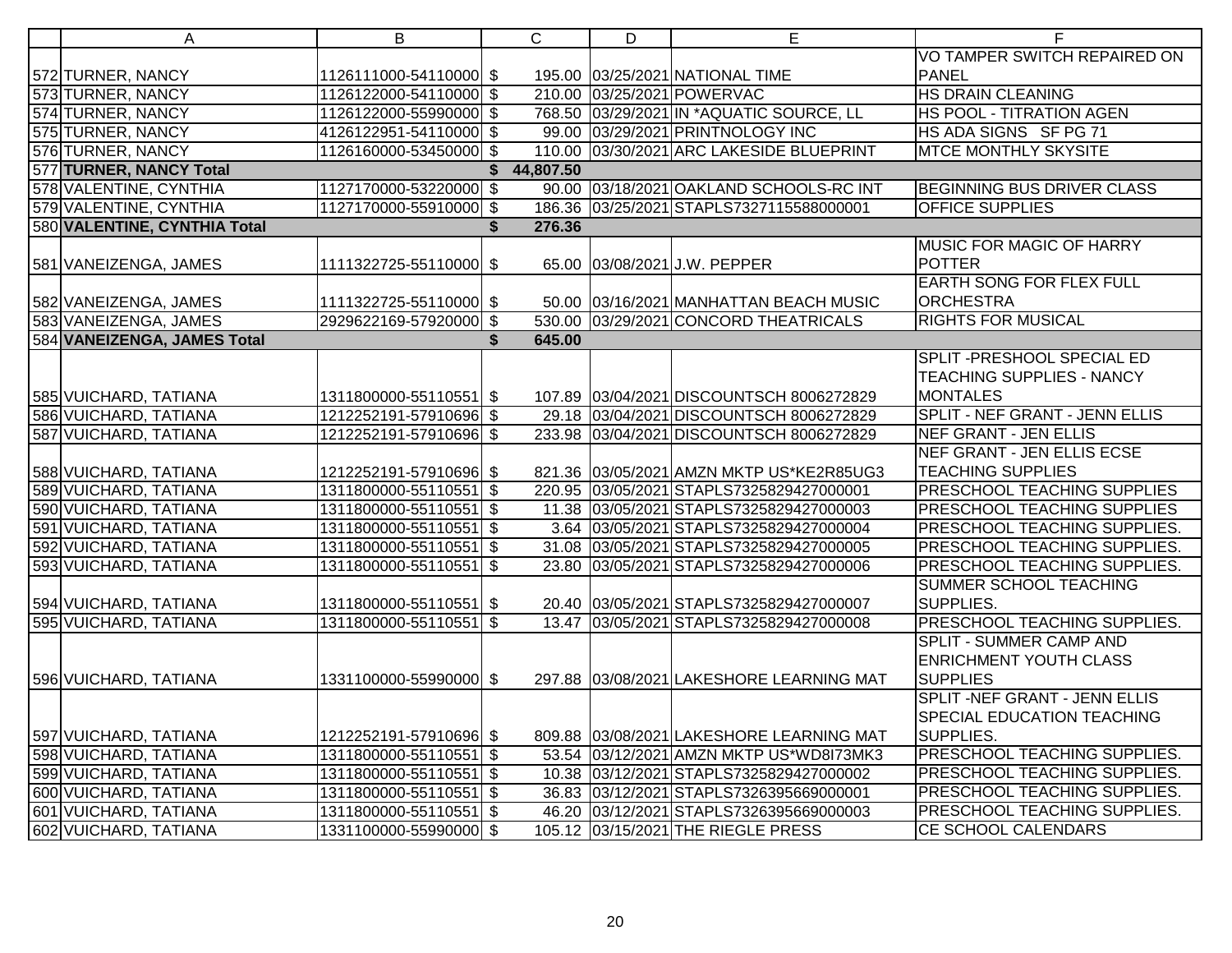| A                           | B                      | $\mathsf{C}$   | D | E                                         | F.                                   |
|-----------------------------|------------------------|----------------|---|-------------------------------------------|--------------------------------------|
|                             |                        |                |   |                                           | PRESCHOOL OFFICE                     |
|                             |                        |                |   |                                           | MISCELLANEOUS SUPPLIES FOR           |
| 603 VUICHARD, TATIANA       | 1331100000-55910000 \$ |                |   | 19.99 03/16/2021 AMAZON.COM*XE5441FZ3     | OFFICE.                              |
|                             |                        |                |   |                                           | PRESCHOOL/COMMUNITY ED OFFICE        |
| 604 VUICHARD, TATIANA       | 2331100000-53840000 \$ |                |   | 80.00 03/18/2021 SAFEWAY SHREDDING        | SHREDDING SERVICE.                   |
| 605 VUICHARD, TATIANA       | 1311800000-55110551 \$ |                |   | 161.41 03/19/2021 STAPLS7326854445000001  | PRESCHOOL TEACHING SUPPLIES.         |
| 606 VUICHARD, TATIANA       | 1311800000-55110551 \$ |                |   | 40.99 03/23/2021 AMZN MKTP US*FZ8QF5QK3   | PRESCHOOL TEACHING SUPPLIES.         |
|                             |                        |                |   |                                           | PRESCHOOL OFFICE                     |
| 607 VUICHARD, TATIANA       | 1331100000-55910000 \$ |                |   | 26.99 03/29/2021 AMZN MKTP US*650P95X73   | MISCELLANEOUS SUPPLIES.              |
| 608 VUICHARD, TATIANA       | 1311800000-55110551 \$ |                |   | 10.20 03/29/2021 STAPLS7325829427000009   | PRESCHOOL TEACHING SUPPLIES.         |
| 609 VUICHARD, TATIANA       | 1311800000-55110551 \$ |                |   | 20.40 03/29/2021 STAPLS7326395669000002   | PRESCHOOL TEACHING SUPPLIES.         |
| 610 VUICHARD, TATIANA       | 1311800000-55110551 \$ |                |   | 247.03 03/29/2021 STAPLS7327420689000001  | PRESCHOOL TEACHING SUPPLIES.         |
| 611 VUICHARD, TATIANA       | 1311800000-55110551 \$ |                |   | 6.76 03/29/2021 STAPLS7327420689000002    | PRESCHOOL TEACHING SUPPLIES.         |
| 612 VUICHARD, TATIANA       | 1311800000-55110551 \$ |                |   | 5.66 03/29/2021 STAPLS7327420689000003    | PRESCHOOL TEACHING SUPPLIES.         |
| 613 VUICHARD, TATIANA       | 1311800000-55110551 \$ |                |   | 6.80 03/29/2021 STAPLS7327420689000004    | PRESCHOOL TEACHING SUPPLIES.         |
| 614 VUICHARD, TATIANA Total |                        | 3,503.19<br>\$ |   |                                           |                                      |
|                             |                        |                |   |                                           |                                      |
|                             |                        |                |   |                                           | RETURN CREDIT. ORIGINAL ORDER        |
|                             |                        |                |   |                                           | CHARGED IN ERROR TO THIS             |
|                             |                        |                |   |                                           | ACCOUNT. A CHECK TO COVER THE        |
|                             |                        |                |   |                                           | REMAINING PURCHASE HAS BEEN          |
| 615 WARECK, MICHELE         | 2929622275-57920000 \$ |                |   | (45.99) 03/01/2021 AMZN MKTP US           | DEPOSITED TO THIS ACCOUNT.           |
| 616 WARECK, MICHELE         | 2929622108-57920000 \$ |                |   | 290.55 03/01/2021 AMZN MKTP US*KE5X93N03  | <b>INCUBATOR PRODUCT SUPPLIES.</b>   |
| 617 WARECK, MICHELE         | 2929622108-57920000 \$ |                |   | 15.82 03/03/2021 AMZN MKTP US*X84CV36H3   | <b>INCUBATOR PRODUCT SUPPLIES.</b>   |
|                             |                        |                |   |                                           | BATTERIES FOR CLASSROOM              |
| 618 WARECK, MICHELE         | 1111322000-55110707 \$ |                |   | 33.88 03/04/2021 WAL-MART #5893           | INSTRUCTION.                         |
| 619 WARECK, MICHELE         | 1111322000-55110708 \$ |                |   | 45.21 03/05/2021 AMAZON.COM*BG80N9B73     | <b>GENERAL CLASSROOM SUPPLIES.</b>   |
| 620 WARECK, MICHELE         | 1111322706-55110000 \$ |                |   | 123.38 03/08/2021 AMZN MKTP US*GC40A39X3  | <b>COUNSELING TESTING SUPPLIES.</b>  |
|                             |                        |                |   |                                           | <b>CAD CLASSROOM PROJECT</b>         |
| 621 WARECK, MICHELE         | 1111322000-55110708 \$ |                |   | 600.00 03/08/2021 MARSH POWER TOOLS       | SUPPLIES.                            |
|                             |                        |                |   |                                           | <b>BOARDER CROSS WAX - BILLED IN</b> |
|                             |                        |                |   |                                           | ERROR FROM AMAZON. WORKING           |
| 622 WARECK, MICHELE         | 2929622746-57920000 \$ |                |   | 23.00 03/09/2021 AMZN MKTP US*171CM7F23   | ON RECEIVING A CREDIT.               |
|                             |                        |                |   |                                           | LEGLESS LIZARD SUPPLIES. NEF         |
| 623 WARECK, MICHELE         | 1111322000-57910696 \$ |                |   | 18.88 03/11/2021 AMAZON.COM*3P3BA1FF3     | <b>GRANT FUND.</b>                   |
| 624 WARECK, MICHELE         | 1111322000-55110716 \$ |                |   | 1,064.00 03/11/2021 EDWARD W. DUFFY & CO. | DRAFTING CLASSROOM SUPPLIES.         |
| 625 WARECK, MICHELE         | 1111322000-54910000 \$ |                |   | 188.29 03/11/2021 WASTE MGMT WM EZPAY     | <b>RECYCLING BIN CHARGES</b>         |
|                             |                        |                |   |                                           | <b>MONTHLY AMAZON PRIME</b>          |
|                             |                        |                |   |                                           | MEMBERSHIP FEE. A RECEIPT IS         |
| 626 WARECK, MICHELE         | 1111322000-57410000 \$ |                |   | 12.99 03/12/2021 AMAZON PRIME*YR04W15H3   | NOT PROVIDED.                        |
|                             |                        |                |   |                                           | COMPUTER UPGRADE FOR SPECIAL         |
| 627 WARECK, MICHELE         | 1111322000-53450000 \$ |                |   | 158.89 03/17/2021 ZOOM.US 888-799-9666    | <b>SERVICES STUDENTS.</b>            |
|                             |                        |                |   |                                           | STUDENT WALL OF FAME YEARLY          |
| 628 WARECK, MICHELE         | 2929622175-57920000 \$ |                |   | 125.00 03/23/2021 IN * WINNING IMPRINTS A | PLAQUES.                             |
|                             |                        |                |   |                                           |                                      |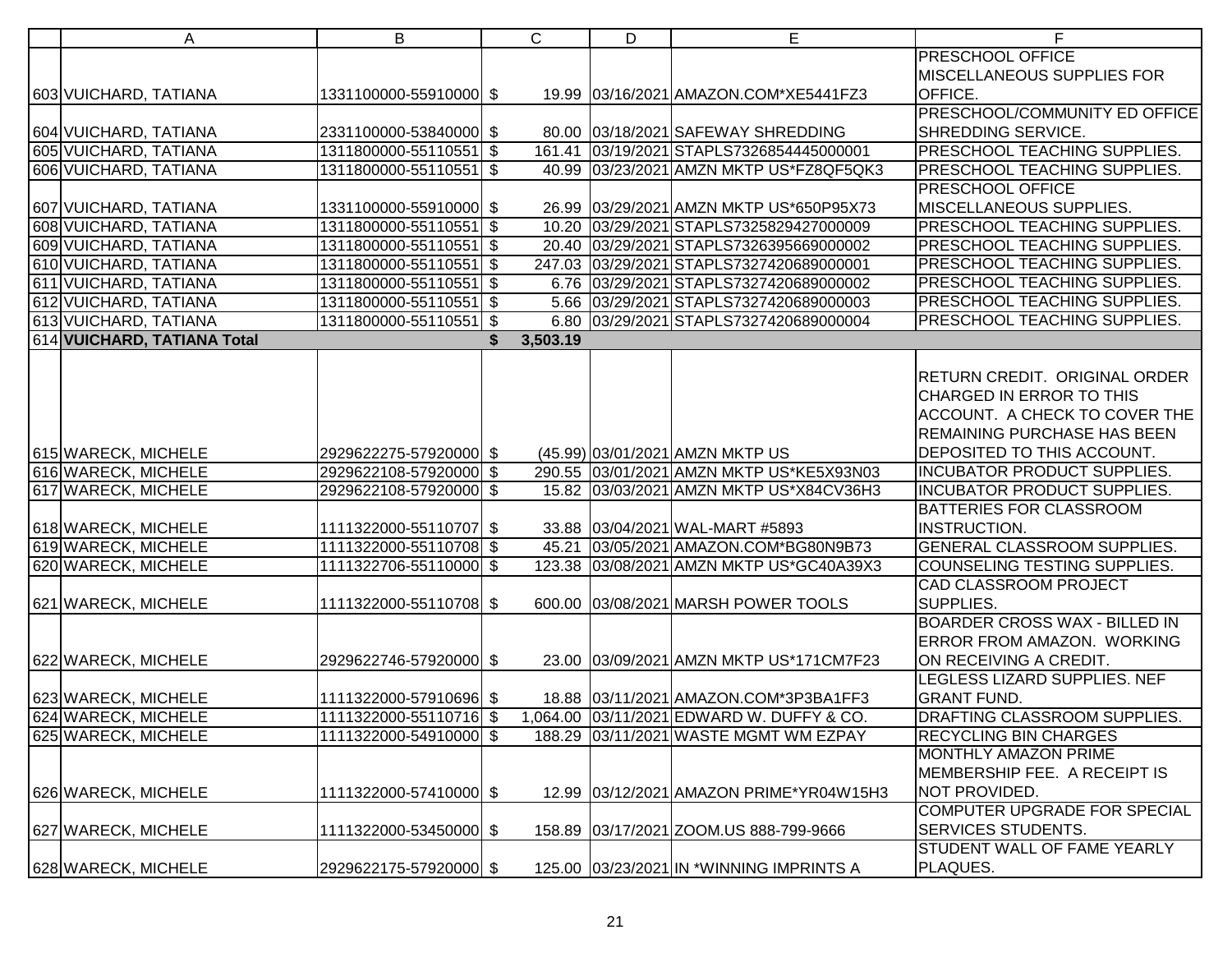| A                                                  | В                      | С              | D                      | Е                                           | F.                                    |
|----------------------------------------------------|------------------------|----------------|------------------------|---------------------------------------------|---------------------------------------|
|                                                    |                        |                |                        |                                             | <b>SECRETARIAL NAME PLATES AND</b>    |
| 629 WARECK, MICHELE                                | 1124122000-55910000 \$ |                |                        | 101.00 03/23/2021 IN *WINNING IMPRINTS A    | HOLDERS.                              |
|                                                    |                        |                |                        |                                             | REPLACEMENT BLANK PLAQUES             |
|                                                    |                        |                |                        |                                             | FOR STUDENT WALL OF HONOR             |
| 630 WARECK, MICHELE                                | 2929622175-57920000 \$ |                |                        | 100.00 03/23/2021 IN * WINNING IMPRINTS A   | FRAMES.                               |
|                                                    |                        |                |                        |                                             | SPRING MUSICAL THEATER LICENSE        |
| 631 WARECK, MICHELE                                | 2929622169-57920000 \$ |                |                        | 3,100.00 03/23/2021 MUSIC THEATRE INTL      | FEE                                   |
| 632 WARECK, MICHELE                                | 2929622108-57920000 \$ |                |                        | 10.99 03/24/2021 AMZN MKTP US*HU8VI8AY3     | <b>INCUBATOR PRODUCT SUPPLIES.</b>    |
| 633 WARECK, MICHELE                                | 2929622108-57920000 \$ |                |                        | 8.59 03/25/2021 AMZN MKTP US*5269A22R3      | <b>INCUBATOR PRODUCT SUPPLIES.</b>    |
|                                                    |                        |                |                        |                                             | <b>GRADUATION 2021 TENT AND CHAIR</b> |
| 634 WARECK, MICHELE                                | 1124922000-54910000 \$ |                |                        | 500.00 03/25/2021 BARRY'S LET'S RENT IT     | RENTAL.                               |
|                                                    |                        |                |                        |                                             | STAMPS FOR HIGH SCHOOL SPECIAL        |
| 635 WARECK, MICHELE                                | 1111322000-53430000 \$ |                |                        | 55.00 03/29/2021 USPS PO 2597500329         | MAILINGS.                             |
| 636 WARECK, MICHELE Total                          |                        | 6,529.48<br>\$ |                        |                                             |                                       |
|                                                    |                        |                |                        |                                             |                                       |
| 637 WESNER, KIMBERLY                               | 1122220000-55310000 \$ |                |                        | 7.99 03/02/2021 AMAZON.COM*6Y31W3UV3        | <b>BOOK FOR LIBRARY MEDIA CENTER</b>  |
| 638 WESNER, KIMBERLY                               | 1122220000-55990000 \$ |                |                        | 393.11 03/02/2021 AMZN MKTP US*SR49O3ZS3    | PRINTHEAD FOR POSTER PRINTER          |
|                                                    |                        |                |                        |                                             |                                       |
| 639 WESNER, KIMBERLY                               | 1122220000-55310000 \$ |                |                        | 7.07 03/17/2021 AMAZON.COM*II7W90SA3        | <b>BOOK FOR LIBRARY MEDIA CENTER</b>  |
| 640 WESNER, KIMBERLY Total                         |                        | 408.17         |                        |                                             |                                       |
| 641 WHEELER, DEANNA                                | 1125200000-53220000 \$ |                | 340.00 03/25/2021 MSBO |                                             | <b>MSBO CONFERENCE</b>                |
| 642 WHEELER, DEANNA Total<br>643 WILLIAMS, LAKEISA | 1111111000-57910696 \$ | 340.00         |                        | 6,540.00 03/01/2021 PIONEER VALLEY BOOKS    | <b>NEF GRANT</b>                      |
| 644 WILLIAMS, LAKEISA                              | 1111111000-55110708 \$ |                |                        | 92.23 03/01/2021 STAPLS7325460119000001     | <b>TEACHER SUPPLIES</b>               |
|                                                    | 1111111000-55110708 \$ |                |                        | 3.32 03/01/2021 STAPLS7325460119000002      | <b>TEACHER SUPPLIES</b>               |
| 645 WILLIAMS, LAKEISA<br>646 WILLIAMS, LAKEISA     | 1124111000-55910000 \$ |                |                        | 43.95 03/02/2021 AMZN MKTP US*3Y1PM90D3     | <b>MARCH READING MONTH</b>            |
| 647 WILLIAMS, LAKEISA                              | 1111111000-57910696 \$ |                |                        | 26.50 03/02/2021 SCHOLASTIC, INC.           | <b>NEF FUND</b>                       |
| 648 WILLIAMS, LAKEISA                              | 1111111000-55110708 \$ |                |                        | 88.99 03/03/2021 AMAZON.COM*6C8BT88S3       | <b>OFFICE SUPPLIES</b>                |
|                                                    |                        |                |                        |                                             | THIS SHOULD COME OUT OF               |
| 649 WILLIAMS, LAKEISA                              | 1111111349-55310000 \$ |                |                        | 117.08 03/04/2021 FOLLETT SCHOOL SOLUTIO    | 1111111349-55310000                   |
| 650 WILLIAMS, LAKEISA                              | 1124111000-55990000 \$ |                |                        | 19.99 03/05/2021 DICK'S CLOTHING&SPORTI     | <b>MAIN OFFICE</b>                    |
| 651 WILLIAMS, LAKEISA                              | 1111111000-55110708 \$ |                |                        | 3.74 03/08/2021 STAPLS7325460119000003      | <b>TEACHER SUPPLIES</b>               |
| 652 WILLIAMS, LAKEISA                              | 1111111000-55110708 \$ |                |                        | 177.03 03/12/2021 STAPLS7326285577000001    | <b>OFFICE SUPPLIES</b>                |
| 653 WILLIAMS, LAKEISA                              | 1111111000-55110708 \$ |                |                        | 1,024.00 03/15/2021 PAPER EXPRESS INC       | <b>SCHOOL SUPPLIES</b>                |
| 654 WILLIAMS, LAKEISA                              | 1124112000-54910000 \$ |                |                        | 62.66 03/15/2021 SHRED-IT USA LLC           | <b>MAIN OFFICE</b>                    |
| 655 WILLIAMS, LAKEISA                              | 1124111000-55910000 \$ |                |                        | 17.89 03/16/2021 AMAZON.COM*L11M19BD3       | <b>OFFICE SUPPLIES</b>                |
| 656 WILLIAMS, LAKEISA                              | 1111111000-57910696 \$ |                |                        | 756.45 03/19/2021 FIRST BOOK                | NEF FUND                              |
|                                                    |                        |                |                        |                                             | <b>DISTRICT SUPPOSE TO PAY FOR</b>    |
| 657 WILLIAMS, LAKEISA                              | 1124111000-57410000 \$ |                |                        | 1,200.00 03/23/2021 GENESEE INTERMEDIATE S  | THIS.                                 |
| 658 WILLIAMS, LAKEISA                              | 1111111000-55110708 \$ |                |                        | 125.57 03/24/2021 SSI*SCHOOL SPECIALTY      | <b>TEACHER SUPPLIES</b>               |
| 659 WILLIAMS, LAKEISA                              | 1111111000-55110708 \$ |                |                        | 44.98 03/25/2021 AMAZON.COM*TX9U92073       | <b>TEACHER SUPPLIES</b>               |
| 660 WILLIAMS, LAKEISA                              | 1111111000-55110708 \$ |                |                        | 92.41   03/25/2021   AMZN MKTP US*1E89B3LG3 | <b>OFFICE SUPPLIES</b>                |
| 661 WILLIAMS, LAKEISA                              | 1124111000-55910000 \$ |                |                        | (8.19) 03/29/2021 AMAZON.COM                | <b>OFFICE SUPPLIES</b>                |
| 662 WILLIAMS, LAKEISA                              | 1124111000-55910000 \$ |                |                        | (36.79) 03/29/2021 AMAZON.COM               | <b>OFFICE SUPPLIES</b>                |
|                                                    |                        |                |                        |                                             |                                       |